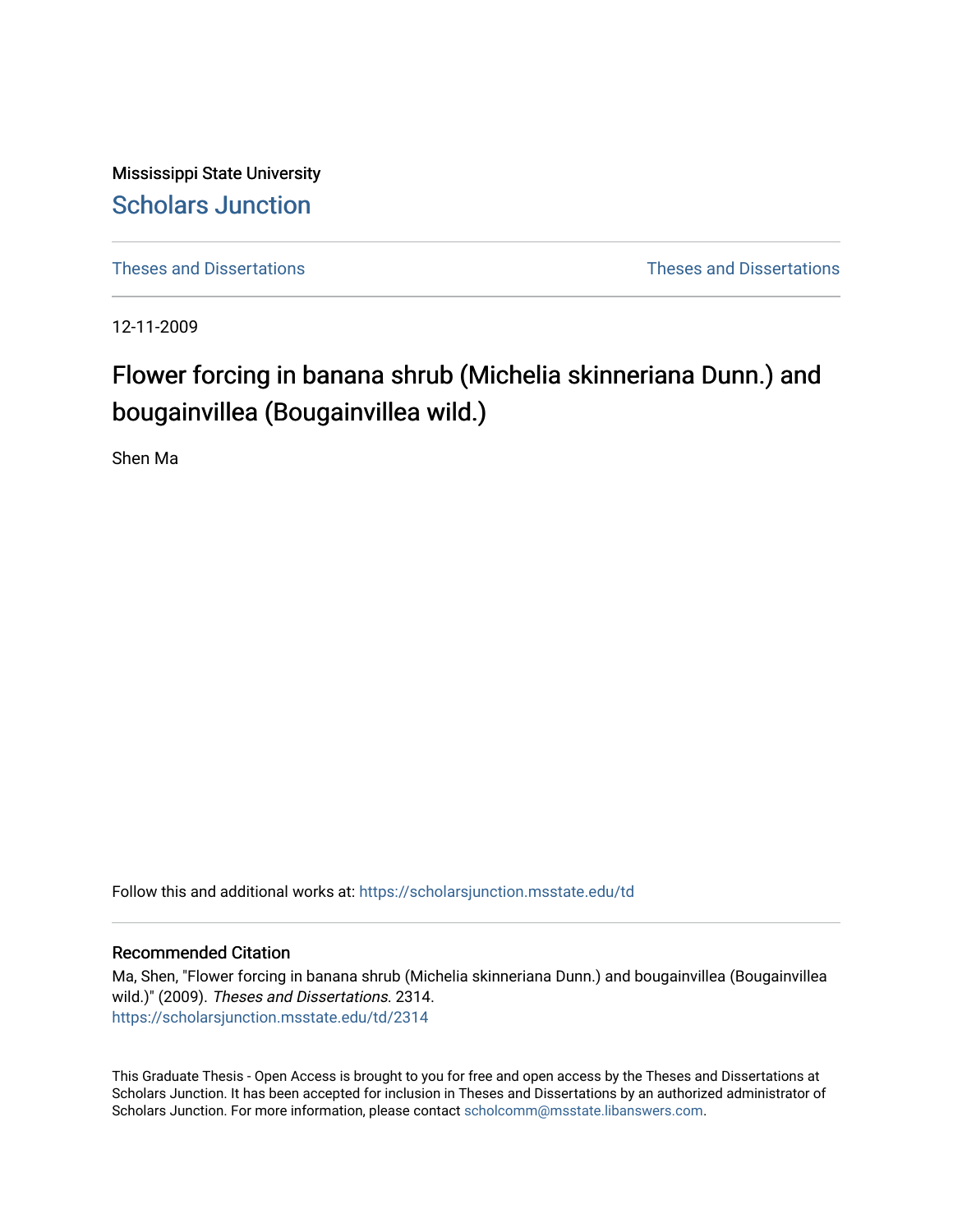# FLOWER FORCING IN BANANA SHRUB (*Michelia skinneriana*

Dunn.) AND BOUGAINVILLEA (*Bougainvillea* Wild.)

By

Shen Ma

A Thesis Submitted to the Faculty of Mississippi State University in Partial Fulfillment of the Requirements for the Degree of Master of Science in Horticulture in the Department of Plant and Soil Sciences

Mississippi State, Mississippi

December 2009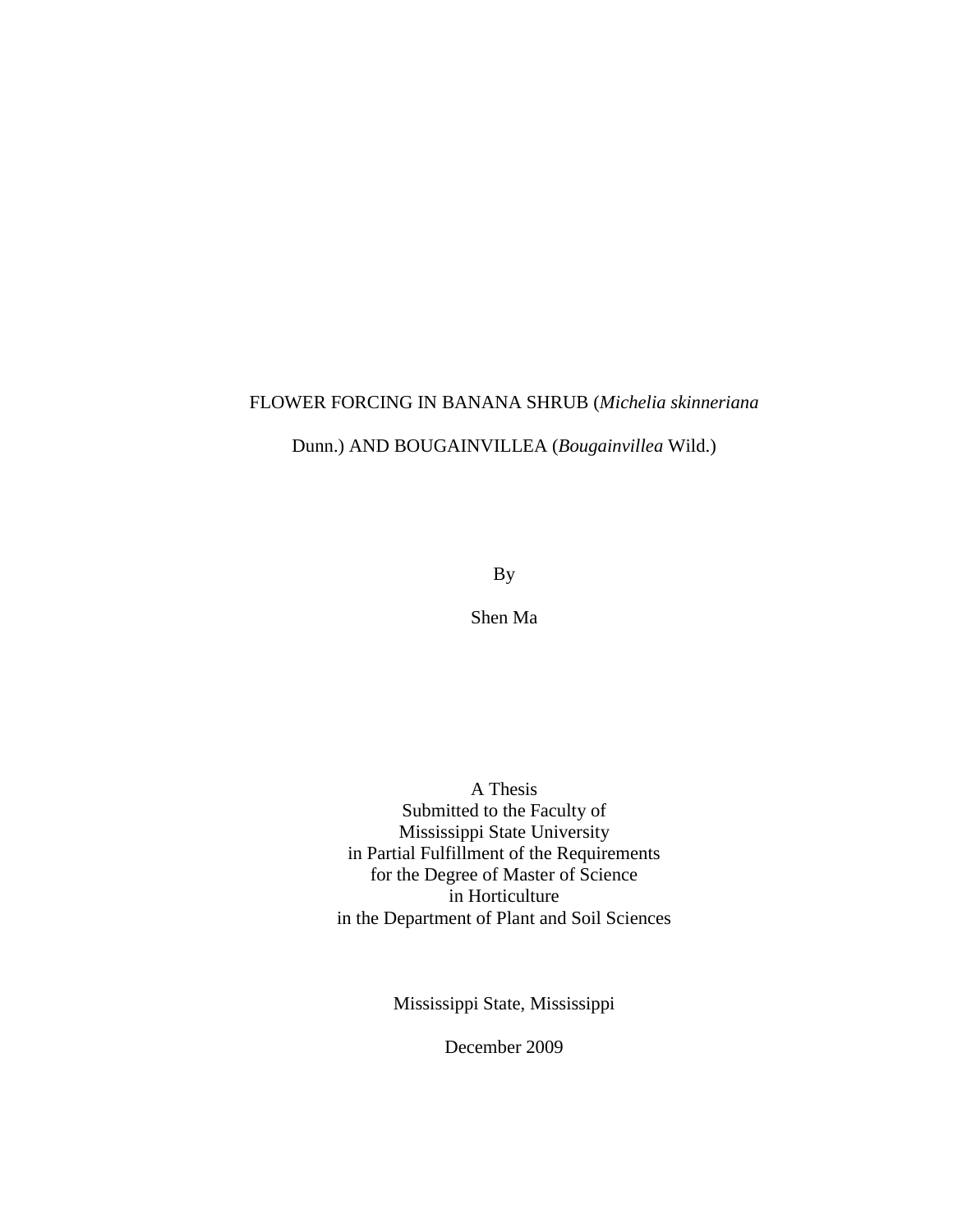# FLOWER FORCING IN BANANA SHRUB (*Michelia skinneriana*

# Dunn.) AND BOUGAINVILLEA (*Bougainvillea* Wild.)

By

Shen Ma

\_\_\_\_\_\_\_\_\_\_\_\_\_\_\_\_\_\_\_\_\_\_\_\_\_\_\_\_\_\_\_\_ \_\_\_\_\_\_\_\_\_\_\_\_\_\_\_\_\_\_\_\_\_\_\_\_\_\_\_\_\_\_\_\_

\_\_\_\_\_\_\_\_\_\_\_\_\_\_\_\_\_\_\_\_\_\_\_\_\_\_\_\_\_\_\_\_ \_\_\_\_\_\_\_\_\_\_\_\_\_\_\_\_\_\_\_\_\_\_\_\_\_\_\_\_\_\_\_\_

\_\_\_\_\_\_\_\_\_\_\_\_\_\_\_\_\_\_\_\_\_\_\_\_\_\_\_\_\_\_\_\_ \_\_\_\_\_\_\_\_\_\_\_\_\_\_\_\_\_\_\_\_\_\_\_\_\_\_\_\_\_\_\_\_

Approved:

Mengmeng Gu Brian S. Baldwin Assistant Extension Professor of Plant and Professor of Plant and Soil Sciences Soil Sciences (Committee Member) (Director of Thesis)

Richard L. Harkess K. Raja Reddy (Committee Member) (Committee Member)

Professor of Plant and Soil Sciences Professor of Plant and Soil Sciences

William Kingery Melissa Mixon Professor of Plant and Soil Sciences Interim Dean of the College of (Graduate Coordinator) Agriculture and Life Sciences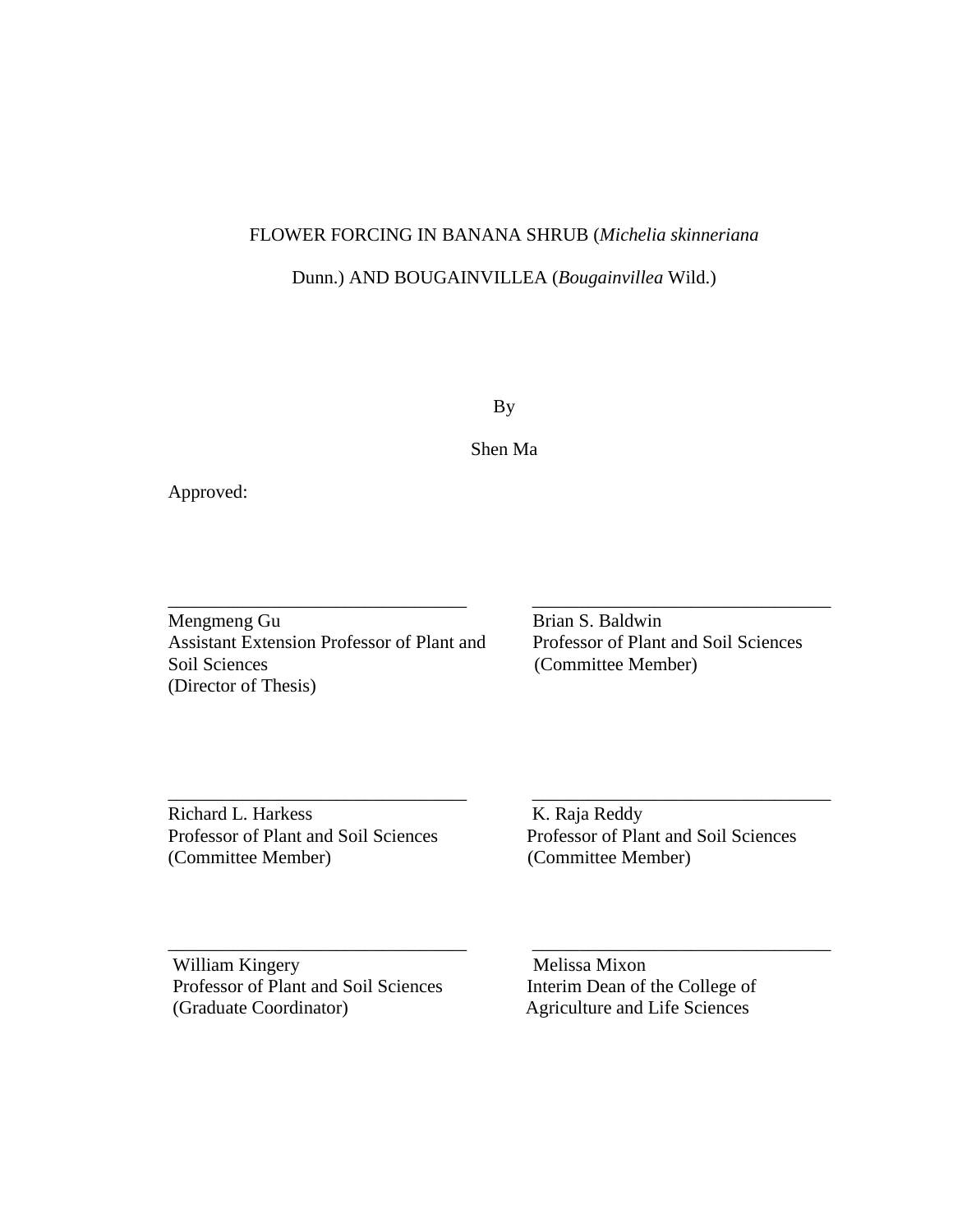Name: Shen Ma

Date of Degree: December 11, 2009

Institution: Mississippi State University

Major Field: Agriculture (Horticulture)

Major Professor: Dr. Mengmeng Gu

# Title of Study: FLOWER FORCING IN BANANA SHRUB (*Michelia skinneriana*  Dunn.) AND BOUGAINVILLEA (*Bougainvillea* wild.)

Pages in Study: 61

Candidate for Degree of Master of Science

Flower forcing to meet holiday market can increase the value of potted flowering plants. This study was to investigate the effects of chilling and post-chilling photoperiod treatments on flowering of banana shrub and the effects of water stress, daminozide, chlormequat, and ethephon on flowering of bougainvillea. Experiments were conducted at R.R. Foil Plant Science Research Center and MSU Dorman Greenhouse at Mississippi State University (MSU), Mississippi State, MS. Results from banana shrub experiment indicated that 8-week chilling at 8 ºC was necessary for banana shrub to break bud dormancy and a tank mix of daminozide and chlormequat was able to increase the number of flower buds on banana shrub. Results from bougainvillea experiment indicated that water stress, daminozide, and chlormequat enhanced flowering. In conclusion, this study provided fundamental information to future research on flower forcing of banana shrub and bougainvillea.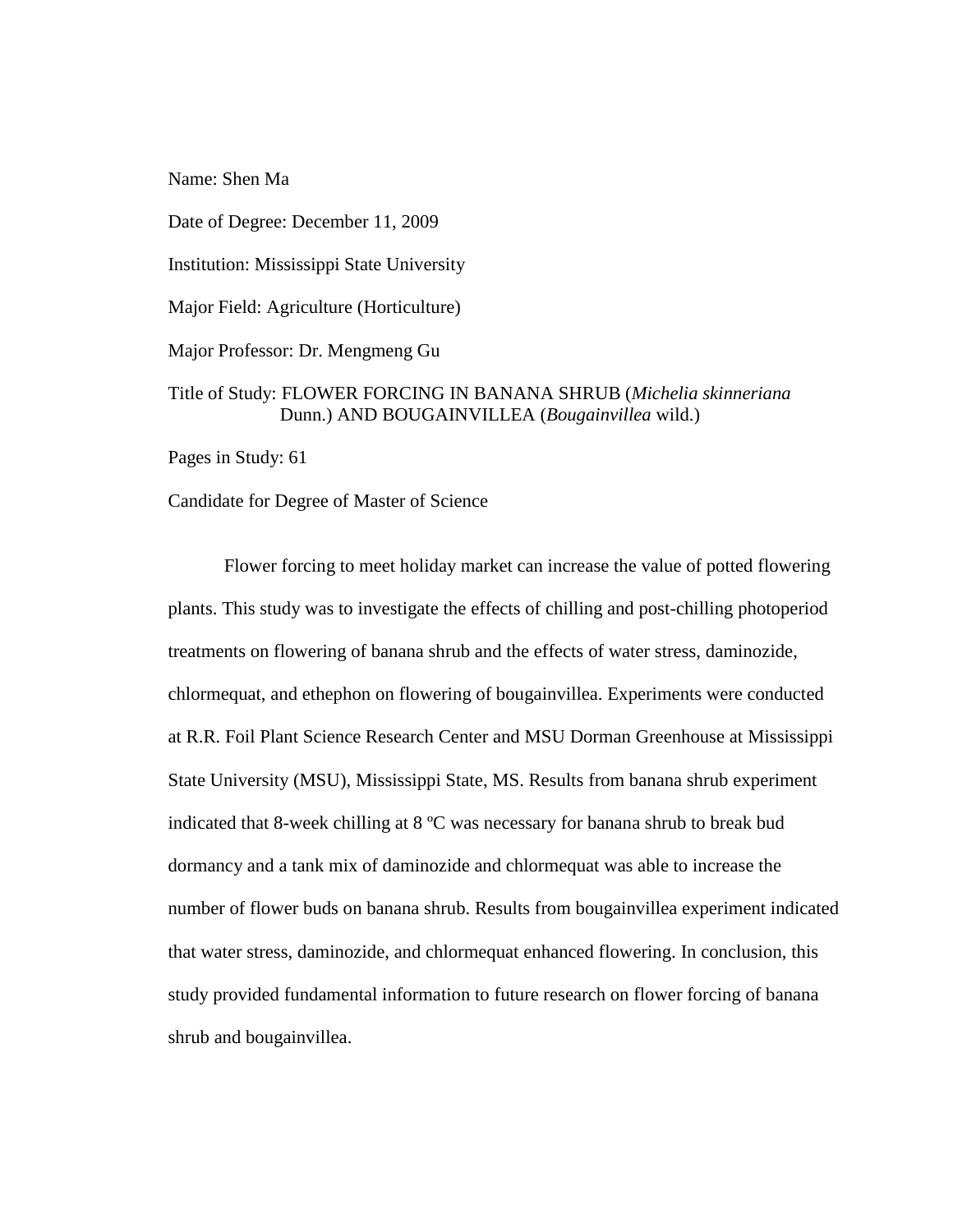#### ACKNOWLEDGEMENTS

I would first like to thank my advisor Dr. Mengmeng Gu for her supervision, advice, and guidance from the very early stage of this project. Now and then there was much to overcome and it is her leadership and encouragement that has made this project possible. This project has been such a joy and incredibly educational experience thanks to her commentary and criticisms. I am grateful to her for the time she has taken to help me complete this project.

I would also like to thank Dr. Richard Harkess, whose guidance and knowledge of techniques allowed me to explore and refine the protocols necessary to fully engage this project. Under his guidance I was able to overcome most of the obstacles inherent to this project and modify my techniques to achieve my goals.

Many thanks go in particularly to my committee members Dr. K.Raja Reddy and Dr. Brian Baldwin for their continued involvement in my educational career. I am much indebted to Dr. Reddy for his valuable advice in water stress. I have learned a great deal through his teachings. I also thank Dr. Brian Baldwin for his input on my research proposal and the time he has taken to help me complete the requirements to pursue a master degree.

Next I thank the faculty and graduate students of the Department of Plant and Soil Sciences. The help and friendship these people have given me has been invaluable in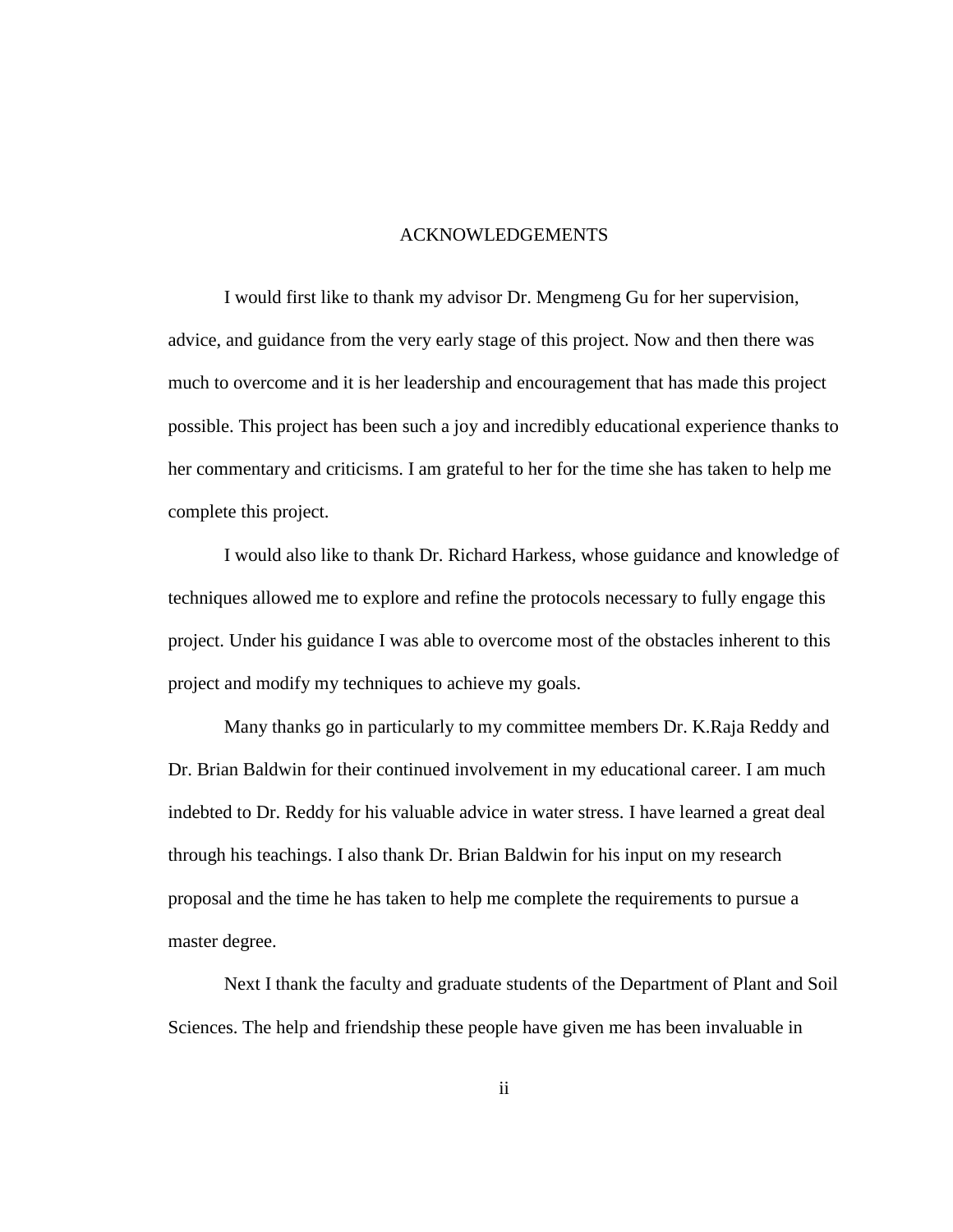completing my work. I"d like to thank my boyfriend for his support and encouragement in my educational career.

Finally I thank my family. I cannot thank my parents enough for giving me life and guiding me through that life at whatever cost to themselves. My entire family has supported me and encouraged me throughout my education, and without them I would not be what I am.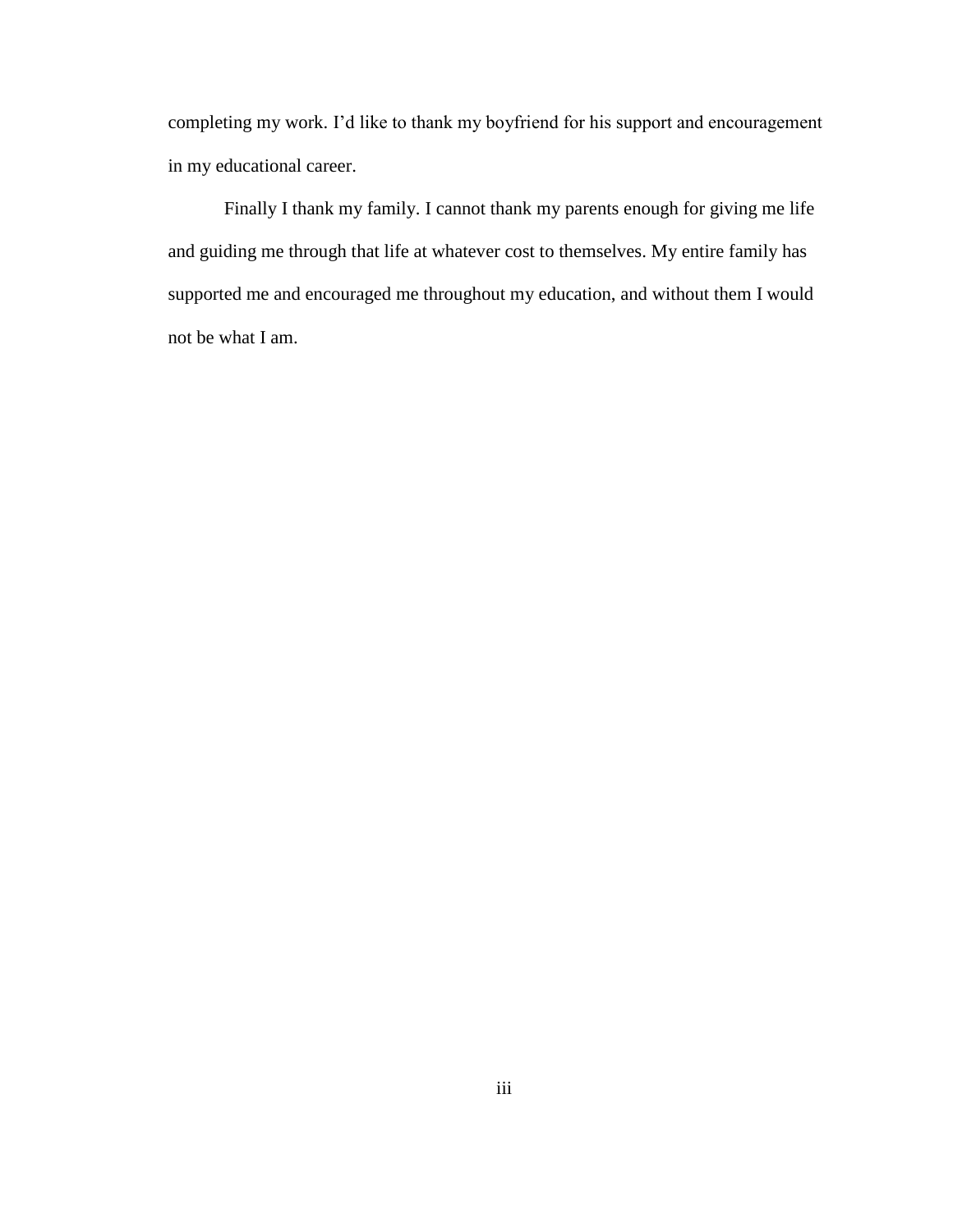# TABLE OF CONTENTS

| <b>CHAPTER</b> |                                                                                                                                                |
|----------------|------------------------------------------------------------------------------------------------------------------------------------------------|
| I.             |                                                                                                                                                |
| Π.             |                                                                                                                                                |
|                |                                                                                                                                                |
| III.           | EFFECT OF CHILLING, POST-CHILLING PHOTOPERIOD, AND<br>PLANT GROWTH REGULATORS ON FLOWERING<br>OF BANANA SHRUB (Michelia skinneriana Dunn.)  15 |
|                | Experiment 1: Effect of chilling and post-chilling<br>photoperiod on flowering of banana                                                       |
|                |                                                                                                                                                |
|                | Post-chilling photoperiod treatment21                                                                                                          |
|                | Experimental design and analysis22                                                                                                             |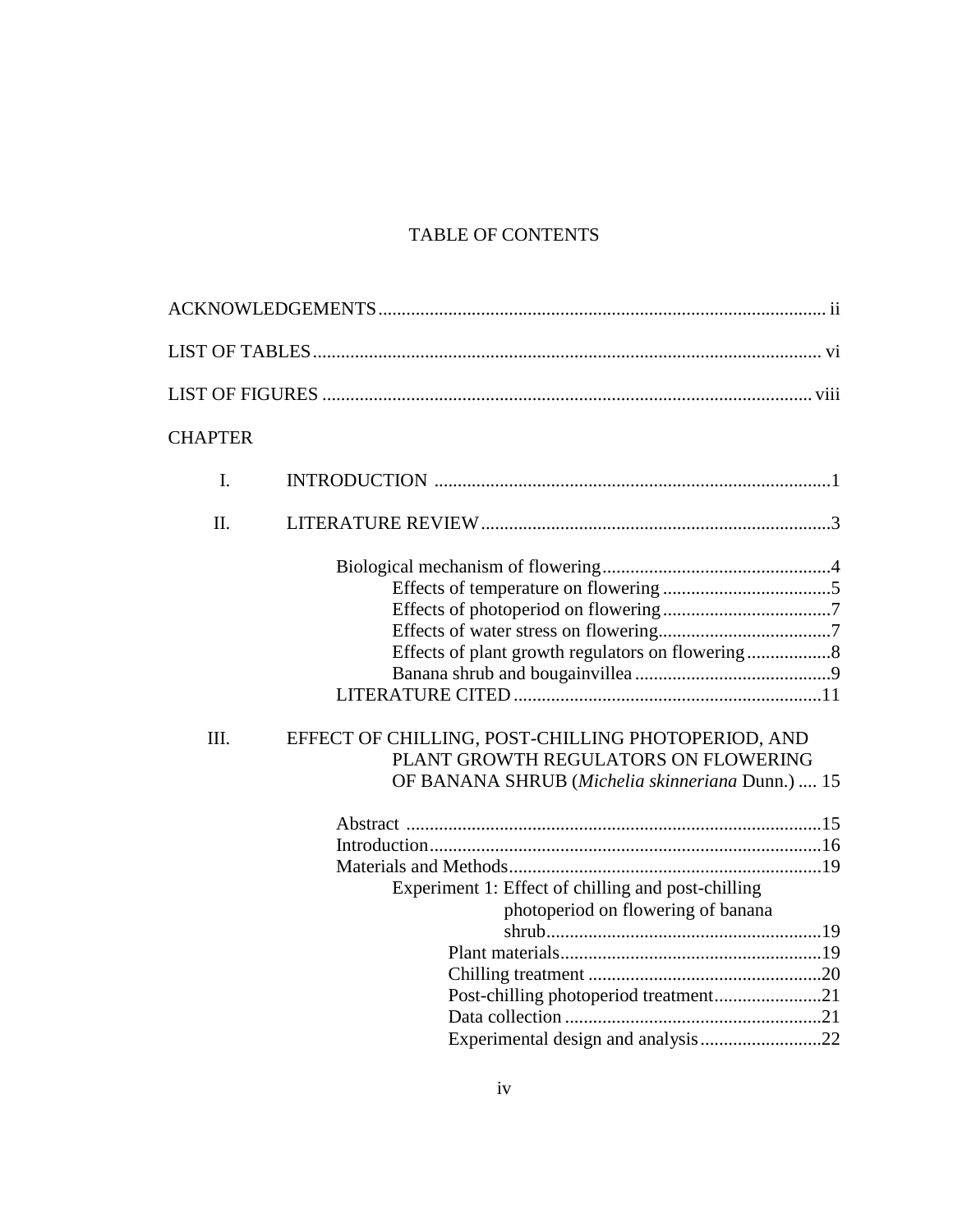|     | Experiment 2: Effect of tank mix of daminozide and  |  |
|-----|-----------------------------------------------------|--|
|     | chlormequat and sequent GA on flowering             |  |
|     |                                                     |  |
|     |                                                     |  |
|     | Plant growth retardant application23                |  |
|     |                                                     |  |
|     |                                                     |  |
|     |                                                     |  |
|     | Experimental design and analysis24                  |  |
|     |                                                     |  |
|     |                                                     |  |
|     |                                                     |  |
|     |                                                     |  |
|     |                                                     |  |
| IV. | EFFECTS OF WATER STRESS AND PLANT GROWTH            |  |
|     | RETARDANTS ON FLOWERING AND GROWTH OF               |  |
|     |                                                     |  |
|     |                                                     |  |
|     |                                                     |  |
|     |                                                     |  |
|     | Experiment 1: Effects of daminozide, chlormequat,   |  |
|     | ethephon, and water stress on flowering and         |  |
|     |                                                     |  |
|     |                                                     |  |
|     |                                                     |  |
|     |                                                     |  |
|     |                                                     |  |
|     | Experiment 2: Effect of three levels of daminozide, |  |
|     | chlormequat, and water stress on flowering          |  |
|     |                                                     |  |
|     |                                                     |  |
|     |                                                     |  |
|     |                                                     |  |
|     | Experimental design and data analysis 46            |  |
|     |                                                     |  |
|     |                                                     |  |
|     |                                                     |  |
|     |                                                     |  |
| V.  |                                                     |  |

.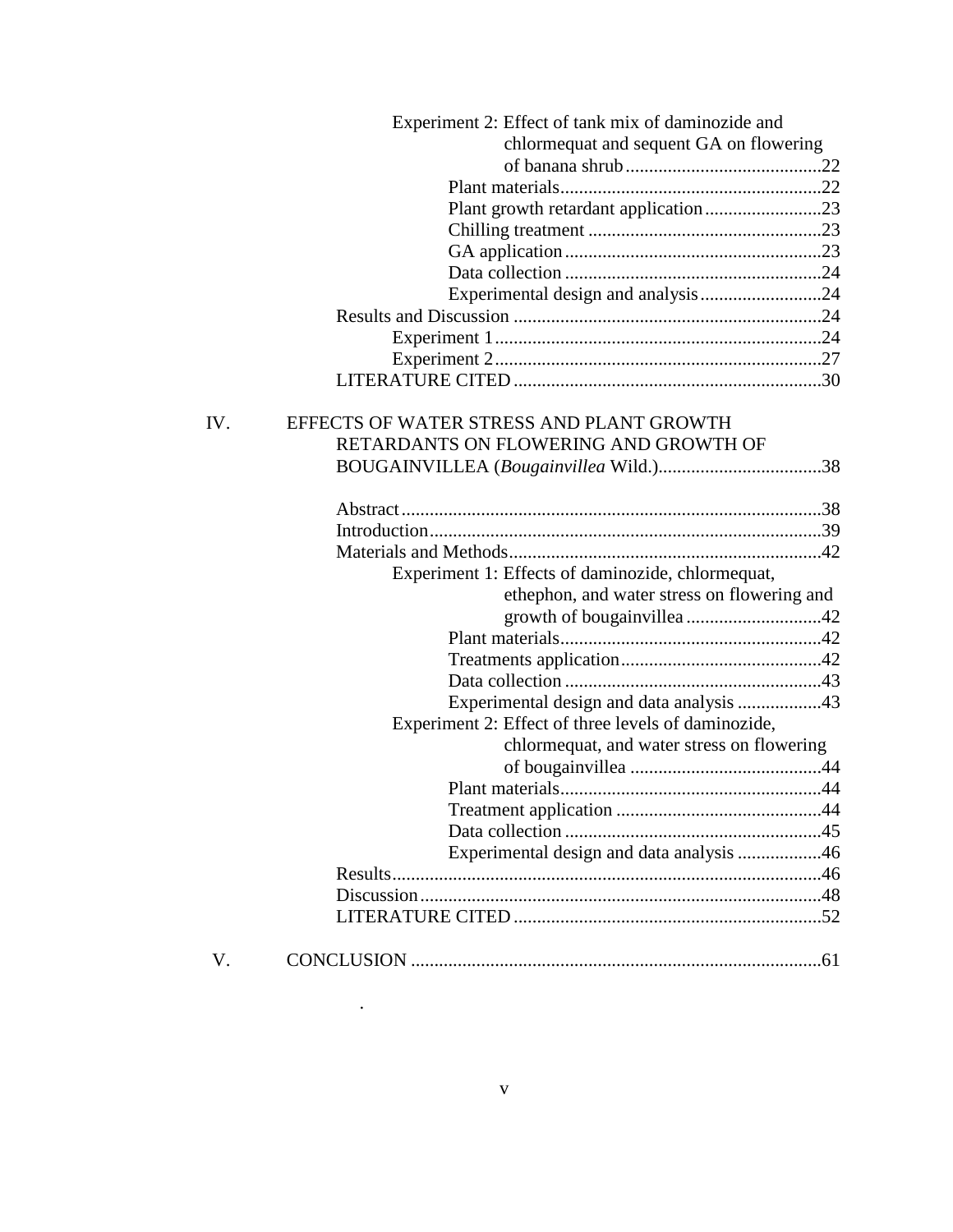# LIST OF TABLES

| 3.1. The percentage of banana shrub (Michelia skinneriana) flowering in each of the<br>sixteen combinations of chilling treatments at 8 °C and post-chilling                                                                                  |  |
|-----------------------------------------------------------------------------------------------------------------------------------------------------------------------------------------------------------------------------------------------|--|
| 3.2. Analysis of variance of effect of chilling and post-chilling photoperiod treatments<br>on banana shrub (Michelia skinneriana) flowering with regard to days to the                                                                       |  |
| 3.3. Effect of chilling treatment on days to first flower $(DTF^2)$ and the number of<br>flowers/plant after 96 pots of banana shrub (Michelia skinneriana) were                                                                              |  |
| 3.4. Effect of post-chilling photoperiod treatment on days to the first flower $(DTF^z)$<br>and the number of flowers on banana shrub (Michelia skinneriana)  36                                                                              |  |
| 3.5. Analysis of variance of the effect of chilling duration and daminozide/<br>chlormequat (PGR) treatments on the total number of flower buds/pot and the                                                                                   |  |
| 3.6. Effect of pre-chilling tank mix of daminozide/chlormequat on the number of<br>flowers/pot and the total number of flower buds/pot on banana shrub<br>(Michelia skinneriana) in 2008. Data were collected on the total of 18 plants       |  |
| 4.1. Effects of water stress (WS) and plant growth regulators including chlormequat,<br>daminozide, and ethephon on growth and flowering of 'Raspberry Ice'                                                                                   |  |
| 4.2. Effects of water stress (WS) and plant growth regulators on flowering of<br>'Raspberry Ice' bougainvillea in 2009. There were 13 treatments with 5                                                                                       |  |
| 4.3. Effects of water stress (WS) and plant growth regulators (PGR) including<br>chlormequat, daminozide, and ethephon on growth and flowering of<br>'Raspberry Ice' bougainvillea transplanted in 2008. PGR rates <sup>z</sup> were combined |  |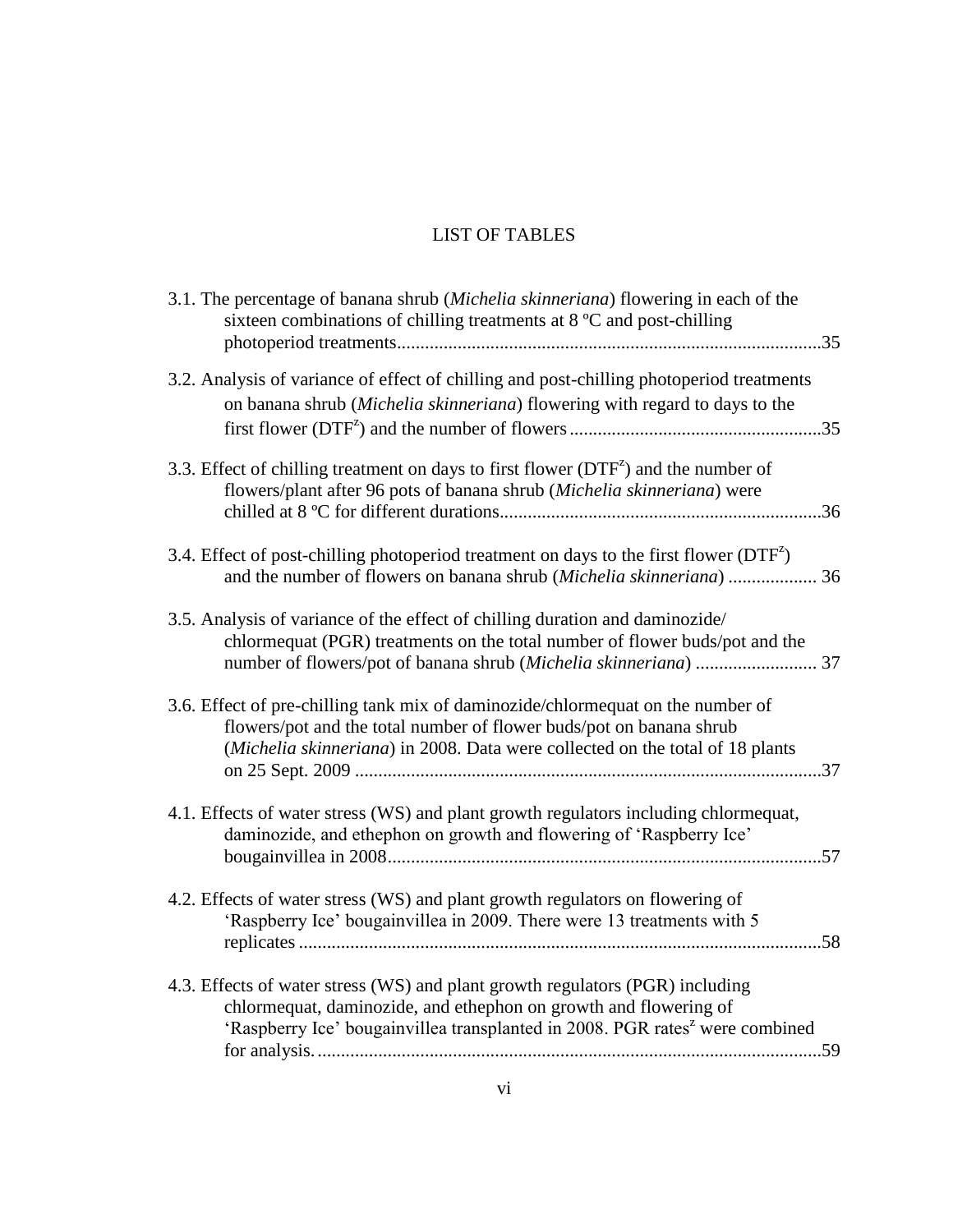| 4.4. Effects of Water stress (WS) and plant growth regulators on flowering of   |  |
|---------------------------------------------------------------------------------|--|
| 'Raspberry Ice' bougainvillea in 2009. PGR rates <sup>2</sup> were combined for |  |
|                                                                                 |  |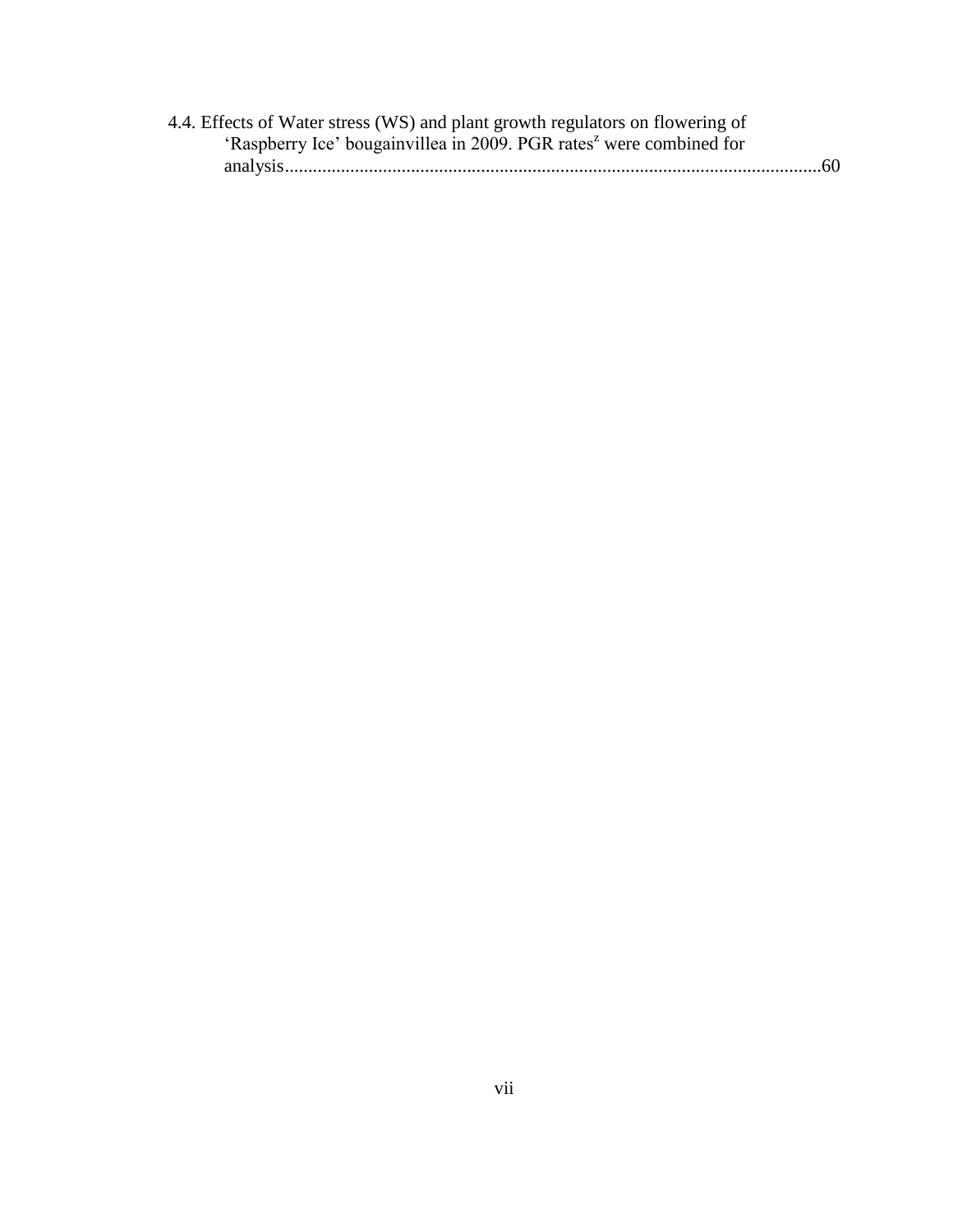# LIST OF FIGURES

| 3.1. Scanning electron micrographs of banana shrub (Michelia skinneriana) flower<br>buds (a-longitudinal section; b-transverse section) and vegetative buds (c-<br>longitudinal section; d-transverse section) showing the differences between                                                                                                                                                                                                                     |  |
|--------------------------------------------------------------------------------------------------------------------------------------------------------------------------------------------------------------------------------------------------------------------------------------------------------------------------------------------------------------------------------------------------------------------------------------------------------------------|--|
| 3.2. Photographs showing (a) Normal flower of banana shrub (Michelia skineriana);<br>(b) and (c) abnormal flowers from plants treated with post-chilling GA foliar<br>application at 2,500 ppm. Photographs of a and b were taken on 30 Aug. 2009                                                                                                                                                                                                                  |  |
| 4.1. Midday average leaf water pontential (LWP, MPa) of 'Raspberry Ice'<br>bougainvillea for each water stress (WS) treatment and control in 2009. Leaf<br>water potential was measured at a weekly-interval on newly mature and fully-<br>expanded leaves. Each treatment had 5 replicates with 3 subsamples. Arrows<br>indicate that plants in 2-week WS, 3-week WS and 4-week WS were well<br>watered starting from 2 July, 8 July, and 15 July, respectively54 |  |
| 4.2. (a) Average temperature difference between canopy and air temperature on 8<br>July 2009 for control, and 'Raspberry Ice' bougainvillea treated with 3-week,<br>and 4-week WS. Means indicated by the same letter are not significantly<br>different (LSD, $p<0.05$ , n=5) (b) The correlation between mean difference<br>between canopy and air temperature and leaf water potential for control and                                                          |  |
| 4.3. Percentage of flowering pots of 'Raspberry Ice' bougainvillea treated with WS,<br>daminozide, chlormequat, tank mix of daminozide/chlormequat in 2009. Low,<br>medium, and high levels of WS treatment were 2-week, 3-week, 4-week, for<br>daminozide were 1,250 ppm, 2,500 ppm, and 3,750 ppm, for chlormequat<br>were 300 ppm, 600 ppm, and 900 ppm, and for daminozide/chlormequat were                                                                    |  |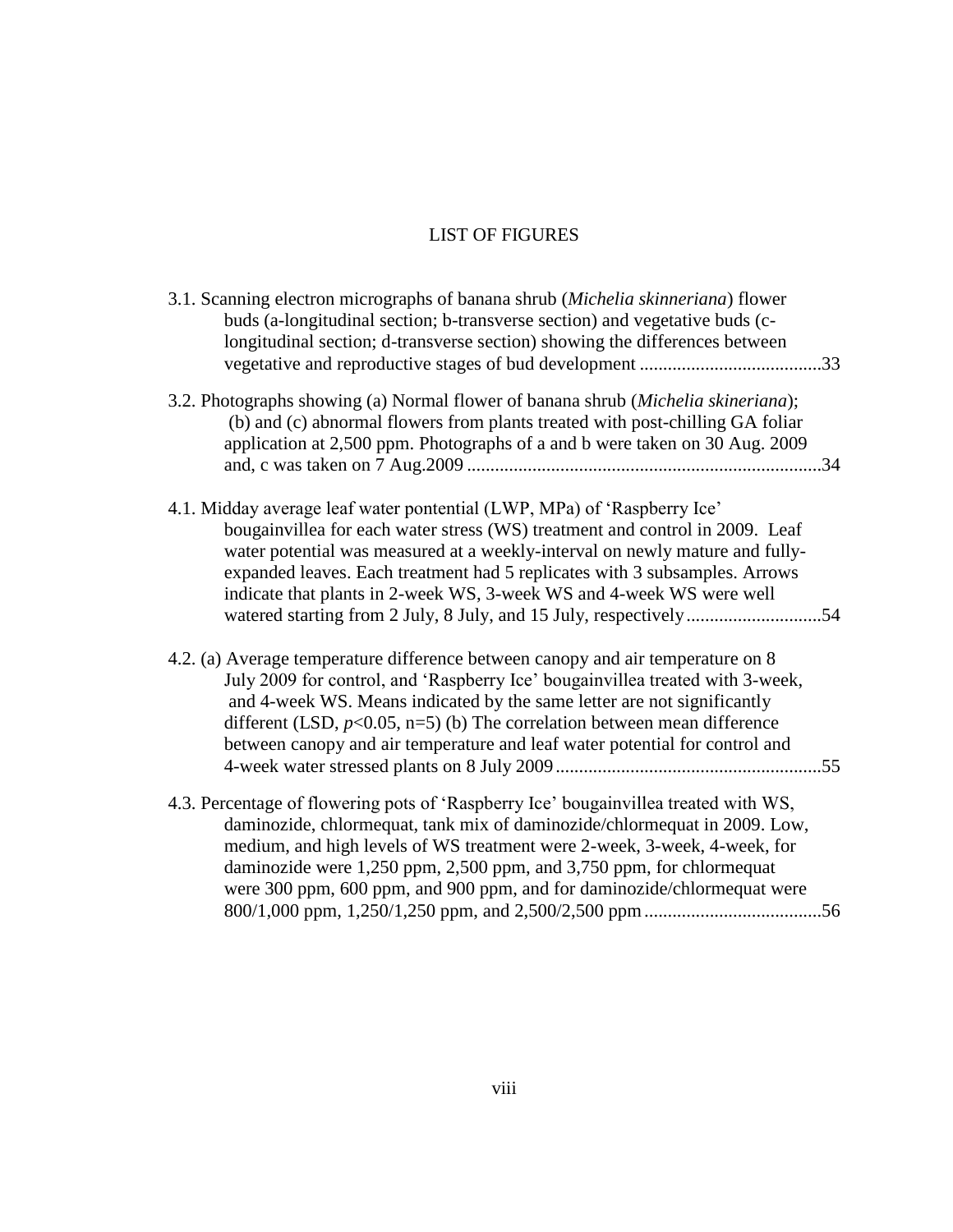# CHAPTER I

# INTRODUCTION

Banana shrub (*Michelia skinneriana* Dunn.), an evergreen shrub native to Southern China, belongs to the Magnoliaceae and flowers from May to June (Liu et al., 2002). Like other commercial flowering crops, flowering of banana shrub involves a complex series of stages, including flower induction, initiation, and development. Spring flowering plants require vernalization and proper daylength to flower (Sung et al., 2006), and banana shrub may have similar requirements. Plant growth regulators (PGR) are widely used to increase the number of flowers in azalea, a spring flowering plant. However, there are no studies investigating the chilling and photoperiod requirements for banana shrub flowering or the feasibility of applying PGRs to increase the number of flowers in banana shrub.

Bougainvillea (*Bougainvillea spectabilis* Wild.) is a very popular tropical and subtropical evergreen landscape plant with showy, vibrantly colorful petaloid bracts used in most areas with warm climates. As the inflorescence is the most valuable aesthetic part in bougainvillea, flowering is of great importance. Water stress advanced flowering on bougainvillea (Tang et al., 2000). Use of PGRs to promote flowering is easier and more consistent than using water stress, however, the effective application rates are cultivar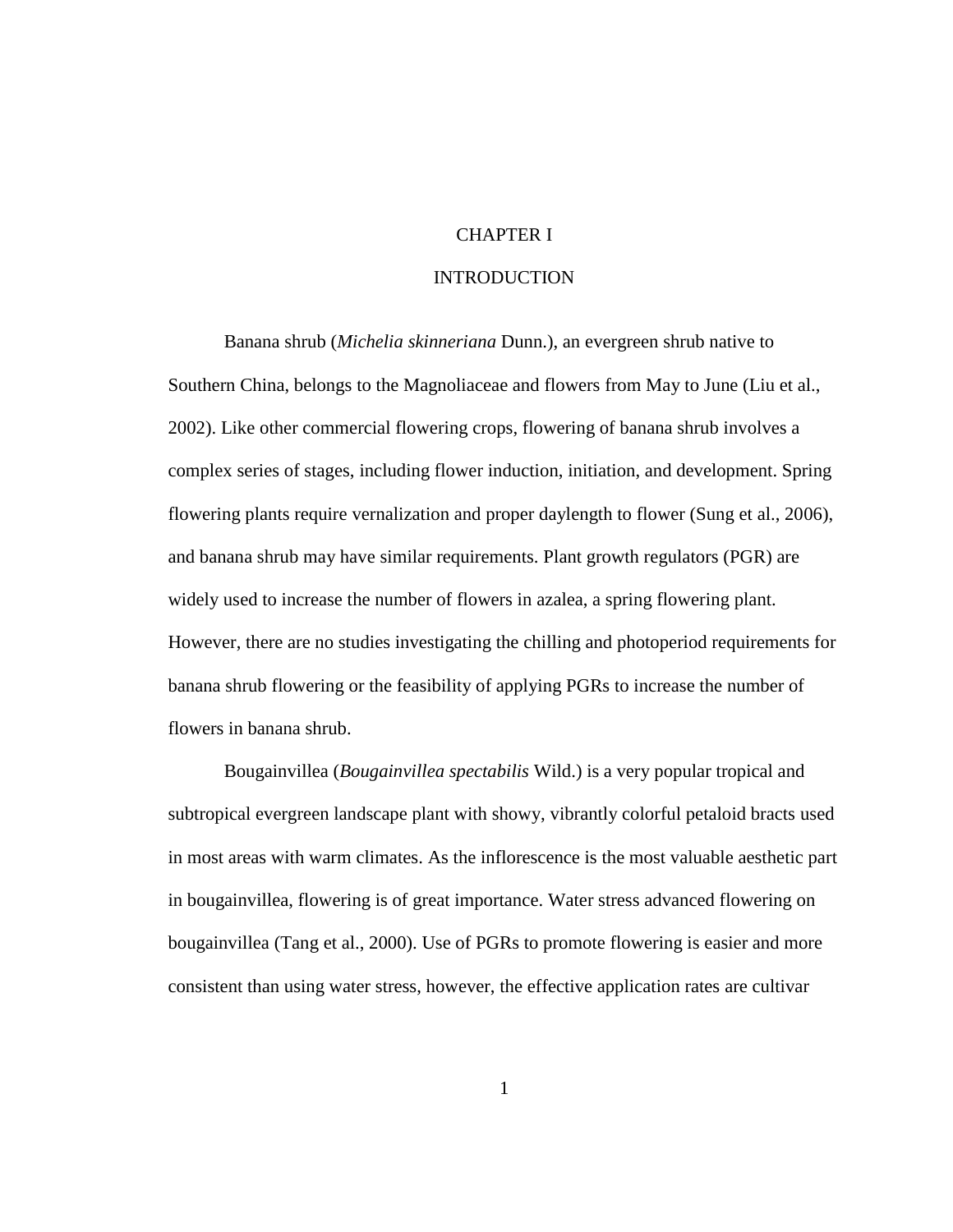dependent. Few studies have investigated the effects of combining water stress and PGRs on flowering of bougainvillea.

There were four hypotheses in this study: 1) chilling, photoperiod are necessary for flower initiation and development in banana shrub; 2) daminozide and chlormequat can increase the number of flowers in banana shrub; 3) gibberellic acid can produce uniform flowering on banana shrub; 4) daminozide, chlormequat, ethephon and water stress promote flower induction of bougainvillea.

The objectives of this study were:

- 1. To determine the effects of chilling treatment and post-chilling photoperiod on flowering in banana shrub.
- 2. To determine the effects of daminozide, chlormequat, and GA applications on banana shrub flower bud initiation and development.
- 3. To investigate the effects of daminozide, chlormequat, ethylene, and water stress on flowering and growth of bougainvillea.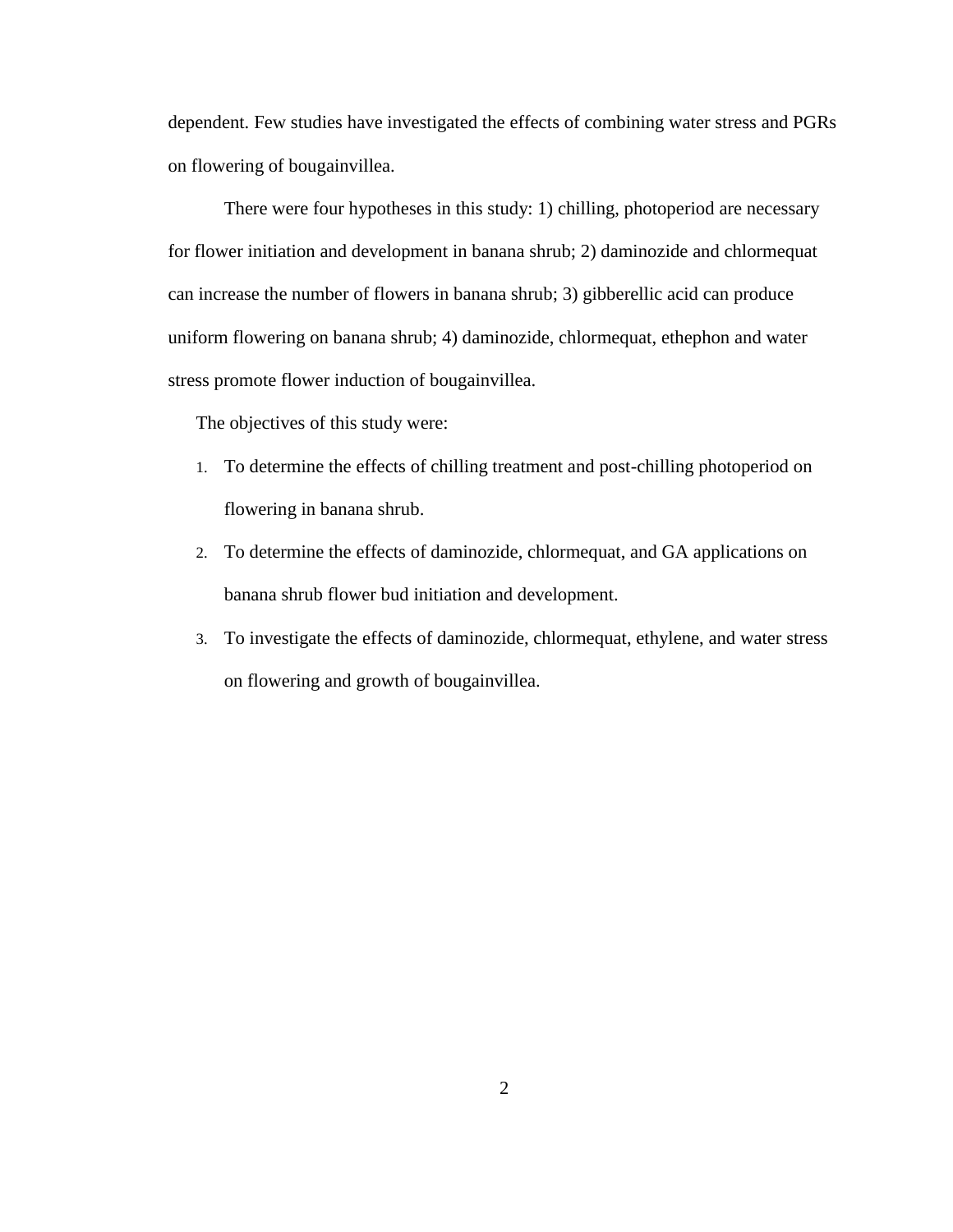# CHAPTER II

# LITERATURE REVIEW

Flower forcing is a process to create off-season blooming on plants. It is an important component of the floriculture industry which had its inception in the US in the early 19<sup>th</sup> century in the vicinity of Philadelphia (Laurie et al., 1969).

Potted plants targeting the holiday market play a substantial role in today"s green industry. Under the category of floriculture crop wholesale value, the percentage of wholesale value of potted flowering plants increased from 16.2% to 17.3% since 2006 in "15 states program for operations with \$100,000+ sales" (USDA-NASS, 2007, 2008, 2009a). Most of the potted plants are produced for a specific season of the year or for certain holidays (Laurie et al., 1969). Nowadays, the most popular potted plants are African violets (*Saitpaulia ionantha* Wendl.), azaleas (*Rhododendron* L.), chrysanthemums (*Dendranthema* x *grandiflorum* [Ramat.] Kitam), Easter lilies (*Lilium longiflorum* Thunb.), and poinsettias (*Euphorbia pulcherrima* Willd. ex Klotzsch) (USDA-NASS, 2009b). Recent surveys indicated that Christmas, Mother"s Day, Valentine"s Day, Easter, and Thanksgiving rank as the top five calendar occasions (SAF, 2008b), which cover 13.5% of the American floral purchase occasions. Poinsettias dominate Christmas flower sales and Easter lilies ranked first as the most promoted product for Easter (SAF, 2008a). Based on the percentage of wholesale values and needs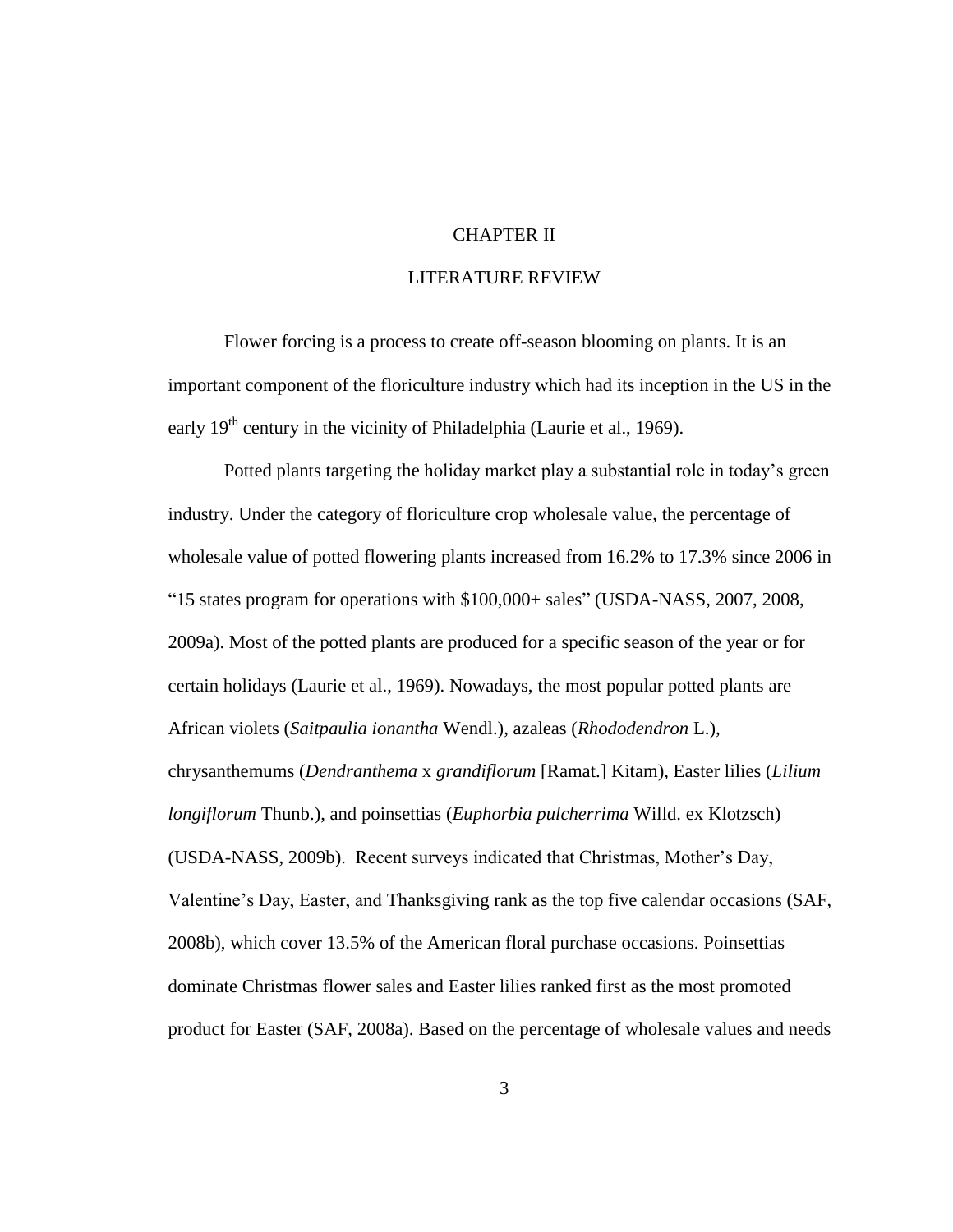of floral product during holidays, the value of plants may be increased if flowering could be promoted or delayed to meet the holiday markets.

# Biological mechanism of flowering

Flowering of most plant species requires the transition to the mature phase from the juvenile phase. Different species have different lengths of the juvenile phase. The length of the juvenile phase is 20-30 days for hybrid tea rose (*Rosa hybrida*), 1 year for grape (*Vitis spp*.), and 5-8 years for citrus (*Citrus spp*.) (Clark, 1983). Flowering can be accelerated if the juvenile phase is shortened. Involvement of endogenous gibberellic acid (GA) can accelerate reproductive formation in conifers. Treatments, such as water stress, root removal, and nitrogen starvation, can build up GAs in plants so that they can substitute involvement of GAs in pines (Taiz and Zeiger, 2006).

After transition to the adult phase, there are two stages in floral evocation: competence and determination (Taiz and Zeiger, 2006). A plant is competent if it is able to flower when given the appropriate internal and external development signals. A bud is determined if it progresses to the next developmental stage even after being removed from its normal context. Plants have different stimuli controlling flower initiation, which could be categorized into three main groups (Meilan, 1997): 1) environmental factors, including photoperiod and temperature; 2) cultural manipulations, such as water stress treatment (Levy and Dean, 1998); 3) plant growth regulator (PGR) treatments, including GA, ethylene, cytokinins, and plant growth retardants. In addition to the factors in these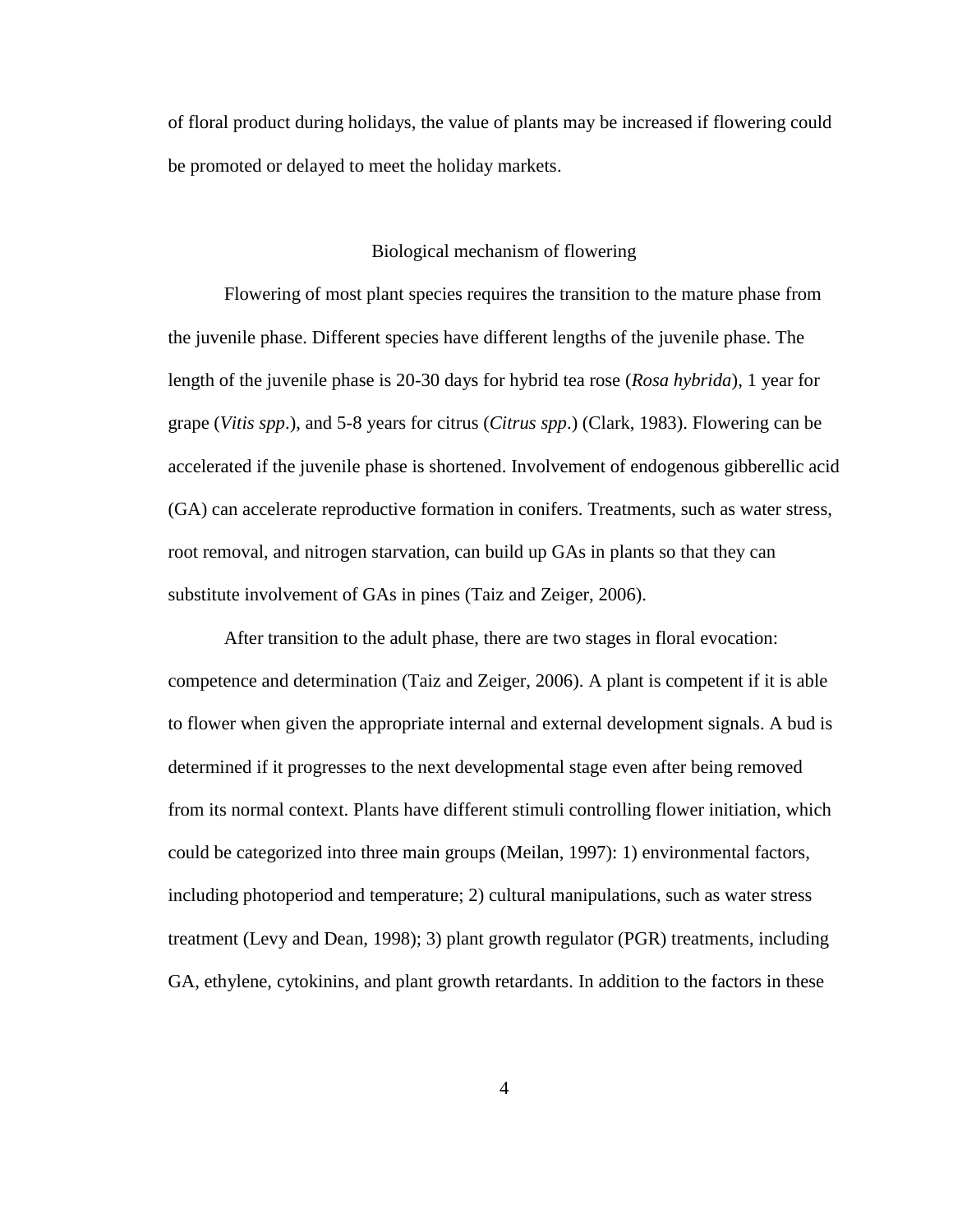three main categories, flower initiation might also be affected by plant size or the number of vegetative nodes (Levy and Dean, 1998).

# Effects of temperature on flowering

The effects of temperature on flowering include two aspects: effects of low temperature and effects of high temperature. Vernalization is defined as the acquisition or acceleration of the ability of plants to flower by a chilling treatment (Chouard, 1960). Chilling treatment is perceived by stem apices, buds, and leaves (Curtis and Chang, 1930; Wellensiek, 1961). Effective chilling temperatures to induce flowering range from  $1^{\circ}C$  to 7 ºC in most plants, but are species dependent. For example, celery (*Apium graveolens* L.) requires a chilling temperature as low as  $-6$  °C while 18 °C is low enough for vernalizing the biennial plant stock (*Matthiola incana* L.) (Bernier et al., 1981). Plants can be facultative or obligate in requiring vernalization to induce flowering (Michaels and Amasino, 2000). Biennial and perennial plants generally have obligate vernalization requirements while most annuals are facultative vernalization plants (Bernier et al., 1981). Easter cactus (*Rhipsalidopsis gaertneri* J.), Chinese astilbe (*Astilbe chinensis* Maxim.), and geranium (*Pelargonium hybrid* L"Hér) are vernalization obligate plants (Runkle et al., 1998; Lewis et al., 1998), whereas double meadow-rue (*Thalictrum delavayi* Tourn. "Hewitt's Double") is a vernalization facultative plant (Huang et al., 1999).

Vernalization suppresses the expression of the floral inhibitor *flowering locus C*, which could inhibit transcription of a positive regulator of flowering: *flowering locus T* (*FT*), at the molecular level in *Arabidopsis thaliana*, thus vernalization encourages the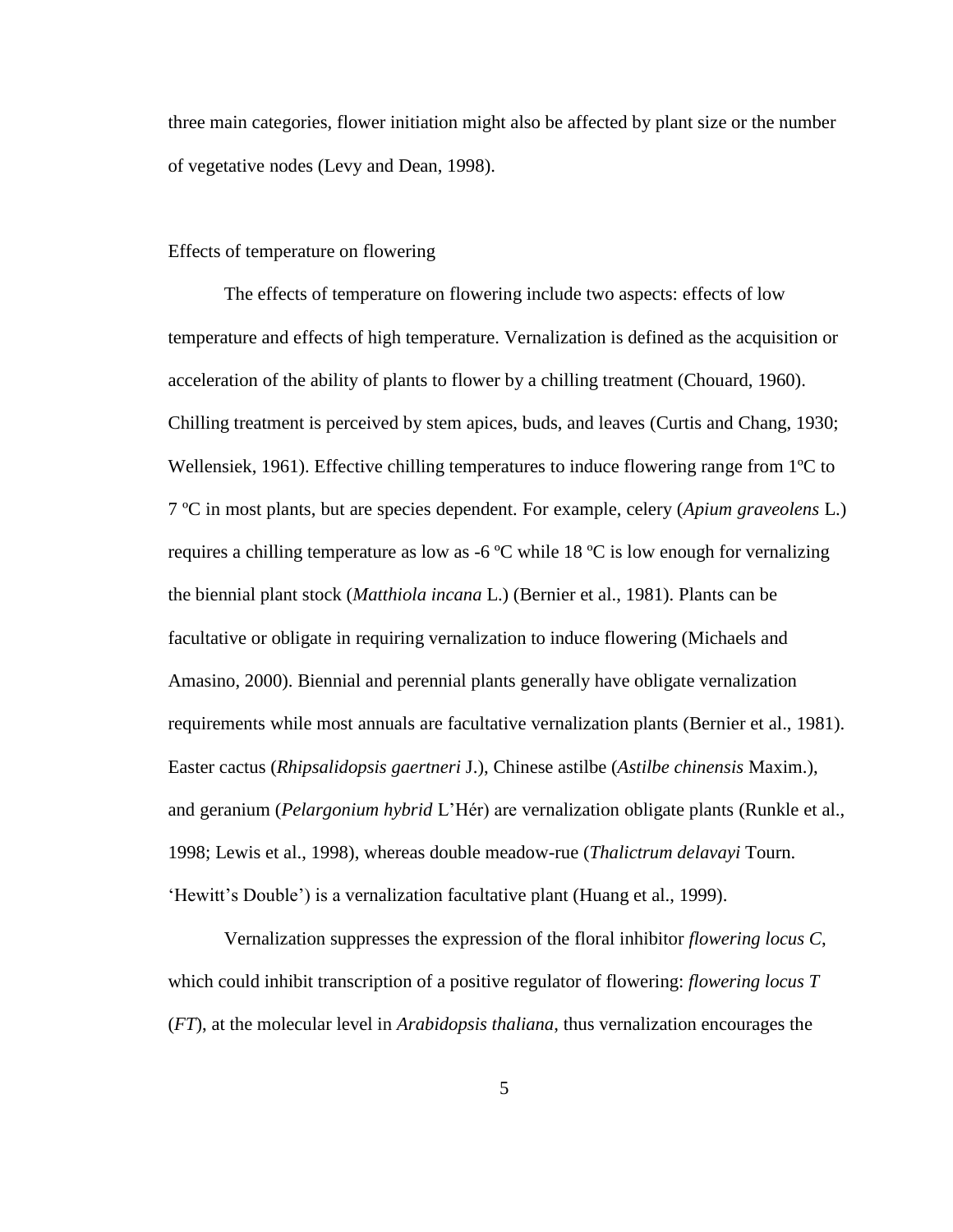expresstion of *FT* and results in accelerating plants' competence to flowering (Searle et al., 2006).

Chilling treatment is important in breaking perennial woody plants bud dormancy (Frenguelli et al., 1992). During their annual cycle, most woody plants, both coniferous and dicotyledonous species, have an active growth in spring and summer, and a dormancy phase in autumn and winter, together with the development of dormant buds (Wareing and Philips, 1978). Plants in dormancy as well as the dormant buds need to be exposed to a period of winter chilling to overcome bud dormancy.

If vernalization is involved in flower initiation process, then high temperature is more likely involved in flower opening, which was supported by research on telosma (*Telosma cordata* Merill.), chocolate cosmos [*Cosmos atrosanguineus* (Hook.) Voss, S. obalata,], apricot (*Prunus armeniaca* L.), Chinese wild peach (*Prunus davidiana* L.), and black locust (*Robinia pseudoacacia* L.) (Richard, 1995; Kanellos and Pearson, 2000; Lu et al., 2006). Advanced flowering by higher temperature can be explained by heat-unit concept. Heat units, expressed as growing degree-days (GDD), are frequently used to describe the timing of biological processes including flower opening. The basic equation used is GDD =  $[(T_{MAX} + T_{MIN})/2]$ <sup>-</sup> $T_{BASE}$ , where  $T_{MAX}$  and  $T_{MIN}$  are daily maximum and minimum air temperatures, respectively, and  $T_{\text{BASE}}$  is the base temperature for plant growth (McMaster and Wilhelm, 1997). Relative events for every developmental stage of the plant only occurs after a specific heat unit requirement is satisfied, so does flowering, thus, the higher the  $T_{\text{MAX}}$  and  $T_{\text{BASE}}$ , the shorter the GDD will be, and the earlier the plant will flower.

6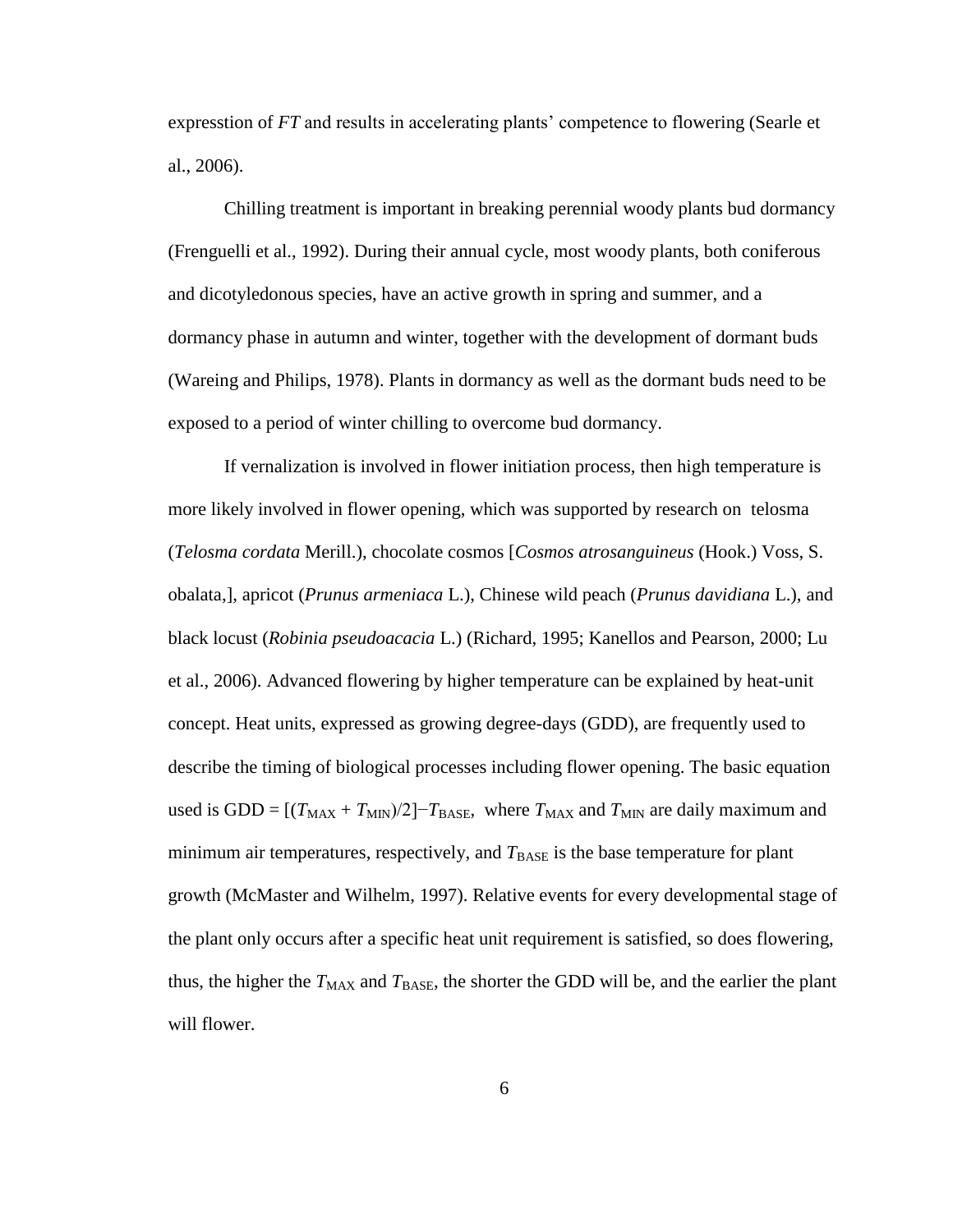Effects of photoperiod on flowering

Photoperiod is another important environmental stimulus controlling flowering, which was reported as early as 1920 (Garner and Allard, 1920). Based on plants' photoperiodic responses to flowering, plants are classified as: short day plants (SDP), long-day plants (LDP), and day-neutral plants (DNP). Those that only flower or flower more rapidly when the day length is shorter than a critical duration are SDPs; whereas those that only flower or flower more rapidly, when the day length is longer than a critical duration are LDPs. Those whose flowering is not affected by day length are called DNPs. For example, SDP poinsettia (*Euphorbia pulcherrima* Willd. ex Klotzsch) initiates flower buds when daylength is or less than 12 h. (Joiner and Harrison, 1967). 'Goldsturm' rudbeckia (*Rudbeckia fulgida* L.), flowering only under 14-h photoperiod or with 4-h night interruption, is a LDP (Runkle, 1999). Rockcress (*Arabis sturii* Mottet), flowers under 16-h, 12-h, and 8-h photoperiod, is a DNP (Zhang, 1999). The difference among the three classification is caused by changes in gene expression, led by phytochrome, a cytosolic polypeptide, functioning as a photosensor based on its capacity for reversible interconversion between the red (R)-absorbtion phytochrome (P)r form and the far-red (FR)-absorbing Pfr form upon sequential absorption of R and FR light (Quail et al., 1995).

#### Effects of water stress on flowering

Of all the resources that plants need to grow and function, water is the most abundant and at the same time the most limiting for agricultural productivity (Taiz and Zeiger, 2006). Water stress (WS), caused by insufficient soil water availability to plants,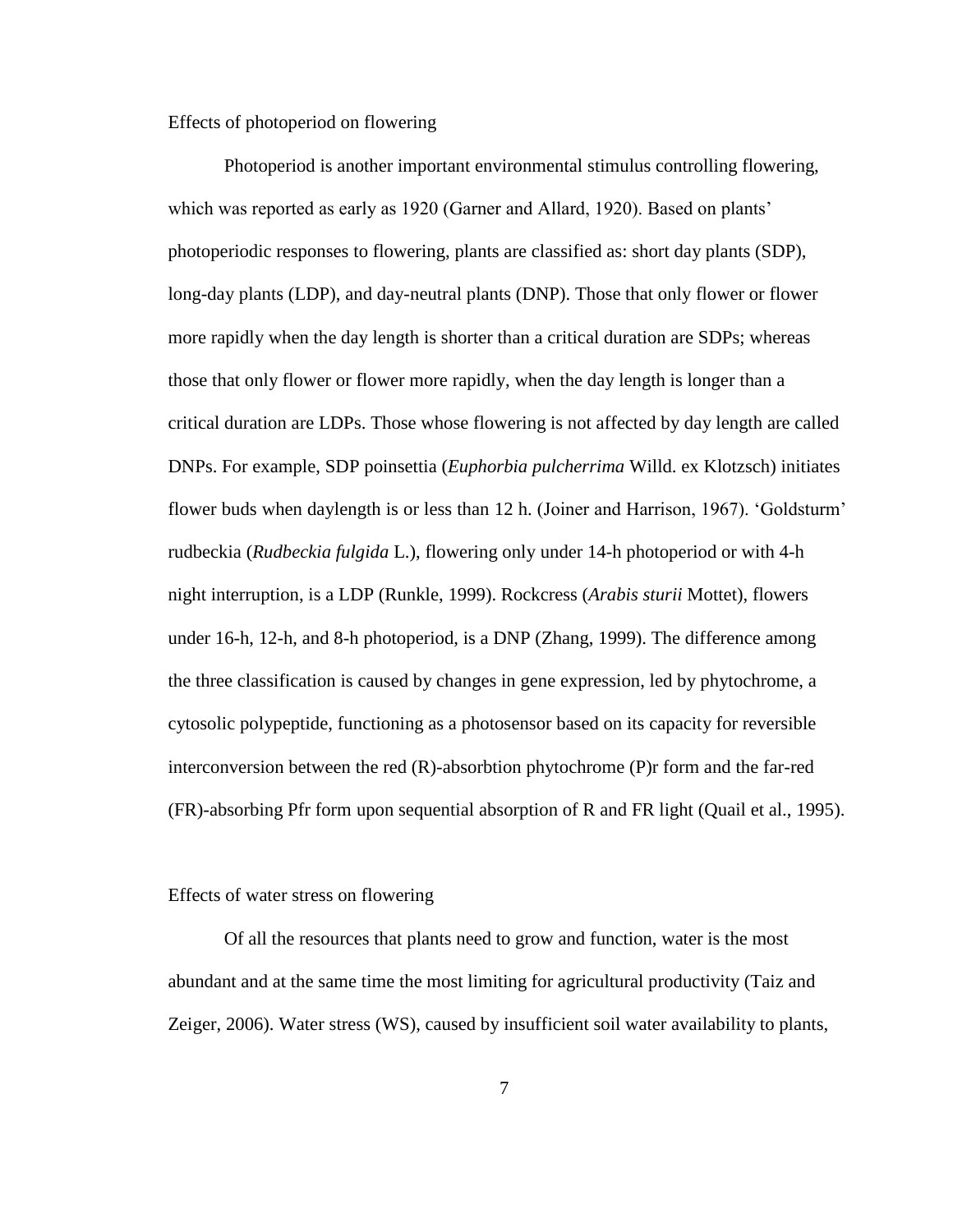plays a substantial role in flowering of some ornamental plants and has an effect on controlling plant growth. The water-plant relation was studied first in arid area (Alvim, 1960). Water stress has been successfully used to promote flowering on tropical and subtropical fruit trees (Southwick and Davenport, 1986; Chaikiattiyos et al., 1994). Modification in plant hormonal balance induced by WS, leading to earlier flower induction, might be the reason for flowering advancement on loquat (*Eriobotrya japonica Lindl.*) (Cuevas et al., 2007). Leaf water potential (LWP), stomatal resistance, transpiration rate, net photosynthesis rate, canopy temperature, canopy minus air temperature, crop water stress index, and visual leaf rolling score have been used to asses water stress and to develop quantitative methods (Toole et al., 1984). Water stress causes reduction in plant growth rate by reducing leaf area controlled by hormonal signals generated in roots (Munns, 2002). From an ecological point of view, flower promoting by WS is an escape strategy adopted by plants, which relies on successful reproduction before the onset of severe stress (Levitt, 1972; Turner, 1988).

# Effects of plant growth regulators on flowering

Gibberellic acid (GA) is a PGR produced in the roots and fruits of higher plants. Experimental evidence shows that the application of GAs causes reproductive structures to form in juvenile plants of several conifer families, but they seem to have little effect on floral initiation in woody angiosperms (Taiz and Zeiger, 2006). Gibberellic acid application has also been reported to delay flowering in red and yellow pytaya (*Hylocereus undatus* [Haworth] Britton and Rose; *Selenicereus megalanthus* [K.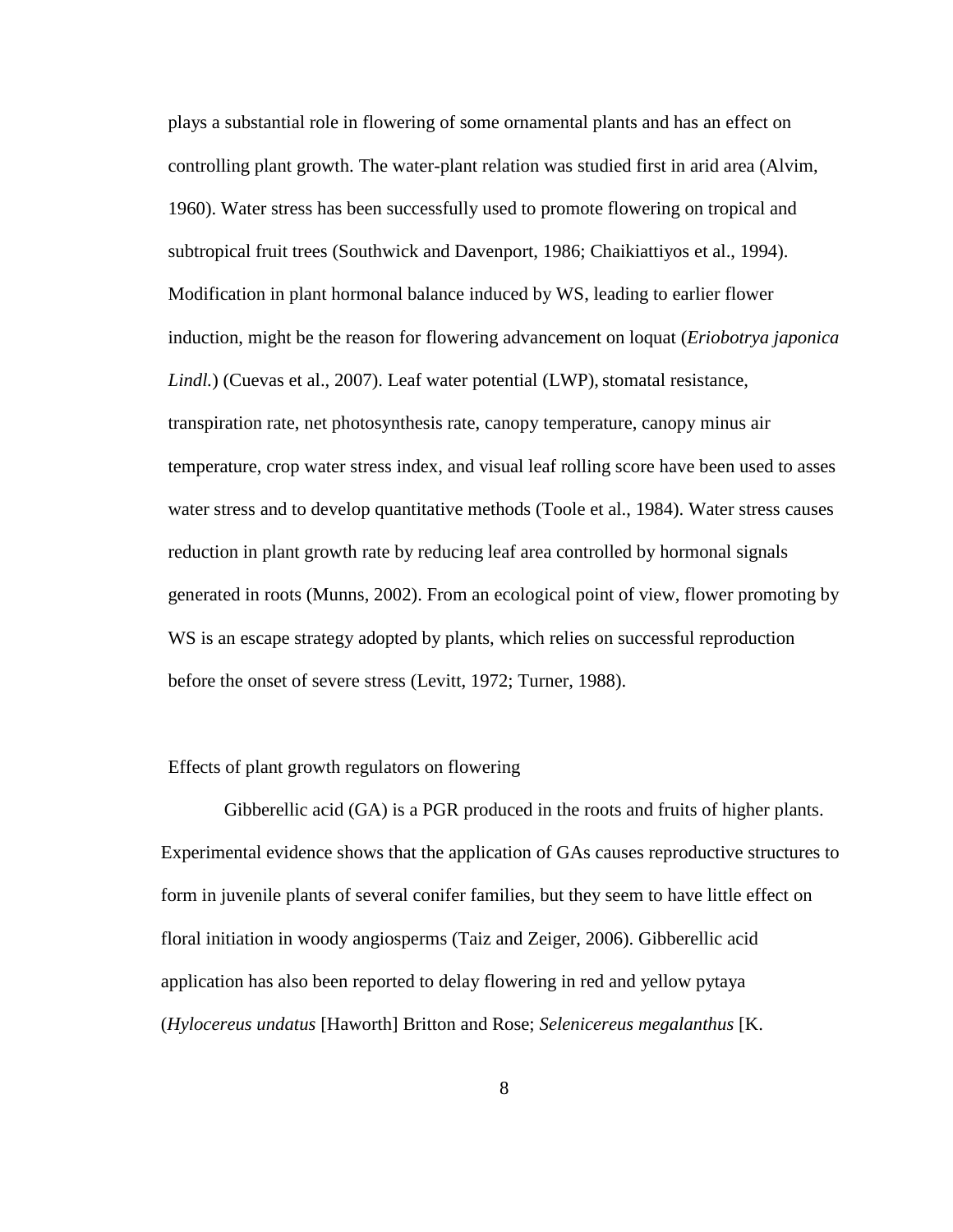Schumann ex Vaupel] Ralf Bauer) (Khainov and Mizrahi, 2006), instead of promoting it. In azalea, GA helps in substituting for chilling and producing uniform flower development (Larson, 1993). Plant growth retardants, most of which act by inhibiting GA biosynthesis, have effects on flowering. For example, chlormequat and daminozide enhanced flowering on bougainvillea (Tang et al., 2007). Paclobutrazol and uniconazole application successfully improved mountain laurel (*Kalmia latifolia* L.) flower bud development (Banko and Stefani, 1995).

Cytokinin treatment to the shoot apex reduced time for the first node to flower on "San Diego Red" bougainvillea (Tse et al., 1974; Ramina et al., 1979; Sachs et al., 1979). Zeatin (a naturally occurring cytokinin) promoted flowering in apples (*Malus demostica* Borkh.) (Ramirez and Hoad, 1979), and PBA (6-benzylamino-9 -(tetrahydropyran 2-yl)- 9H-purine, a synthetic cytokinin) invoked an inflorescence in 4-week-old grape seedlings while flowering normally does not occur until grape plant is 3-5 years of age (Srinivasan and Mullins, 1978). CPPU (N-(2-chloro-4-pyridinyl)-N-phenylurea), a cytokinin-active compound, promoted flowering in red and yellow pitaya (Khaimov and Mizrahi, 2006).

#### Banana shrub and bougainvillea

Banana shrub (*Michelia skinneriana* Dunn.), an evergreen shrub native to Southern China, belongs to the Magnoliaceae and flowers from May to June (Liu et al., 2002). The flower of banana shrub smells like ripe banana fruits, is cream yellow, and has five petals edged with maroon, multiple yellow stamens and light-green pistils. Like other commercial flowering crops, flowering of banana shrub involves a complex series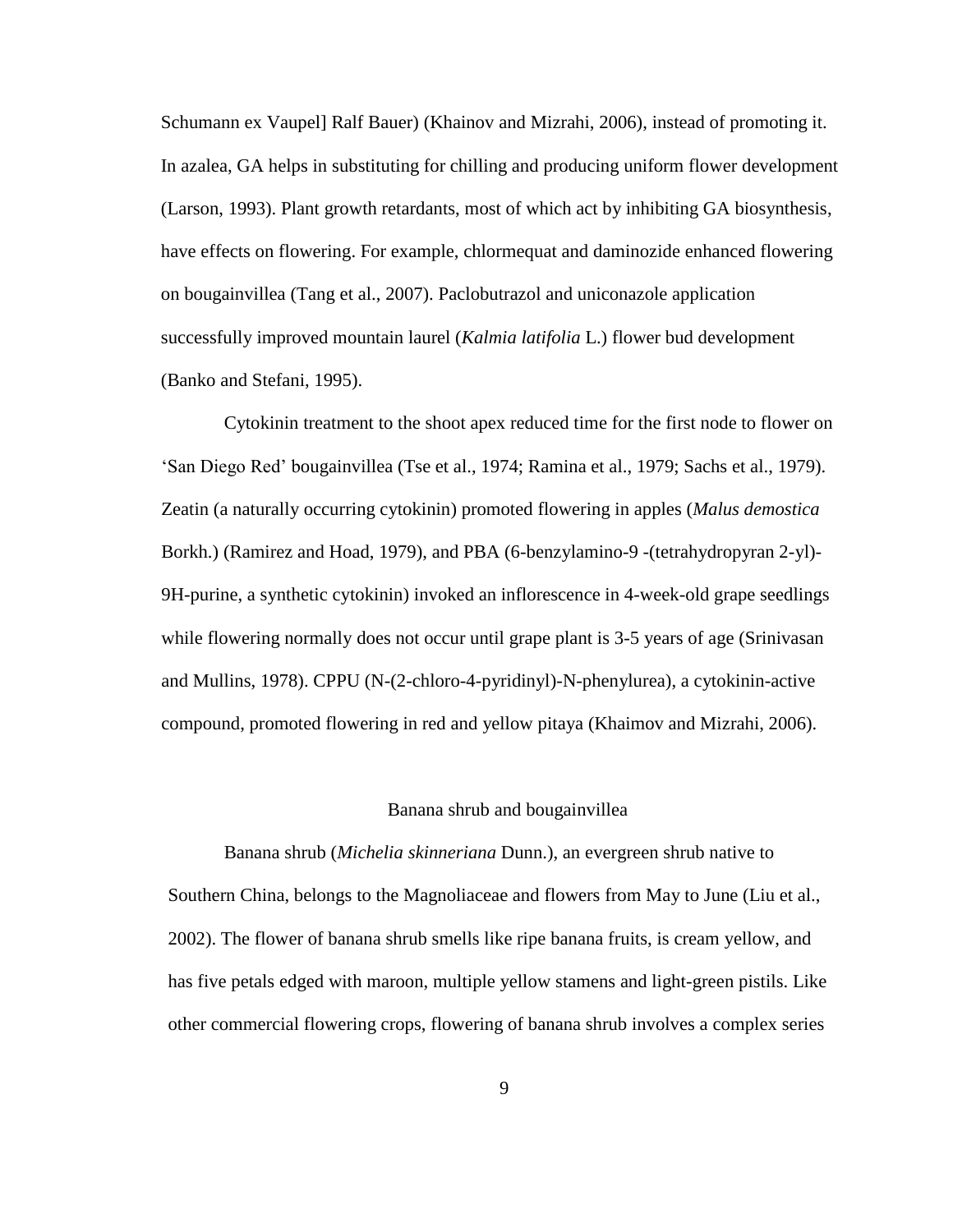of stages, including flower induction, initiation, and development. Spring flowering plants require vernalization and proper daylength to flower (Sung et al., 2006), and banana shrub may have the similar requirements. However, there are no studies investigating the factors that affect flowering in banana shrub.

Bougainvillea (*Bougainvillea spectabilis* Wild.) is a very popular tropical and subtropical evergreen landscape plant with showy, vibrantly colorful petaloid bracts used in most areas with warm climates, including Australia, India, Malaysia, the Mediterranean region, Mexico, South Africa, and many states in the United States (Arizona, California, Florida, Hawaii, and southern Texas). Bougainvillea could be used to decorate fences and arbors with explosions of color in the house corridor, office and play ground. Bougainvillea is also a great vine for large containers to decorate patios and plazas (Sharif Hossain et al., 2007). As the inflorescence is the most valuable aesthetic part in bougainvillea, flowering is of great importance to be studied. Water stress advanced flowering on bougainvillea (Tang et al., 2000). Use of PGRs to promote flowering is easier and more consistent than using water stress. Some studies done on effects of PGRs including chlormequat, ancymidol, dikegulac, and paclobutrazol on growth and flowering of bougainvillea (Kobayashi et al., 2007; Shao et al., 2006; Dierking and Sanderson, 1985; Tang et al., 2006), however, the effective application rates were cultivar dependent. In Shao and Tang's reports, the application rates of plant growth retardants were not clear (Shao et al., 2006; Tang et al., 2006). Besides, few studies investigated the effects of combination of WS and plant growth retardants on flowering of bougainvillea (Kobayashi et al., 2007).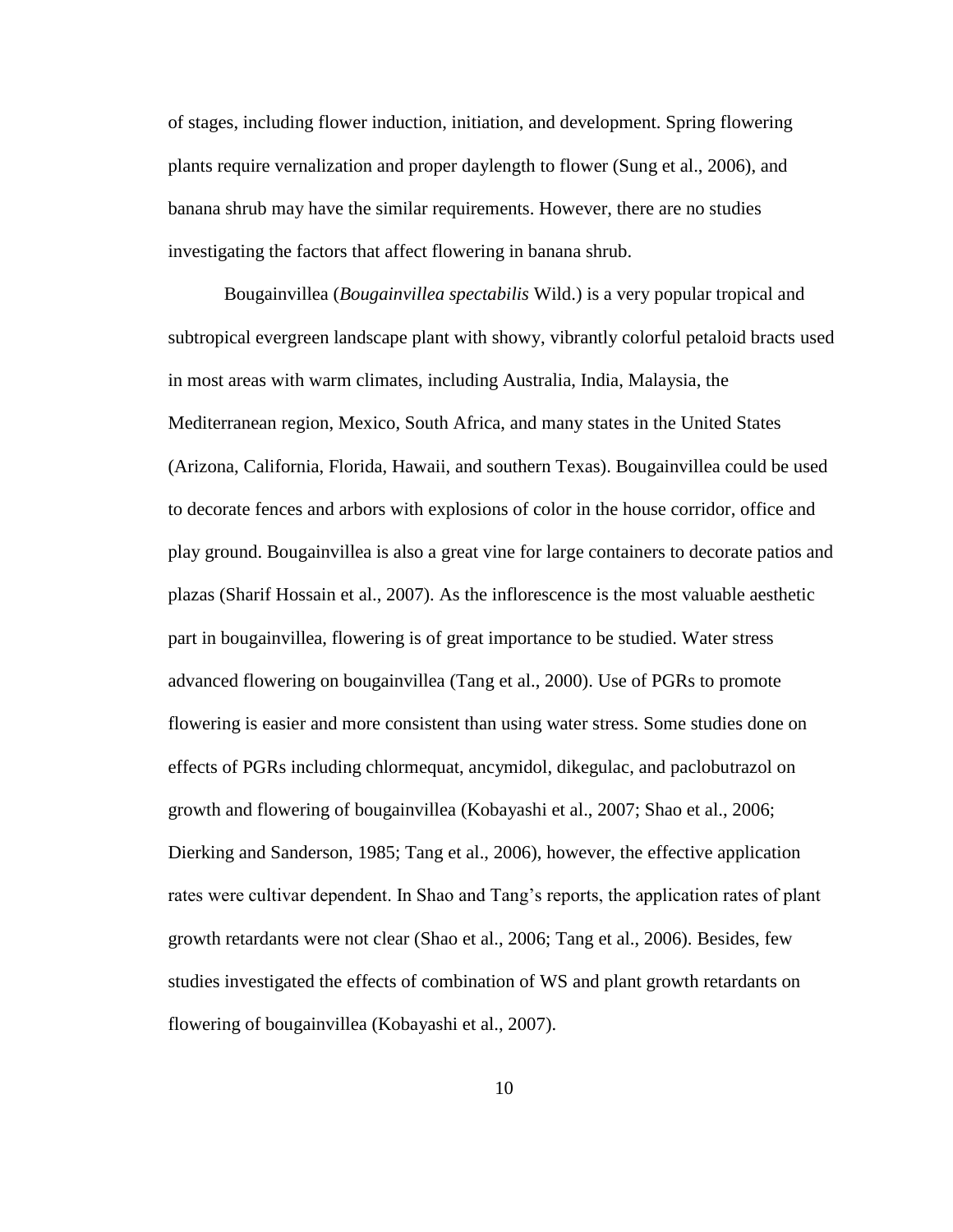#### LITERATURE CITED

- Alvim, P.D.T. 1960. Moisture stress as a requirement for flowering of coffee. Science 132:354.
- Banko, T.J. and M.A. Stefani. 1995. Promotion of flower bud development on *Kalmia latifolia* with growth retardants. SNA Res. Conf. Proc. 40: 255-258.
- Bernier, G., J.M. Kinet, and R.M. Sachs. 1981. The physiology of flowering. CRC Press, Boca Raton, Florida, USA.
- Chaikiattiyos, B.S., C.M. Menzel, and T.S. Rasmussen. 1994. Floral induction in tropical fruit trees: effects of temperature and water supply. J. Hort. Sci. 69:397-415.
- Chouard, P. 1960. Vernalization and its relation to dormancy. Ann. Rev. Plant Physiol. 11:191-238.
- Clark, J.R. 1983. Age-related changes in trees. J. Arboriculture 9:1175-1181.
- Cuevas, J., M.L. Canete, V. Pinillos, A.J. Zapata, M.D. Fernandez, M. Gonzalez, and J.J. Hueso. 2007. Optimal dates for regulated deficit irrigation in "Algerie" loquat (*Eriobotrya japonica* Lindl.) cultivated in southeast Spain. Agr. Water Manage. 89:131-136.
- Curtis, O.F. and H.T. Chang. 1930. The relative effectiveness of the temperature of the crown as contrasted with that of the rest of the plant upon the flowering of celery plants. Am. J. Bot. 12:1047-1048.
- Dierking, C.M. and K.C. Sanderson. 1985. Effect of various chemical spray treatments on *Bougainvillea spectabilis* Wild. Proc. South. Nurs. Ass. Res. Conf. 30:220-222.
- Frenguelli, G. E. Bricchi, B. Romano, G.M.F. Ferranti, and E. Antognozzi. 1992. The role of air temperature in dermining dormancy release and flowering of *Corylus avellana* L. Aerobiologia 8:415-418.
- Garner, W. and H.A. Allard. 1920. Effect of the relative length of day and night and other factors of the environment on growth and reproduction in plants. Am. Meteorol. Soc. 48:415-415.
- Huang, N., K.A. Funnell, and B.R. Markay. 1999. Vernalization and growth degree-day requirements for flowering of *Thalictrum delavayi* "Hewitt"s Double". HortScience 34:59-61.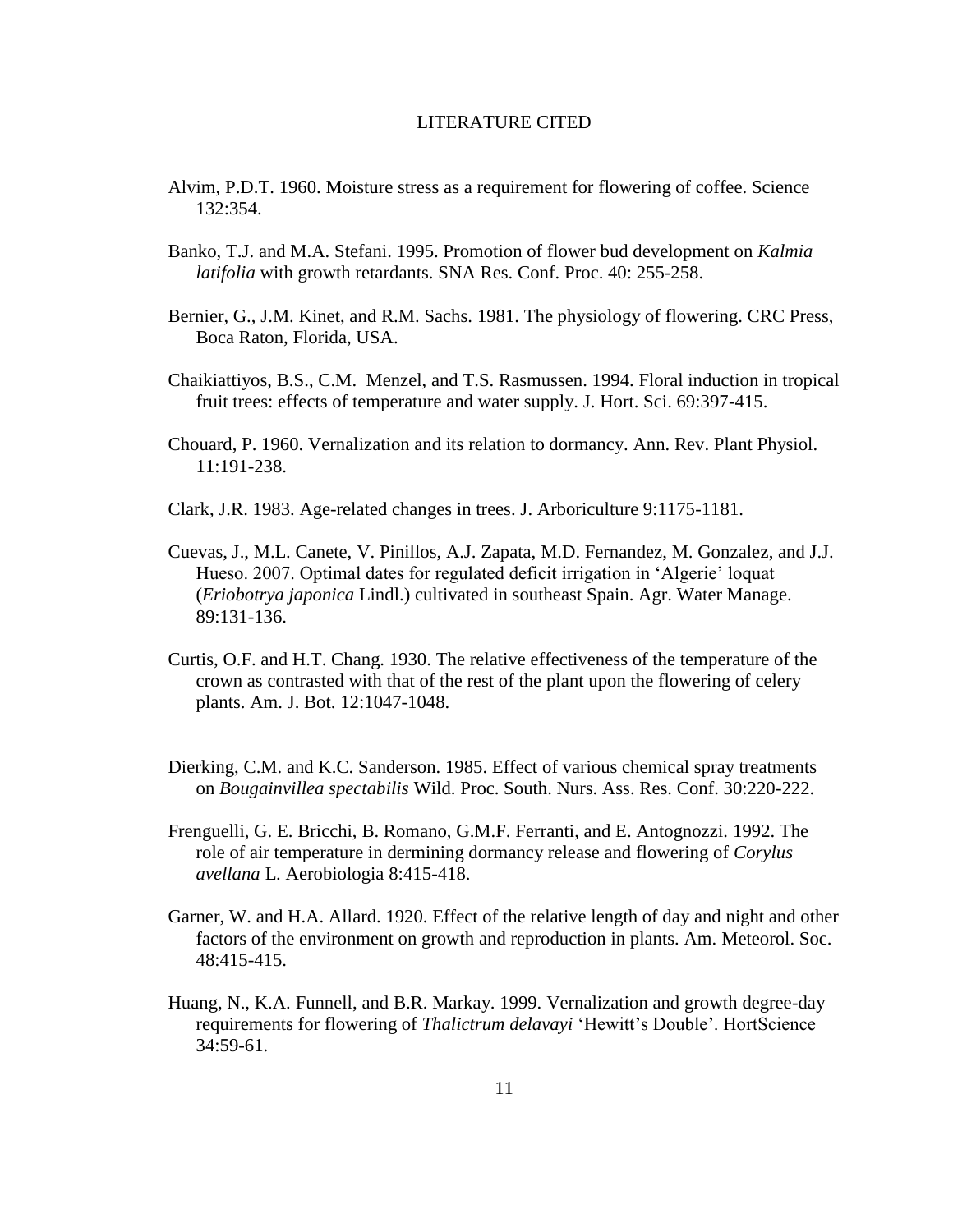- Joiner, J.N., and D.D. Harrison. 1967. Control of growth and flowering of "Paul Mikkelsen" poinsettias by photoperiod and growth retardants. Florida State Hort. Soc. 80:416-420.
- Kanellos, E.A.G. and S. Pearson. 2000. Environmental regulation of flowering and growth of *Cosmos atrosanguineus* (Hook.) Voss. Sci. Hortic.-Amsterdam. 83: 265- 274.
- Khaimov, A. and Y. Mizrahi. 2006. Effect of day-length, radiation, flower thinning and growth regulators on flowering of the veni cacti *Hylocereus undatus* and *Selenicereus megalanthus*. J. Hortic. Sci. Biotech. 81:464-470.
- Kobayashi, K.D., J. McConnel, and J. Griggis. 2007. University of Hawaii at Manoa Ornamental and fowers, Cooperative Extention Service OF-38.
- Larson, R.A. 1993. Production of florist azaleas. Timer Press. Portland, OR.
- Laurie, A., D.C. Kiplinger, K.S. Nelson. 1969. Commercial flower forcing. 7th ed. McGraw-Hill Inc. Columbus, OH.
- Levitt, J. 1972. Response of plants to environmental stress. Academic Press, New York.
- Levy, Y.Y. and C. Dean. 1998. The transition of flowering. Plant Cell 10:1973-1989.
- Lewis, P.M., A.M. Garner, and J.M. Garner. 1998. Vernalization accelerates flowering of *Lysimachia clethroides* Duby. HortScience 3:508.
- Liu, Y., Q. Zeng, R. Zhou, and F. Xing. 2002. Magnolias of China. Beijing Science & Technology Press. Beijing, China.
- Lu, P.L., Q.A. Yu, J.D. Liu, and X.H. Lee. 2006. Advance of tree-flowering dates in response to urban climate change. Agri. For. Meteorol. 138:120-131.
- McMaster, G.S. and W.W. Wilhelm. 1997. Growing degree-days: one equation, two interpretations. Agr. Forest. Meteorol. 87:291 (Abstract).
- Meilan, R. 1997. Floral induction in woody angiosperms. New For. 14:179-202.
- Michaels, S.D. and R.M. Amasino. 2000. Memories of winter: vernalization and the competence to flower. Plant Cell Environ. 23:1145-1153.
- Munns, R. 2002. Comparative physiology of salt and water stress. Plant, Cell Environ. 25:239 (Abstract).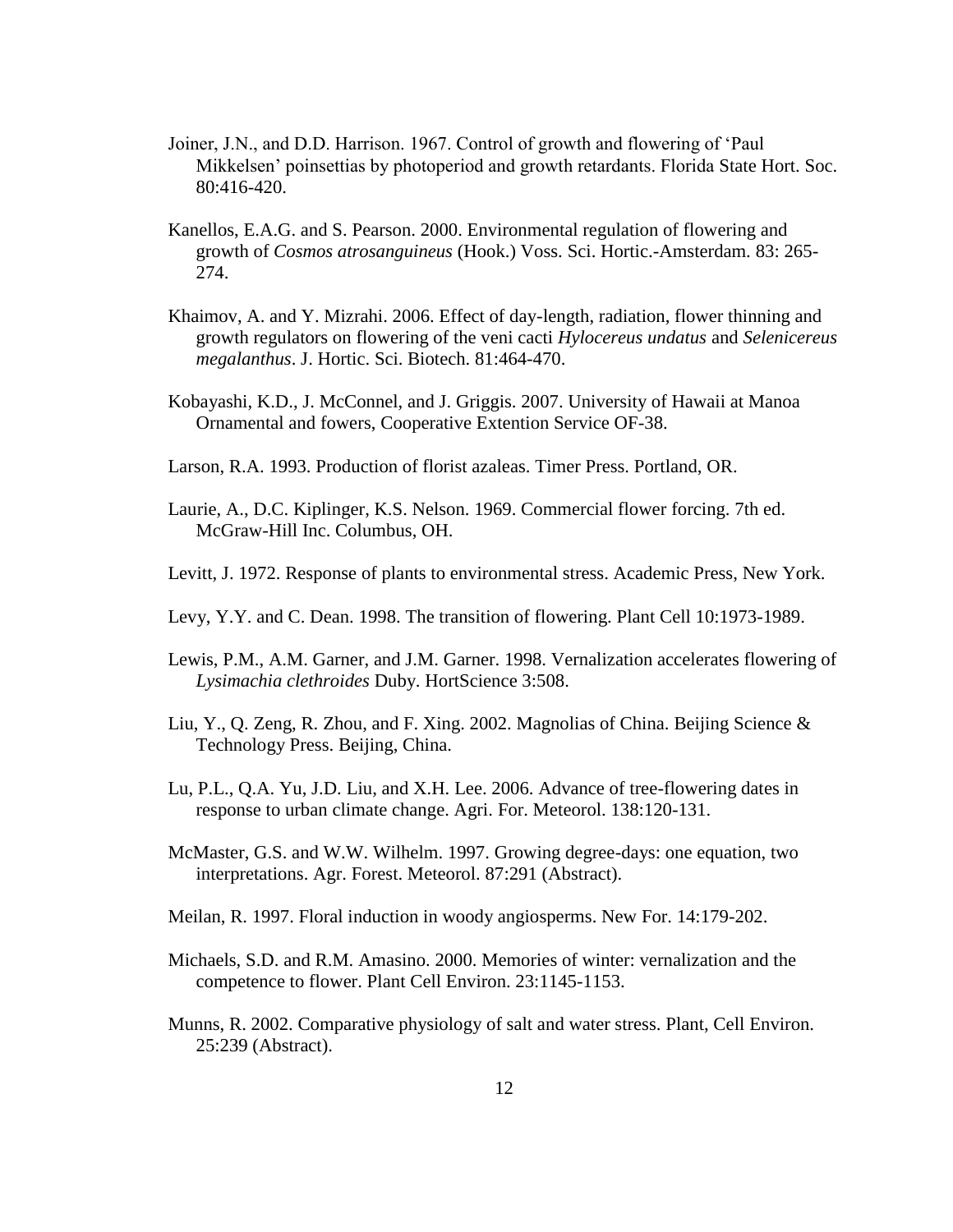- Quail, P.H., M.T. Boylan, B.M. Parks, T.W. Short, Y. Xu, and D. Wagnerl. 1995. Phytochromes: photosensory perception a signal transduction. Science 268:675-680.
- Ramina A., W.P. Hachett and R.M. Sachs. 1979. Flowering in *Bougainvillea*. Plant Physio. 64:810-813.
- Richard, A.C. 1995. Temperature influences flowering of pakalana (*Telosma cordata* Merrill). HortScience 30:482-483.
- Runkle, E.S., R.D. Heins, and A. Cameron. 1998. Cold treatments alter the photoperiodic flowering response of some herbaceous perennial species. HortScience 33:508 (Abstract).
- Runkle, E.S., R.D. Heins, A.C. Cameron, and W.H. Carlson. 1999. Photoperiod and cold treatment regulate flowering of *Rudbeckia fulgida* "Goldsturm". HortScience 34:55 (Abstract).
- Sachs, R.M., W.P. Hackett, A. Ramina, and C. Maloof. 1979. Photosynthetic assimilation and nutrient diversion as controlling factors in flower initiation in *Bougainvillea* "San Diego Red". Plant Physiol. 64:646-651.
- Searle, I., Y. He, F. Turck, C. Vincent, F. Fornara, S. Kröber, R. A. Amasino, and G. Coupland. 2006. The transcription factor FLC confers a flowering response to vernalization by repressing meristem competence and systemic signaling in *Arabidopsis*. Genes Develop. 20:898-912.
- Shao, Z., Y. Yang, S. Qiu. 2006. The study of advance of flowering time regulator of *Bougainvillea glabra.* Chinese Agri. Sci. Bul. 22:326-329.
- Sharif Hossain, A.B.M., A.N. Boyce, H.M. A. Majid, S. Chandran, and R. Zuliana. 2007. Effect of ethanol on the longevity and abscission of bougainvillea flower. Mj. Int. J. Sci. Tech. 01:184-193.
- Society of American Florists. 2008a. Holiday Statistics for 2007. [Http://www.safnow.org/index2.php?option=com\\_content&task=view.](http://www.safnow.org/index2.php?option=com_content&task=view)
- Society of American Florists. 2008b. Member Survey for 2007. [http://www.safnow.org/index2/php?option=com\\_content&task=view.](http://www.safnow.org/index2/php?option=com_content&task=view)
- Southwick, S.M., and T.L. Davenport. 1986. Characterization of water stress and low temperature effects on flower induction in citrus. Plant Physiol.81:26-29.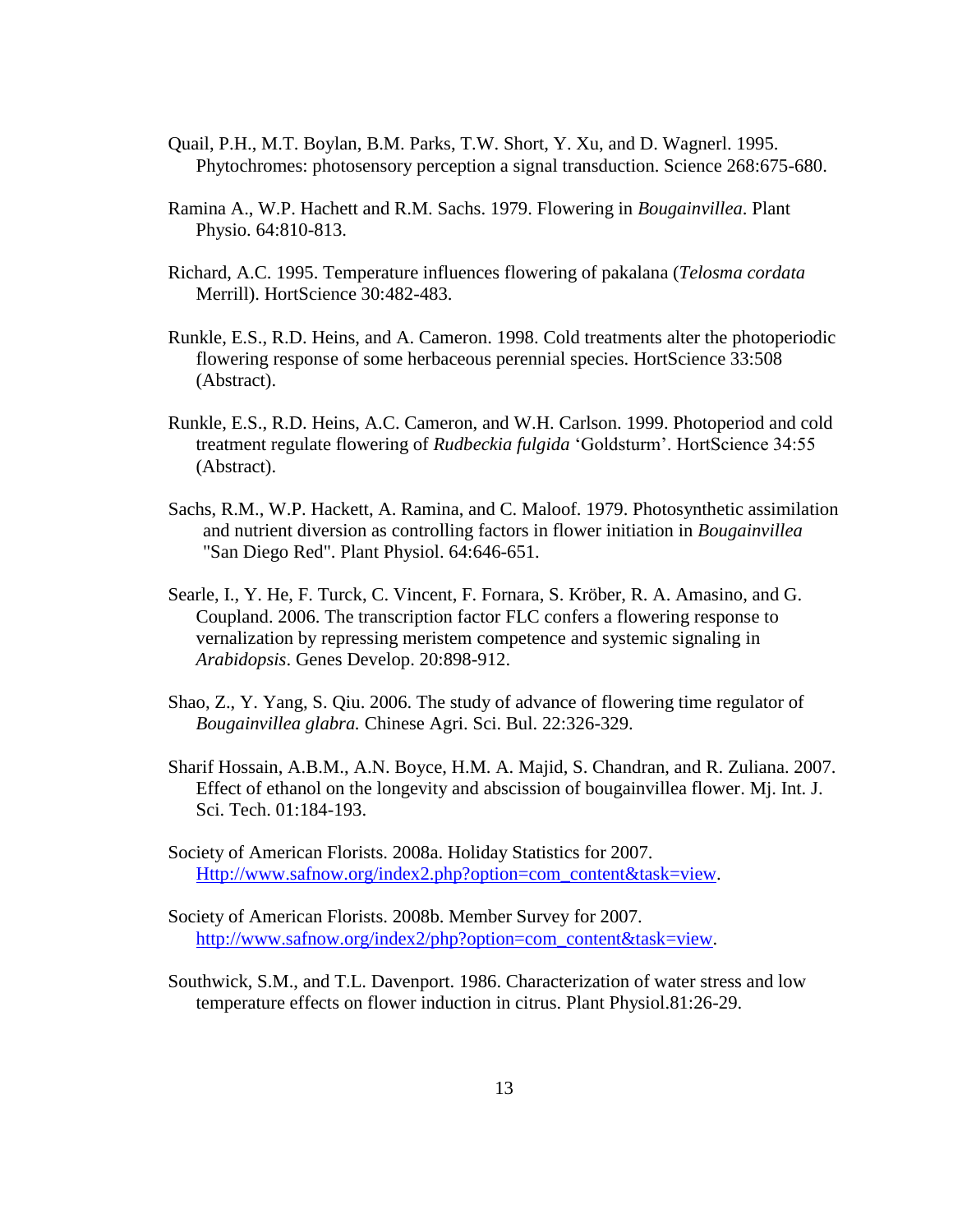- Srinivasan, C., and M.G. Mullins. 1978. Control of flowering in the grapevine (*Vitis vinifera* L.). Plant Physiol. 61:127-130.
- Sung, S., Y. He, T. W. Eshoo, Y. Tamada, L. Johnson, K. Nakahigashi, K. Goto, S. E. Jacobsen, and R. M. Amasino. 2006. Epigenetic maintenance of the vernalized state in *Arabidopsis thaliana* requires LIKE HETEROCHROMATIN PROTEIN. Nat. Genet. 38:706-710.
- Taiz, L. and E. Zeiger, 2006. The control of flowering, P 635-669. In: L. Taiz (eds.). Plant physiology. Sinauer Associates, Inc. Sunderland, MA.
- Tang, Y., J. Zhu, Y. Huang, and Z. Liu. 2006. Flower period control techniques on *Bougainvillea* spp. J. China Forest. Sci. 35:36-39.
- Toole, J. C.O, N.C. Turner, O.P. Namuco, M. Dingkuhn and K.A. Gomez**.** 1984. Comparison of some crop water stress measurement methods. Crop Sci. 24:1121- 1128.
- Tse, A.T.Y., A. Ramina, W.P. Hackett, and R.M. Sachs. 1974. Enhanced inflorescence development in *Bougainvillea* "San Diego Red" by removal of young leaves and cytokinin treatments. J. Plant Physio. 54:404-407.
- Turner, N.C. 1986. Crop water deficits: a decade of progress. Adv. Agron. 39:1-51.
- USDA-NASS. 2007. Floriculture Crops 2006 Summary. 7 (http://usda.mannlib.cornell.edu/usda/nass/FlorCrop//2000s/2007/FlorCrop-07-26- 2007.pdf)
- USDA-NASS. 2008. Floriculture Crops 2007 Summary. 9 (http://usda.mannlib.cornell.edu/usda/nass/FlorCrop//2000s/2008/FlorCrop-04-24- 2008.pdf).
- USDA-NASS. 2009a. Floriculture Crops 2008 Summary. 9 (http://usda.mannlib.cornell.edu/usda/current/FlorCrop/FlorCrop-04-23-2009.pdf).
- USDA-NASS. 2009b. Floriculture Crops 2008 Summary. 22-43 (http://usda.mannlib.cornell.edu/usda/current/FlorCrop/FlorCrop-04-23-2009.pdf).
- Wareing P.F. and I.D.J. Philips. 1978. The control of growth and differentiation in plants. 2<sup>nd</sup> ed., Permanon Press, Oxford.
- Wellensiek, S.J. 1961. Vernalization. Nature 192:1097-1098.
- Zhang, D. 1999. Flowering and growth response to photoperiod and cold treatment of *Arabis sturii* Mottet. HortScience 34:539 (Abstract).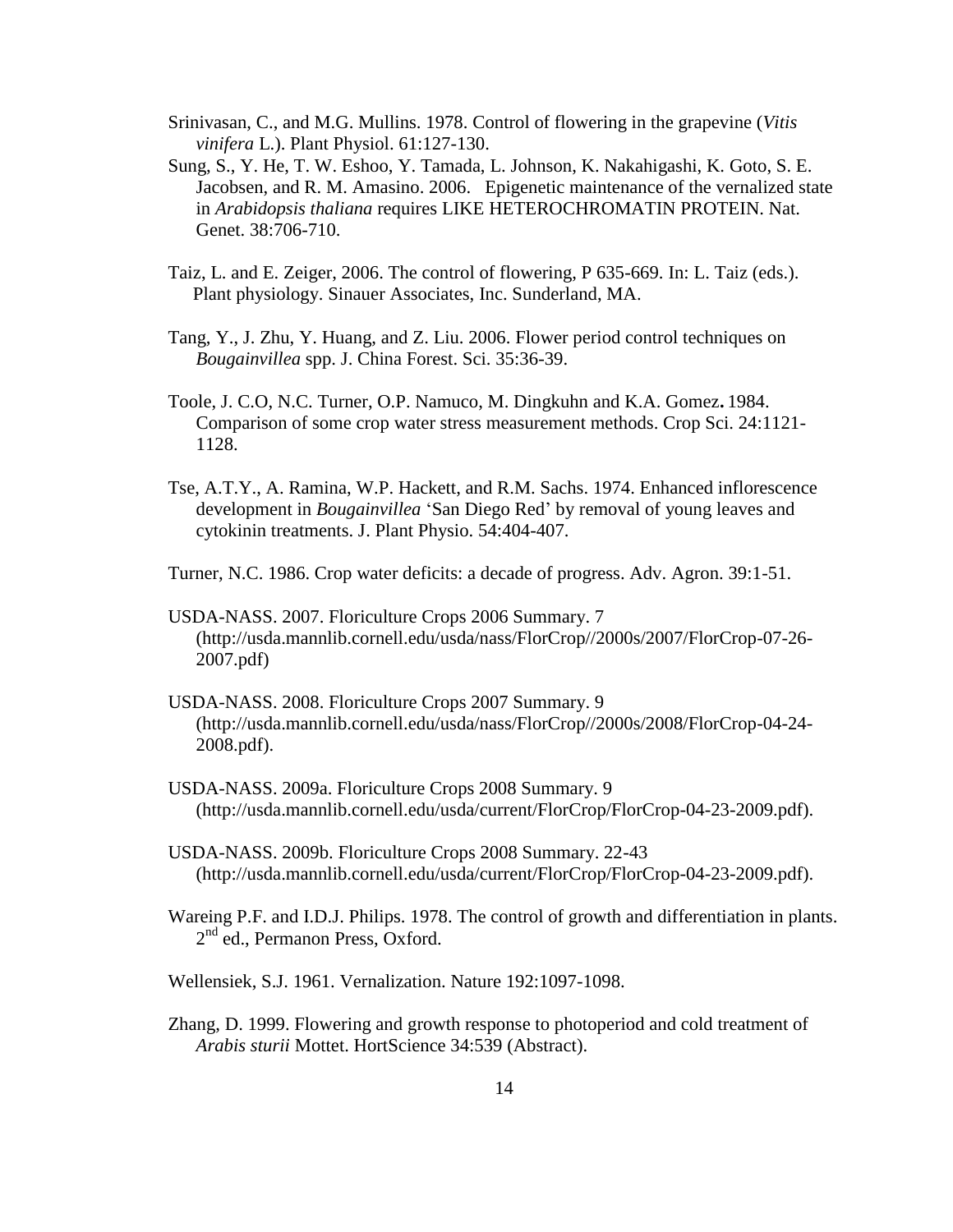# CHAPTER III

# EFFECT OF CHILLING, POST-CHILLING PHOTOPERIOD, AND PLANT GROWTH REGULATORS ON FLOWERING OF BANANA SHRUB

(*Michelia skinneriana* Dunn.)

## Abstract

Scheduling flowering is a process to create off-season blooming on plants and plants value could be increased if flowering meets holiday markets. The objective of this study was to investigate the effects of chilling and post-chilling photoperiod, tank mix of daminozide and chlormequat and sequent GA application on flowering of banana shrub (*Michelia skinneriana* Dunn.). Experiment 1 was conducted in a polycarbonate-covered quonset greenhouse located at R.R. Foil Plant Science Research Center Mississippi State University (MSU), MS. Chilling treatment was conducted in a cooler at Natchez Trace Greenhouses, Kosciusko, MS, where plants were chilled at 8 °C for 0, 6, 8 or 12 weeks and then moved to the photoperiod regimes of 8, 10, 14 or 16-h daylength on 12 Sept. or 19 Sept. 2008. Results indicate that banana shrub requires at least 8-weeks chilling to break flower bud dormancy. Photoperiod treatments did not affect the number of days to the first flower and the number of flowers/pot. In Experiment 2, plants were treated with a tank mix of daminozide and chlormequat (0/0 ppm, 2,500/1,250 ppm or 5,000/1,500 ppm) and were moved to an 8 °C growth chamber on 3 June 2009 for 4 or 8-week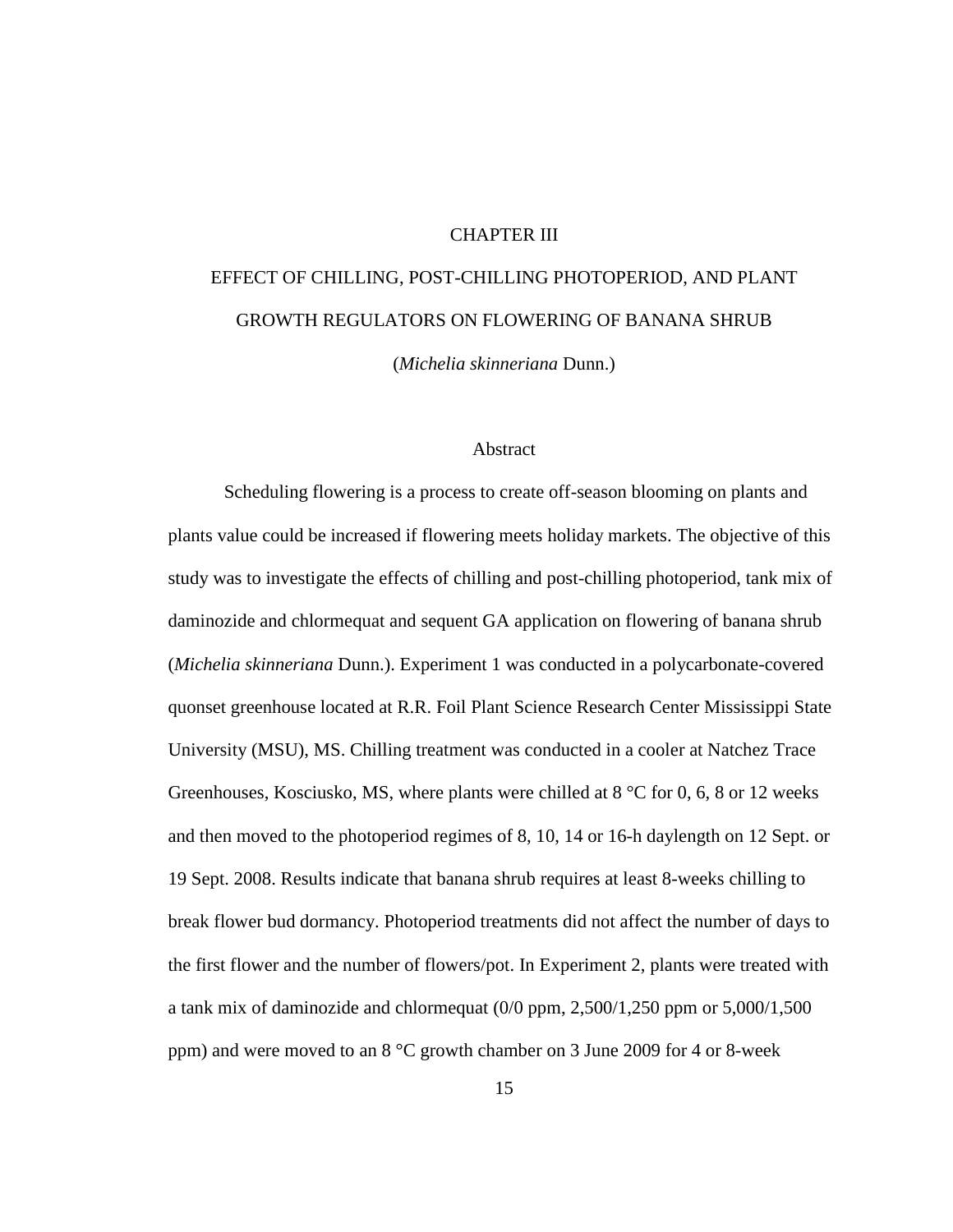chilling. Plants treated with 4 week chilling were followed by four foliar applications of 2,500 ppm GA. Results indicate that a hight rate of tank mix of daminozide and chlormequat increased the number of flower buds, however, GA could not substitute for chilling treatment to produce uniform flowering.

# **Introduction**

Banana shrub (*Michelia skinneriana* Dunn.), an evergreen shrub native to Southern China, belongs to the Magnoliaceae and flowers from May to June (Liu et al., 2002). The flower of banana shrub smells like ripe banana fruits, is cream yellow, and has five petals edged with maroon, multiple yellow stamens and light-green pistils. Like many commercial flowering crops, flowering of banana shrub involves a complex series of stages, including flower induction, initiation, and development. Spring flowering plants require vernalization and proper daylength to flower (Sung et al., 2006), and banana shrub may have the similar requirements. However, there are no studies investigating the factors that affect flowering in banana shrub.

Vernalization is defined as the acquisition or acceleration of the ability of plants to flower by a chilling treatment (Chouard, 1960). Typically, when young plants are subject to winter cold temperatures, flowering will be induced. Chilling is perceived by stem apices, buds, and leaves (Curtis and Chang, 1930; Wellensiek, 1961). Effective chilling temperatures to induce flowering vary from 1 to 7ºC in most plants, but are species dependent. For example, celery (*Apium graveolens* L.) requires a chilling temperature as low as  $-6^{\circ}C$  while 18 $\circ$ C is low enough for vernalizing the biennial plant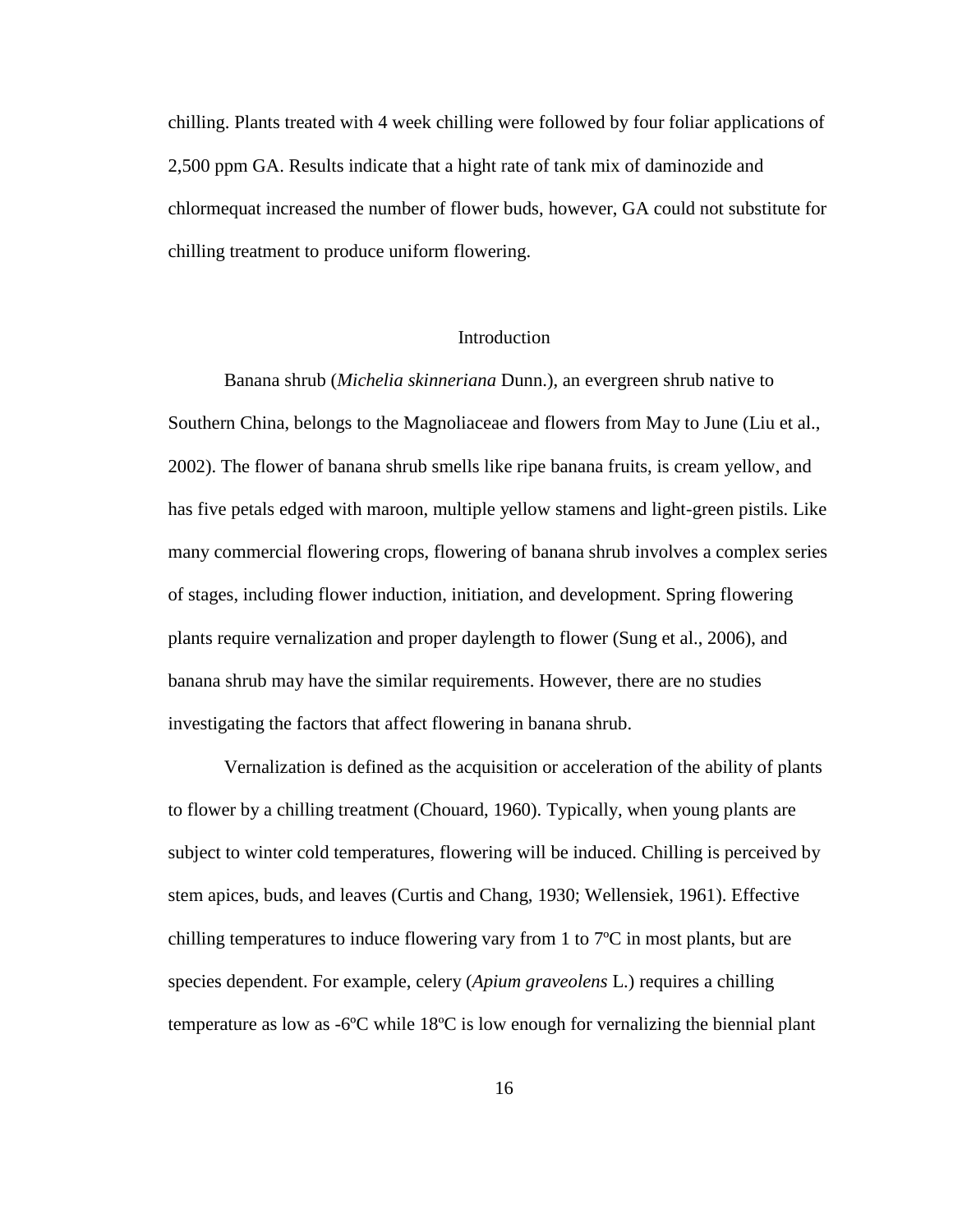stock (*Matthiola incana* L.) (Bernier et al., 1981). Plants can be facultative or obligate in their requirement for vernalization to induce flowering (Michaels and Amasino, 2000). Biennial and perennial plants generally have obligate vernalization requirements while most annuals are facultative vernalization plants (Bernier et al., 1981). Cactus (*Rhipsalidopsis gaertneri* J.), Chinese astilbe (*Astilbe chinensis* Maxim.), and geranium (*Pelargonium hybrid* L'Hér) are obligate vernalization plants (Runkle et al., 1998; Lewis et al., 1998), whereas double meadow-rue (*Thalictrum delavayi* Tourn. "Hewitt"s Double") is a facultative vernalization plant (Huang et al., 1999).

Chilling also plays a substantial role in breaking woody plants" bud dormancy (Frenguelli et al., 1992). Most woody plants, both coniferous and deciduous dicotyledonous species, show, during their annual cycle, an active growth in spring and summer, and a dormancy phase in autumn and winter, together with the development of resting buds (Wareing and Philips, 1978). They need to be exposed to a period of winter chilling to overcome the dormancy of their buds.

Photoperiod is another important environmental stimulus controlling flowering, which was reported as early as 1920 (Garner and Allard, 1920). Based on plants' photoperiodic responses to flowering, plants were classified as: short-day plants (SDP), long-day plants (LDP), and day-neutral plants (DNP). Those that only flower or flower more rapidly when the day length is shorter than a critical duration are SDPs; whereas those that only flower or flower more rapidly, when the day length is longer than a critical duration are LDPs. Those whose flowering is not affected by day length are called DNPs. For example poinsettia (*Euphorbia pulcherrima* Willd. Ex Klotzsch) initiates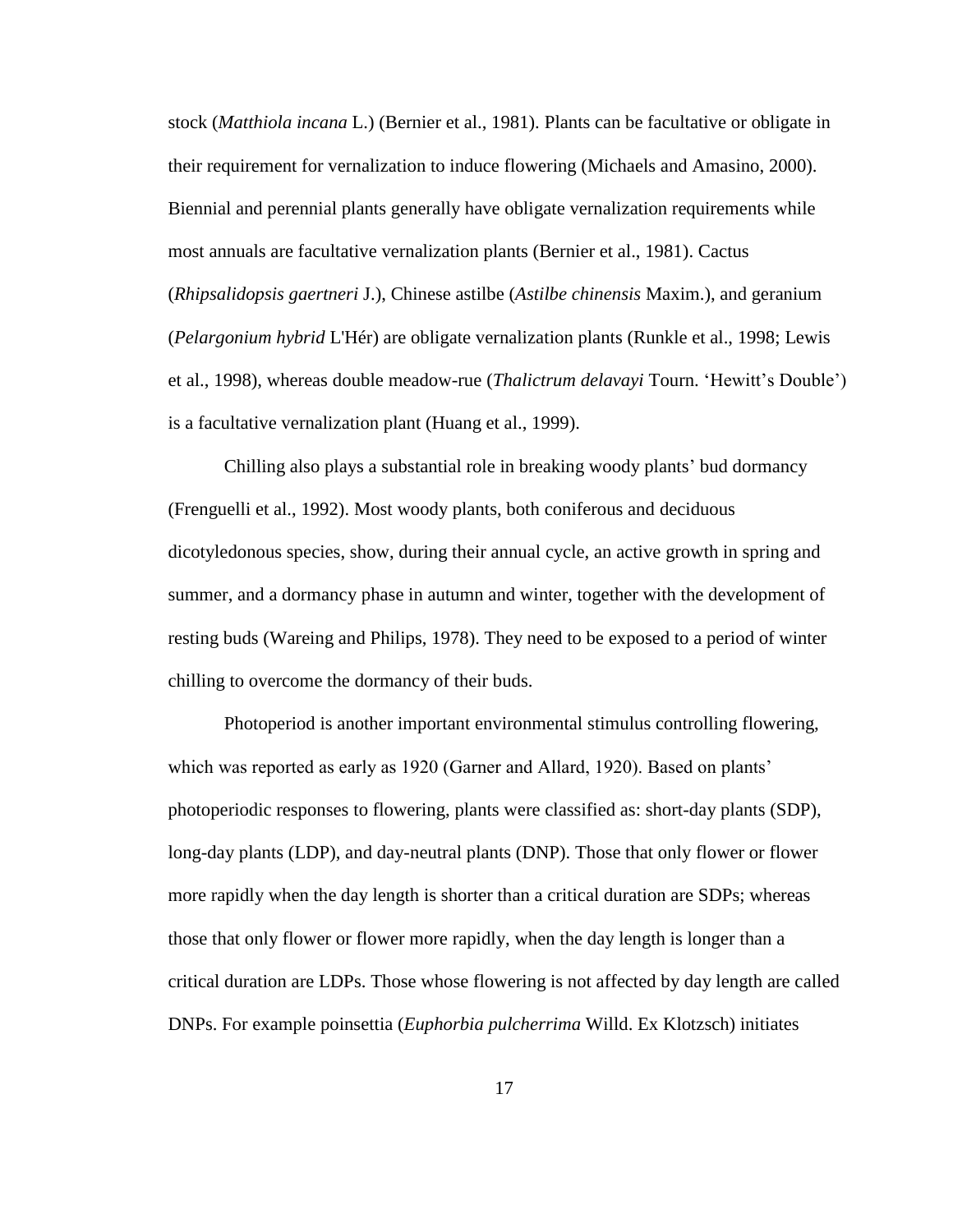flower buds when daylength is or less than 12 h (Joiner and Harrison, 1967). "Goldsturm" rudbeckia (*Rudbeckia fulgida* L.), flowered only under a 14-h photoperiod or with 4-h night interruption and is a LDP (Runkle, 1999). Rock cress (*Arabis sturii* Mottet), flowering under 16-h, 12-h, or 8-h photoperiod is a DNP (Zhang, 1999).

Gibberellic acid (GA) is a PGR produced in the roots and fruits of higher plants. In azalea (*Rhododendron* L.), GA helped in producing uniform flowering (Larson, 1993). Plant growth retardants, most of which act by inhibiting GA biosynthesis, were reported to promote flowering. For example, chlormequat and daminozide enhanced flowering on bougainvillea (*Bougainvillea spectabilis* Wild) (Tang et al., 2007). Daminozide increased the number of flowers in magnolia (Matysiak, 2002), while paclobutrazol and uniconazole successfully improved mountain laurel (*Kalmia latifolia* L.) flower bud development (Banko and Stefani, 1995).

Understanding the effects of chilling and photoperiod would be a fundamental advance to determine the mechanisms controlling flowering in a subtropical species. In investigating the effects of a tank mix of daminozide and chlormequat, and sequent GA on flowering of banana shrub helps producing marketable potted plants for buyers. This knowledge can be used to produce off-season flowering banana shrub with flowers for special days such as Thanksgiving, Christmas, Valentines" Day, and Easter. Most research in flower forcing has focused on a limited number of herbaceous species or woody plants that have been cultivated for many decades, such as poinsettia and azalea. However, relatively few studies have considered development of practical methods for controlling flowering in woody angiosperm species (Henriod et al., 2000). The objectives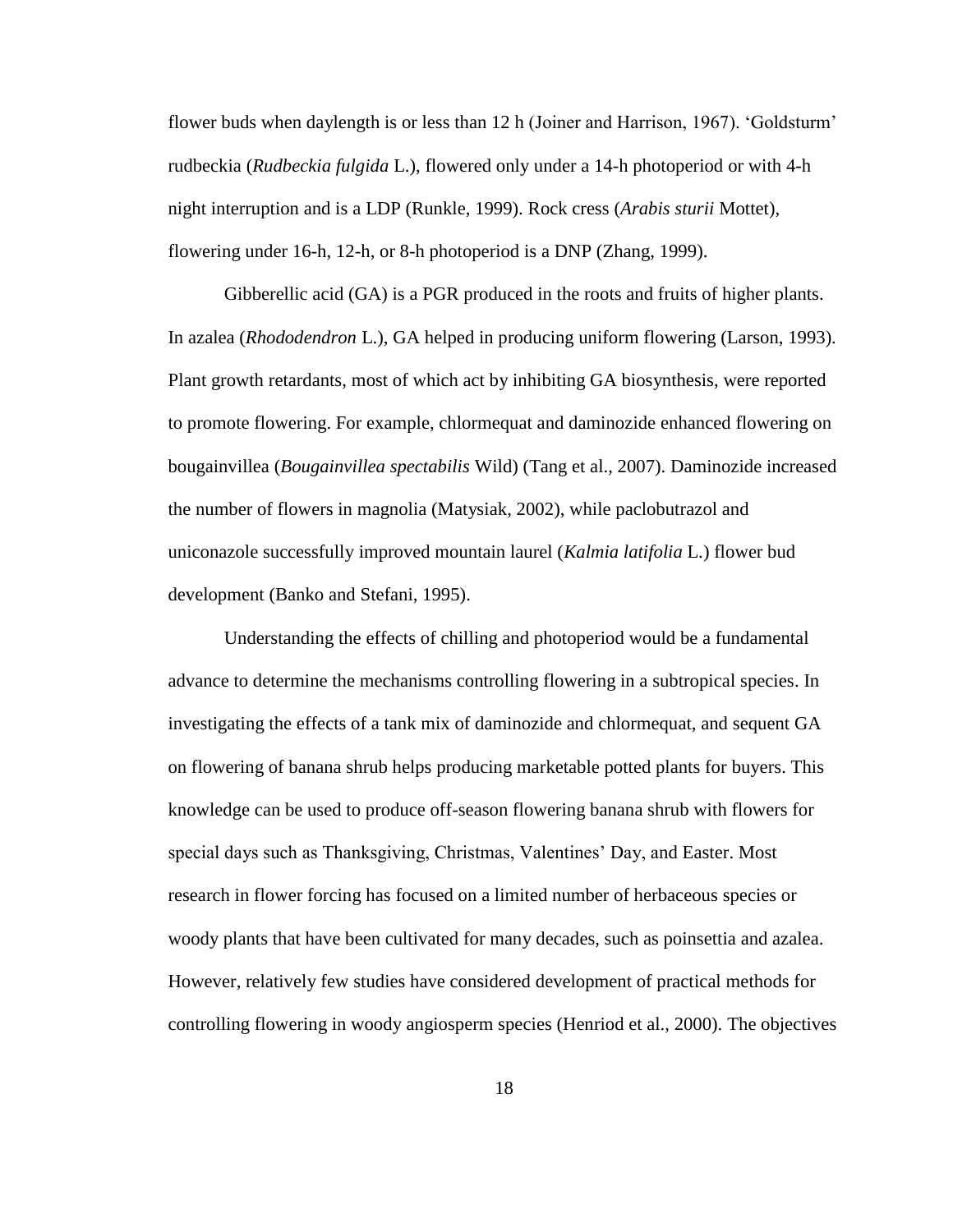of this study were to investigate the effects of chilling and photoperiod on flowering of banana shrub, the feasibility of applying tank mix of a daminozide and chlormequat to increase flower numbers, and sequent GA to substitute for chilling.

## Materials and Methods

Experiment 1: Effect of chilling and post-chilling photoperiod on flowering of banana shrub

Plant materials

Fifteen cm tall rooted vegetative banana shrub cuttings (2 cuttings per cell) were obtained from a commercial nursery (van der Giessen Nursery, Semmes, AL). Two cuttings were planted into 15-cm azalea pots in Sunshine Mix1 (SunGro Hort., Bellevue, WA) on 20 Mar. 2008. Plants were grown in a polycarbonate-covered quonset greenhouse located at R.R. Foil Plant Science Research Center, Mississippi State University, Mississippi State, MS (33° 27' 1" N / 88° 49' 5" W) under full sun and natural daylength for three months before the treatments. Plants were fertilized at each watering with 200 mg N· L<sup>-1</sup>20N−4P−6K (Peters<sup>®</sup> 20−10−20, Scotts Professional, Allentown, PA). Before chilling treatment, plants shoot height ranged from 17-22cm and 19-26 cm after chilling treatment. Plants were well branched with profuse mature leaves.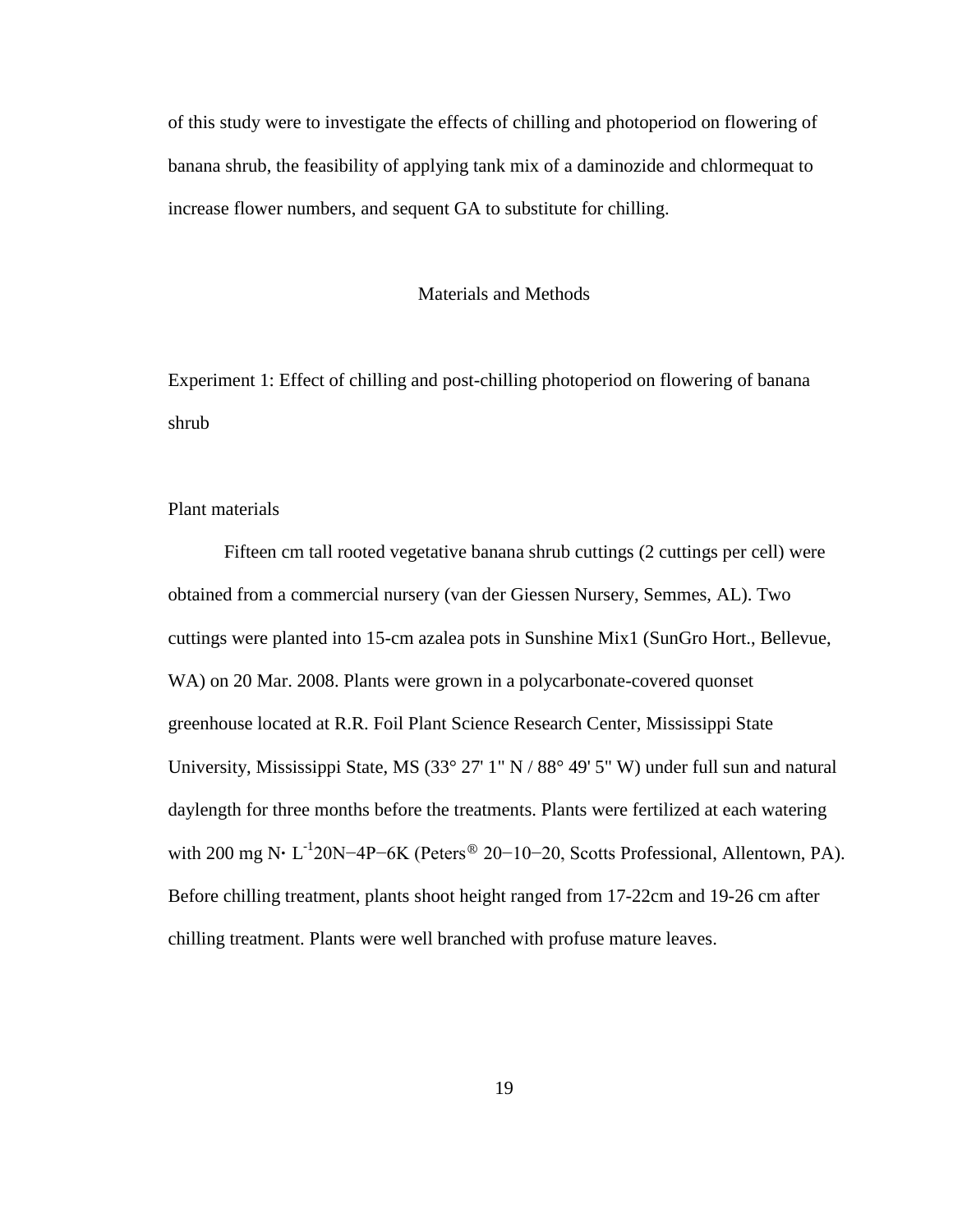Chilling treatment

A total of 96 pots were randomly selected for the experiment and divided into Block A and B. Within each block, plants were randomly divided into 4 groups of 12 plants. One group of plants in Block A was randomly selected and moved to a cooler at Natchez Trace Greenhouses (Kosciusko, MS) for chilling treatment on 16 June 2008. Two other groups in Block A were moved to the cooler on 14 July and 28 July, respectively. The fourth group of plants in Block A remained in the MSU greenhouse. Plants in Block B were treated in a similar manner and three groups of plants were moved to Natchez Trace Greenhouses on 23 June, 21 July, and 4 August, respectively. Block A plants were all moved from the cooler to the greenhouse on 12 September to receive photoperiod treatments and Block B on 19 September, so that there was one group of plants within each block receiving 12, 8, 6, and 0 weeks of chilling. Plants without chilling were grown continuously in the greenhouse.

The environmental conditions in the cooler at Natchez Trace Greenhouses was set at 8 °C (varied from 5.7 °C to 11.3 °C), and 60% relative humidity (varied from 51.1% to 84.3%), which were monitored by a Watchdog data logger 450 (Spectrum Technologies Inc., Plainfield, IL), as well as 12 h photoperiod. Two 40-w fluorescent lights were evenly placed 1 m above the 72 chilled plants. Sufficient tap water was provided to each pot once a week.

20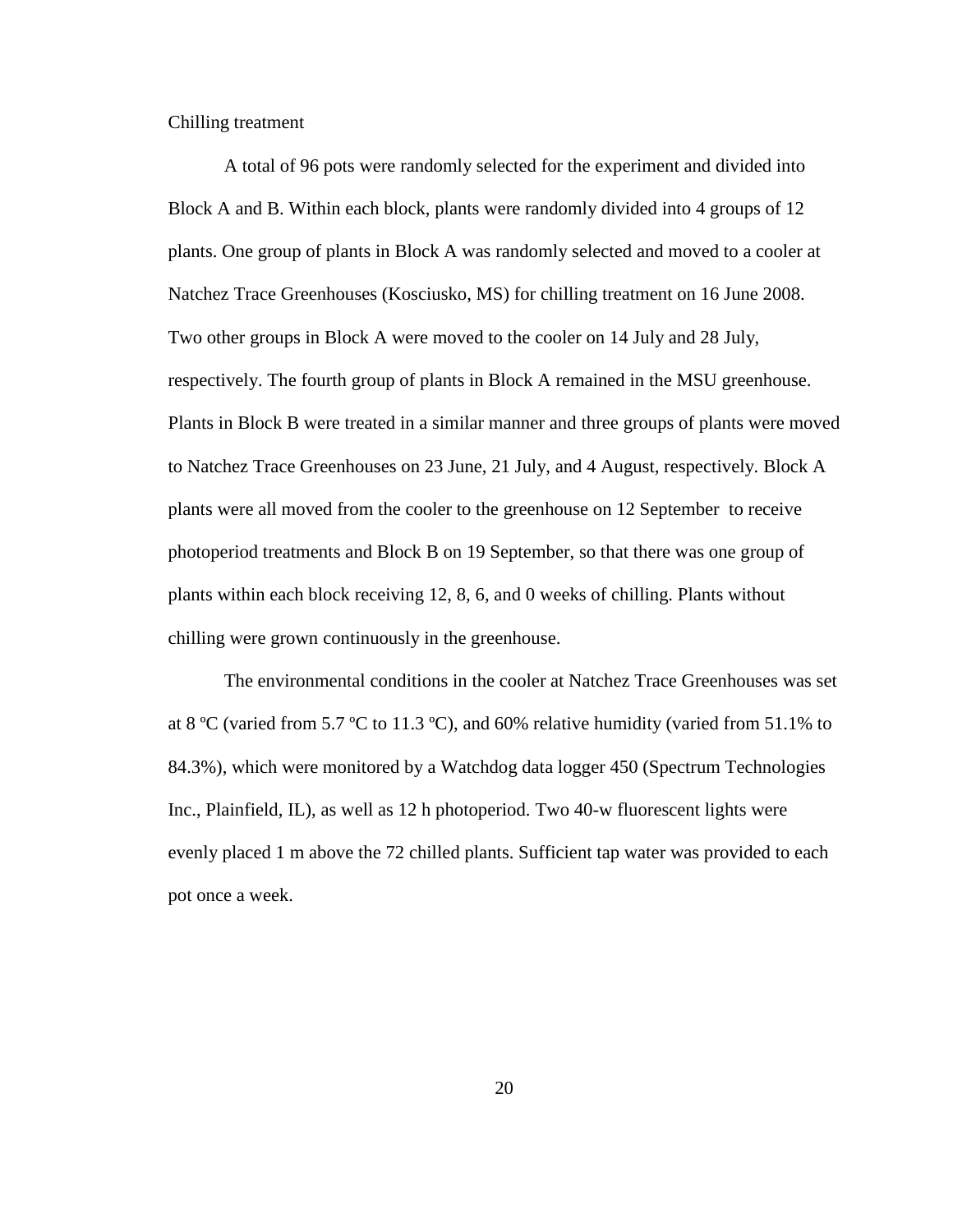Post-chilling photoperiod treatment

Plants were moved back to the greenhouse where they were before chilling treatment. Eight and 10-h photoperiod were created by covering plants with black cloth from 17:00 h to 09:00 h and from 17:00 h to 07:00 h, respectively. Fourteen-hour was created by turning on incandescent bulbs from 17:00 h to 21:00 h in addition to natural day light from 07:00 h to 17:00 h while 16-h photoperiod was created by turning on incandescent bulbs from 17:00 h to 23:00 h in additional to natural day light from 07:00 h to 17:00 h.

# Data collection

On 13 Sept. 2008, flower buds from each treatment were collected and fixed in formalin before dehydration. Bud samples were treated in a series of the following porocedures: 1) 0.1 M phosphate buffer ( $pH = 7.2$ ) for 10 min and repeated for six times, 2) 2%  $OsO<sub>4</sub> - 0.1$  M phosphate buffer until buds color changed to black, 3) distilled water for 10 min and repeated 6 times 4) 35% EtOH for 10-15 min twice, 5) 50% EtOH for 10- 15 min twice, 6) 95% EtOH 10-15 min twice 7) 100% EtOH for 15 min four times, 8) Dried in a polaron E-300 critical point dryer (Polaron Equipment Ltd, Holywell Industrial, Estate, Watford) until dry. The last step was to examine buds via Scanning Electron Microscopy (JOEL 6500F field emission (FE)-SEM, Oxford Instruments, England) to observe bud development and identify stage of floral development. Data were collected on the number of flowers and days to first flower (DTF) after chilling. The experiment was arbitrarily terminated 80 days after chilling.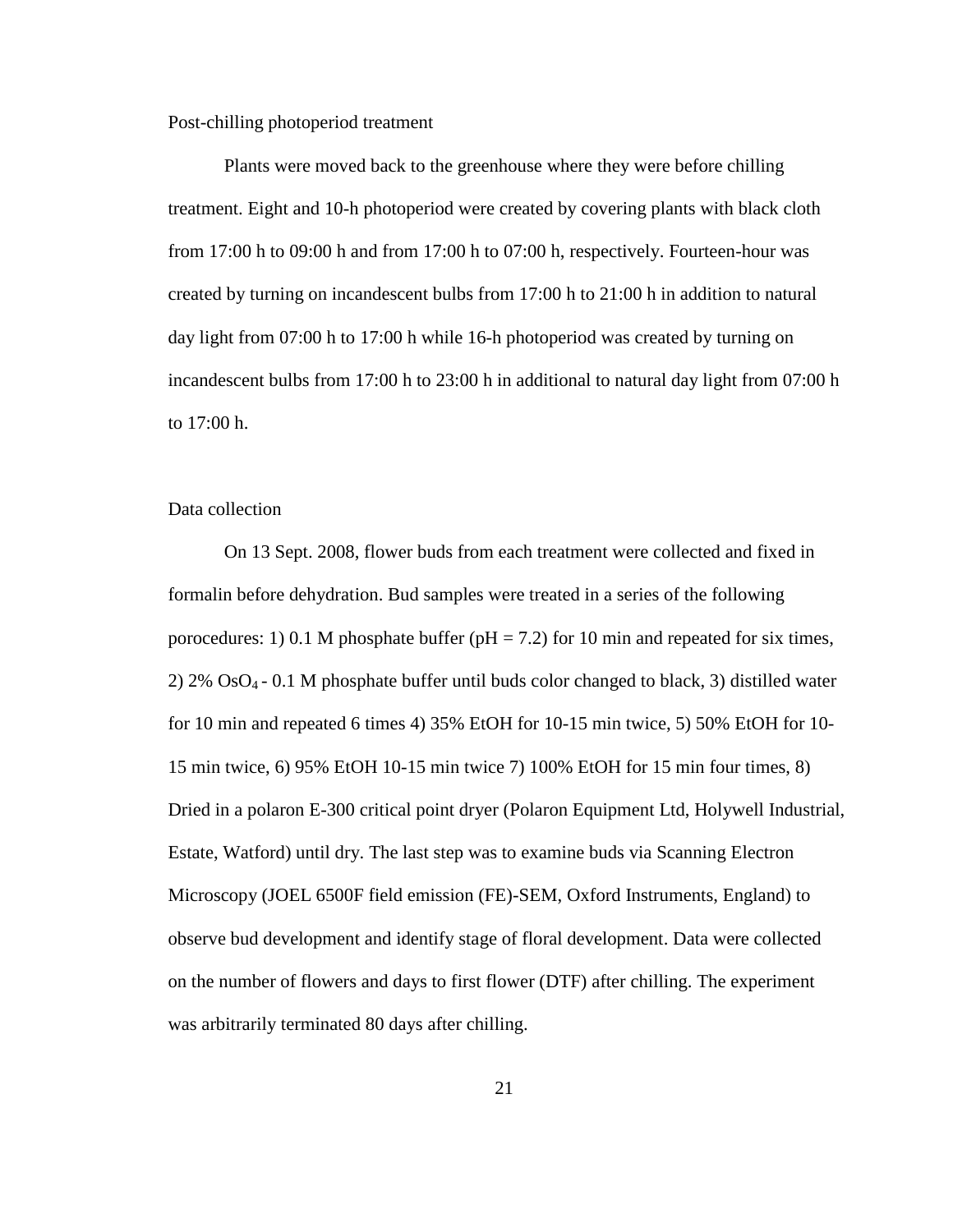Experimental design and analysis

The experiment was conducted as a split-plot design with post-chilling photoperiod  $(8, 10, 14,$  and  $16$  h) as the main plot factor and chilling  $(0, 6, 8,$  and  $12$ weeks) as the sub plot factor with three replications. The entire experiment was repeated over time (Block A and B). Statistical analyses were conducted using SAS System (V9.12) statistical package (SAS Institute Inc., Cary, NC). Tests for significance of chilling and photoperiod effects were executed by ANOVA and means were separated by LSD ( $p < 0.05$ ).

Experiment 2: Effect of tank mix of daminozide and chlormequat and sequent GA on flowering of banana shrub

# Plant materials

Eighteen plants were randomly selected from plants treated with 8-week chilling treatment in Experiment 1, pruned to 25 cm on 12 Jan. 2009 and grown under long day (LD) in the same greenhouse as in Experiment 1 until 24 Feb. 2009 for 6 weeks. Long day conditions were created by turning on a 20-W incandescent bulb from 17:00 h to 21:00 h in addition to natural day light from 07:00 h to 17:00 h. Same cultured practices were applied to the plants as in Experiment 1.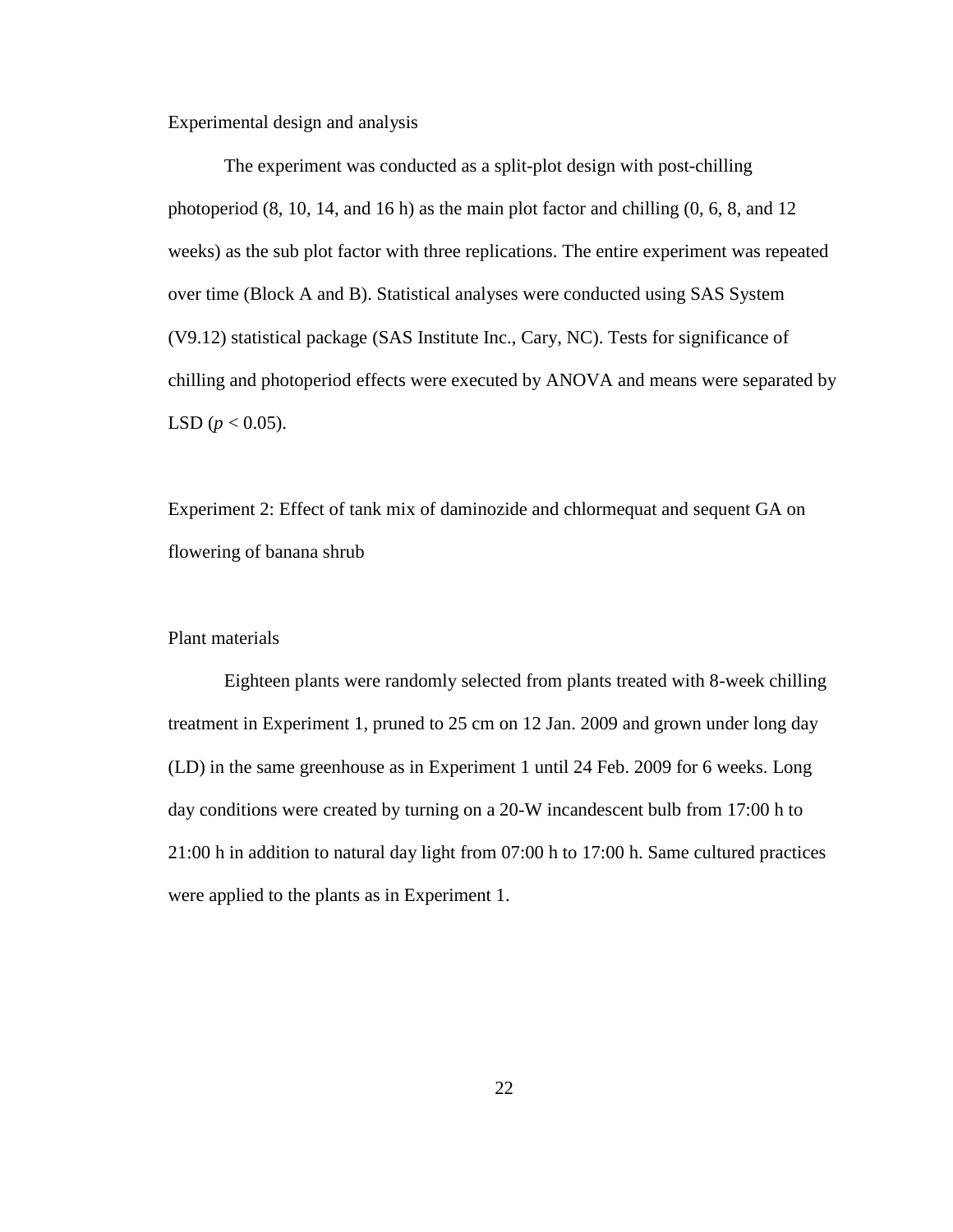Plant growth retardant application

Eighteen plants were randomly and divided into three groups of six plants and moved to natural daylength on 24 Feb. 2009. The plants were treated with 0/0, 2,500/1,250, or 5,000/1,500 ppm daminozide and chlormequat (Dazide<sup>TM</sup>, Fine Americas Inc., Walnut Creek, CA; Cycocel®, OHP, Inc., Mainland, PA). Ten ml treatment solution was foliar sprayed on banana shrub with a trigger sprayer on 6 Mar. and again on 13 Mar. 2009. Plants were moved to 10-h short day (SD) on 31 Mar. until 3 June. The 10-h SD was created by covering plants with black cloth from 17:00 h to 7:00 h.

# Chilling treatment

On 3 June 2009, all the plants were transferred into a growth chamber (CMP3244, Conviron, Canada). The environmental conditions in the growth chamber were set at  $8^{\circ}$ C and 80% relative humidity as well as 10-h SD. Lighting was provided by 4 incandescent bulbs and 4 fluorescence lamps. Tap water was applied to plants as necessary. Three out of 6 plants in each PGR treatment were treated with 4-week chilling treatment and moved to MSU Dorman greenhouse where the temperature was set at 28/24 ºC (day/night) on 3 July. The other three plants in each PGR treatment remained in the growth chamber for a total of 8 weeks and then moved to the MSU Dorman greenhouse on 29 July 2009.

#### GA application

Plants treated with only 4-week chilling treatment were foliar sprayed with 2,500 ppm GA (ProGibb<sup>®</sup>, Valent U.S.A. Corporation, Walnut Creek, CA) on 8, 15, 22, and 29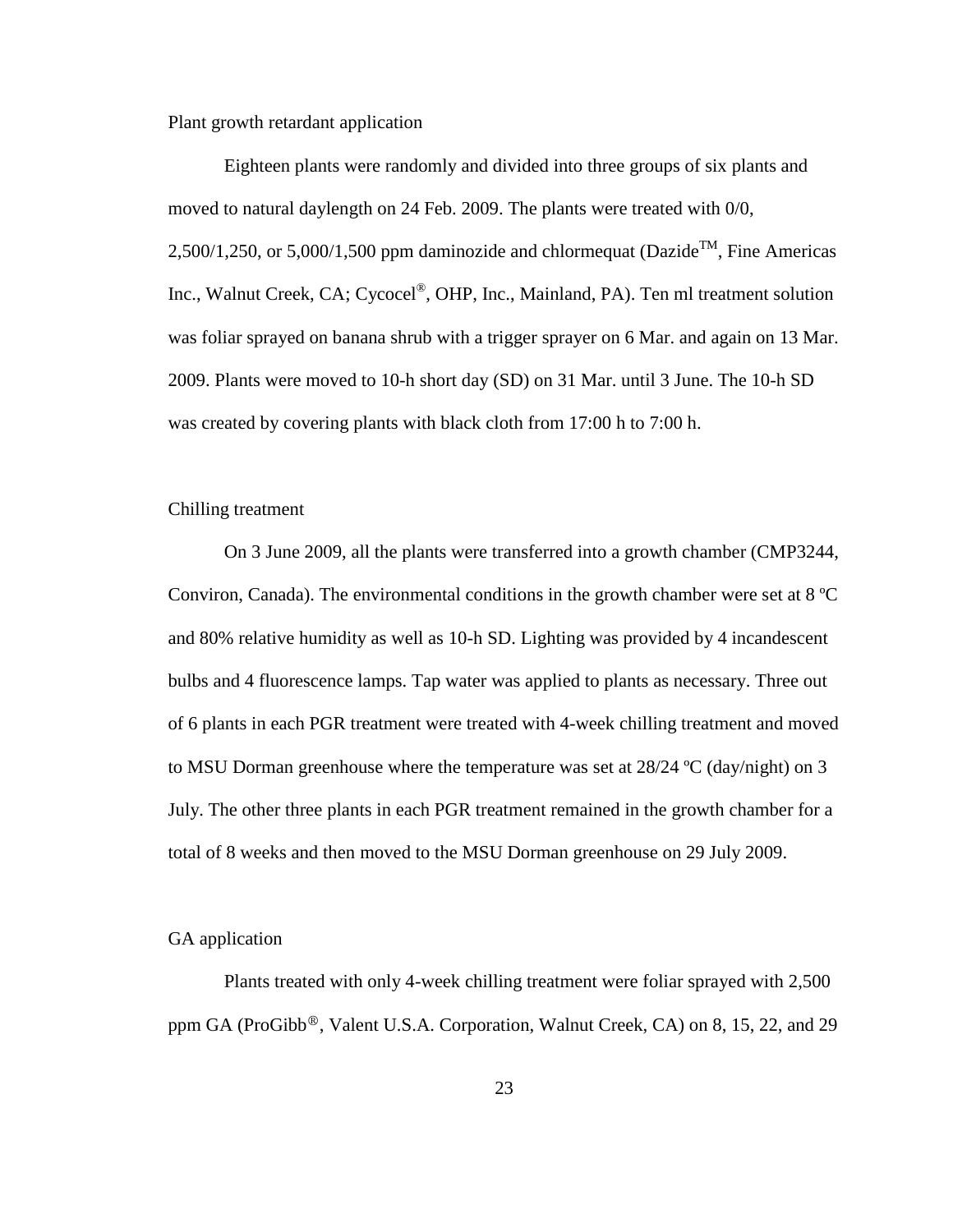July, respectively. Each time, 30 ml GA solution was sprayed on each plant with a  $CO<sub>2</sub>$ pressure backpack sprayer (nexAir, Memphis, TN).

# Data collection

The total number of flower buds and the number of flowers were recorded. To count the total number of flower buds, all the buds on plants were collected into a ziplock bag and examined under a dissecting microscope on 25 Sept. 2009. Only buds with visible petals, pistils, and stamens were counted as a flower bud. The number of flowers was counted based on the number of senesced flowers on the plants.

# Experiment design and data analysis

It was a split-plot design with chilling-treatment (8-week and 4-week) as the main plot factor and PGR (tank mix of damonizide and chlormequat (2,500/1,250 ppm, 5,000/1,500 ppm or control) as the sub plot factor with three replicates. Statistical analyses were conducted using SAS System (V9.12) statistical packages (SAS Institute Inc., Cary, NC). Tests for significance of PGR and duration of chilling treatment effects were executed by ANOVA and means were separated by LSD ( $p = 0.05$ ).

## Results and Discussion

# Experiment 1

Scanning electron microscopic (SEM) pictures taken immediately after chilling treatment confirmed flower initiation in each chilling treatment (Figure 3.1 a and b),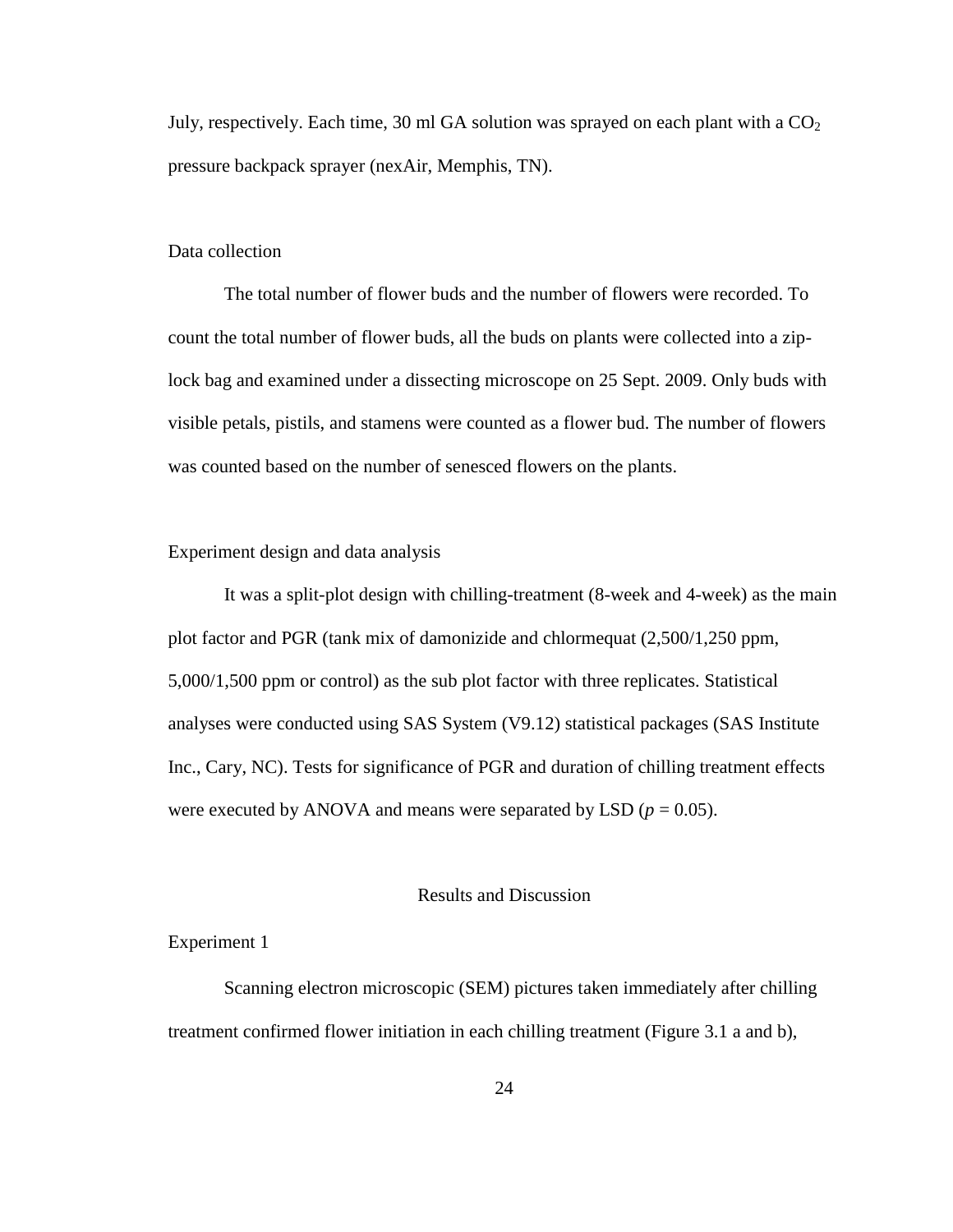which were distinguished from vegetative buds (Figure 3.1 c and d). Bracts, petals, and stigmas were easily identified from peripheral to central area. Percentage of flowering varied when plants were treated with different combination of chilling and photoperiod (Table 3.1). Banana shrub flowers opened under 10, 14, or 16-h photoperiod regimes after 8 or 12- week chilling. Plants without chilling or with 6- week chilling treatment did not flower (Table 3.1). Plants did not flower under 8-h photoperiods regardless of chilling treatment. One half of the plants flowered in treatment of 10-h photoperiod after 8-week chilling. Thirty-three percent of plants flowered in treatments of 14-h photoperiod after 8 week chilling or in the treatment of 16-h photoperiod after 12-week chilling. Seventeen percent of plants flowered in the treatment of 16-h photoperiod after 8-week chilling. There were no significant interaction effect between chilling and photoperiod for days to first flower (DTF) or the average number of flowers/pot (Table 3.2). The data means for each chilling and post-chilling treatment are listed in Table 3.3 and 3.4.

Specific temperature and duration of chilling to initiate flowers or to break flower bud dormancy varies between species (Moncur, 1992; Moncur and Hasan, 1994; Day et al., 1994; Sytsema and Ruesink, 1996). The least chilling duration to initiate flowering in Shasta daisy (*Leucanthemum* x *superbum* D.H. Kent "Snowcap" D.H. Kent) is 6 weeks, Easter cactus (*Rhipsalidopsis gaetneri* [\(Regel\)](http://ipni.org/ipni/idAuthorSearch.do?id=8237-1&back_page=%2Fipni%2FeditAdvPlantNameSearch.do%3Ffind_infragenus%3D%26find_isAPNIRecord%3Dtrue%26find_geoUnit%3D%26find_includePublicationAuthors%3Dtrue%26find_addedSince%3D%26find_family%3D%26find_genus%3DRhipsalis%26find_sortByFamily%3Dtrue%26find_isGCIRecord%3Dtrue%26find_infrafamily%3D%26find_rankToReturn%3Dall%26find_publicationTitle%3D%26find_authorAbbrev%3D%26find_infraspecies%3D%26find_includeBasionymAuthors%3Dtrue%26find_modifiedSince%3D%26find_isIKRecord%3Dtrue%26find_species%3Dgaertneri%26output_format%3Dnormal) [Vaupel](http://ipni.org/ipni/idAuthorSearch.do?id=11097-1&back_page=%2Fipni%2FeditAdvPlantNameSearch.do%3Ffind_infragenus%3D%26find_isAPNIRecord%3Dtrue%26find_geoUnit%3D%26find_includePublicationAuthors%3Dtrue%26find_addedSince%3D%26find_family%3D%26find_genus%3DRhipsalis%26find_sortByFamily%3Dtrue%26find_isGCIRecord%3Dtrue%26find_infrafamily%3D%26find_rankToReturn%3Dall%26find_publicationTitle%3D%26find_authorAbbrev%3D%26find_infraspecies%3D%26find_includeBasionymAuthors%3Dtrue%26find_modifiedSince%3D%26find_isIKRecord%3Dtrue%26find_species%3Dgaertneri%26output_format%3Dnormal) "Crimson Giant") 8 weeks, and Chinese astilbe (*Astilbe chinensis* (Maxim.) Franch. and Sav.) 15 weeks (Runkle et al., 1998; Lewis et al., 1998). To break bud dormancy, 50 h for some cultivars of quince (*Cydonia oblonga* [Mill.\)](http://en.wikipedia.org/wiki/Philip_Miller) and almond (*Prunus dulcis* [\[Mill.\]](http://en.wikipedia.org/wiki/Philip_Miller) A.Webb) while more than 2,000 h is needed for some grape and apple cultivars when chilling requirement was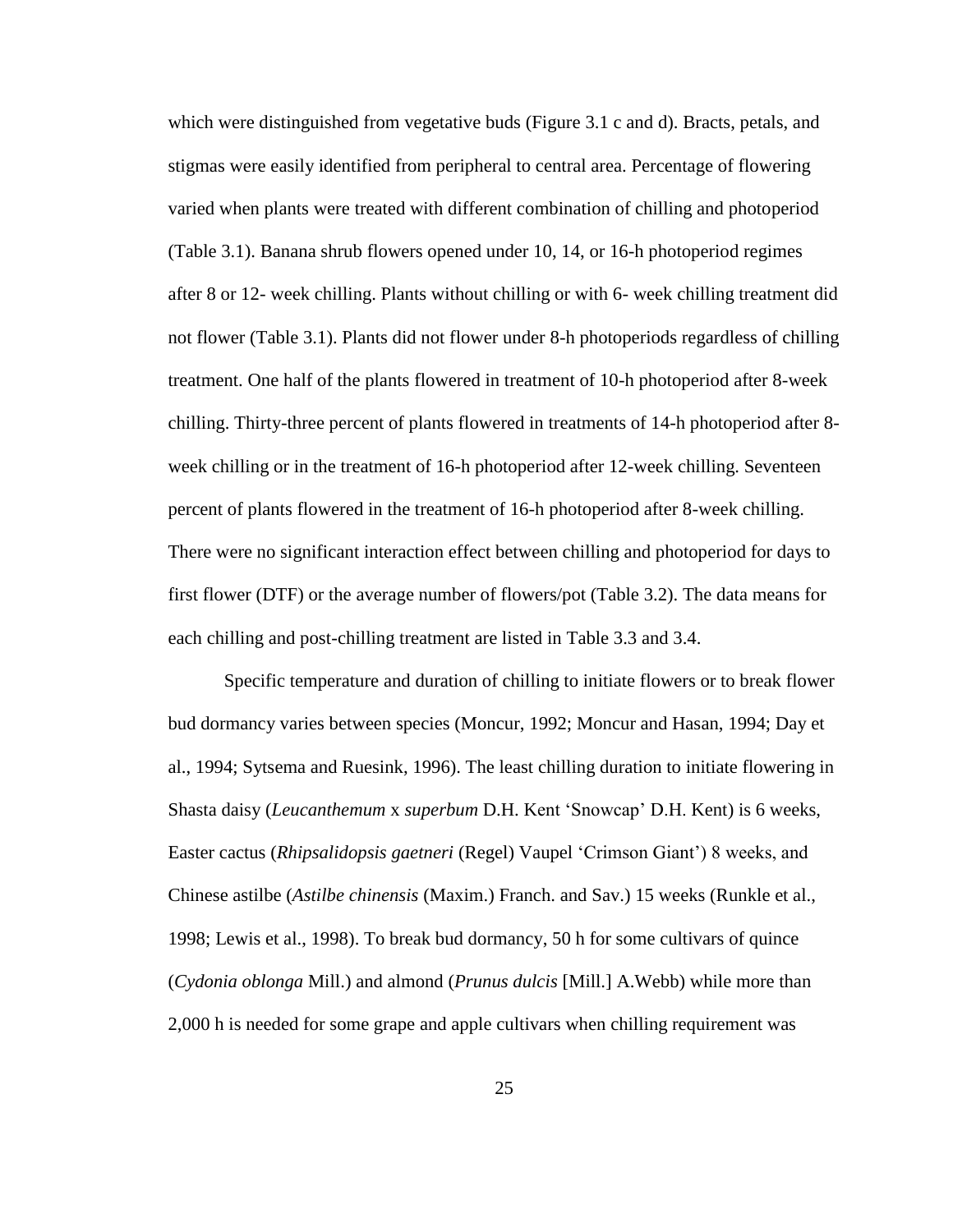measured by the number of hours at low temperature (Westwood, 1978; Faust, 1989). In this study, flower initiation occurred in all plants with or without chilling as evidenced by SEM pictures of flower buds in all treatments. At least 8 weeks chilling was needed for banana shrub to break flower bud dormancy at 8ºC to produce flowers.

Studies on pōhutukawa (*Metrosideros excels* Gaertn.) (Henriod et al., 2000) showed that plants exposed to longer durations of cold temperatures flowered earlier than those exposed to shorter durations of cold temperatures, which was different from banana shrub in this experiment. Longer chilling duration of 12 weeks slightly delayed plant flowering compared to 8 weeks.

When applied at the right time, photoperiod may have an effect on both flower initiation and flower development. Twelve-hour or less photoperiod is necessary for poinsettia flower bud initiation (Joiner and Harrison, 1967). The result that all the postchilling photoperiod except 8-h produced flowers suggests that post-chilling photoperiod influenced flower development in banana shrub.

Short day initiates flower buds in pōhutukawa (Henriod et al., 2000), azalea (Larson, 1993), and Japanese andromeda (*Pieris japonica* [D.Don](http://ipni.org/ipni/idAuthorSearch.do?id=18136-1&back_page=%2Fipni%2FeditAdvPlantNameSearch.do%3Ffind_infragenus%3D%26find_isAPNIRecord%3Dtrue%26find_geoUnit%3D%26find_includePublicationAuthors%3Dtrue%26find_addedSince%3D%26find_family%3D%26find_genus%3DPieris%26find_sortByFamily%3Dtrue%26find_isGCIRecord%3Dtrue%26find_infrafamily%3D%26find_rankToReturn%3Dall%26find_publicationTitle%3D%26find_authorAbbrev%3D%26find_infraspecies%3D%26find_includeBasionymAuthors%3Dtrue%26find_modifiedSince%3D%26find_isIKRecord%3Dtrue%26find_species%3Djaponica%2B%26output_format%3Dnormal) ex [G.Don](http://ipni.org/ipni/idAuthorSearch.do?id=2268-1&back_page=%2Fipni%2FeditAdvPlantNameSearch.do%3Ffind_infragenus%3D%26find_isAPNIRecord%3Dtrue%26find_geoUnit%3D%26find_includePublicationAuthors%3Dtrue%26find_addedSince%3D%26find_family%3D%26find_genus%3DPieris%26find_sortByFamily%3Dtrue%26find_isGCIRecord%3Dtrue%26find_infrafamily%3D%26find_rankToReturn%3Dall%26find_publicationTitle%3D%26find_authorAbbrev%3D%26find_infraspecies%3D%26find_includeBasionymAuthors%3Dtrue%26find_modifiedSince%3D%26find_isIKRecord%3Dtrue%26find_species%3Djaponica%2B%26output_format%3Dnormal) "Debutante", Sytsema and Ruesink, 1996), which are all spring flowering plants. Banana shrub may have the same photoperiod requirement for flower initiation, thus, the small number of flowers/pot in banana shrub was probably due to SD is more productive of flower bud initation in banana shrub than LD.

26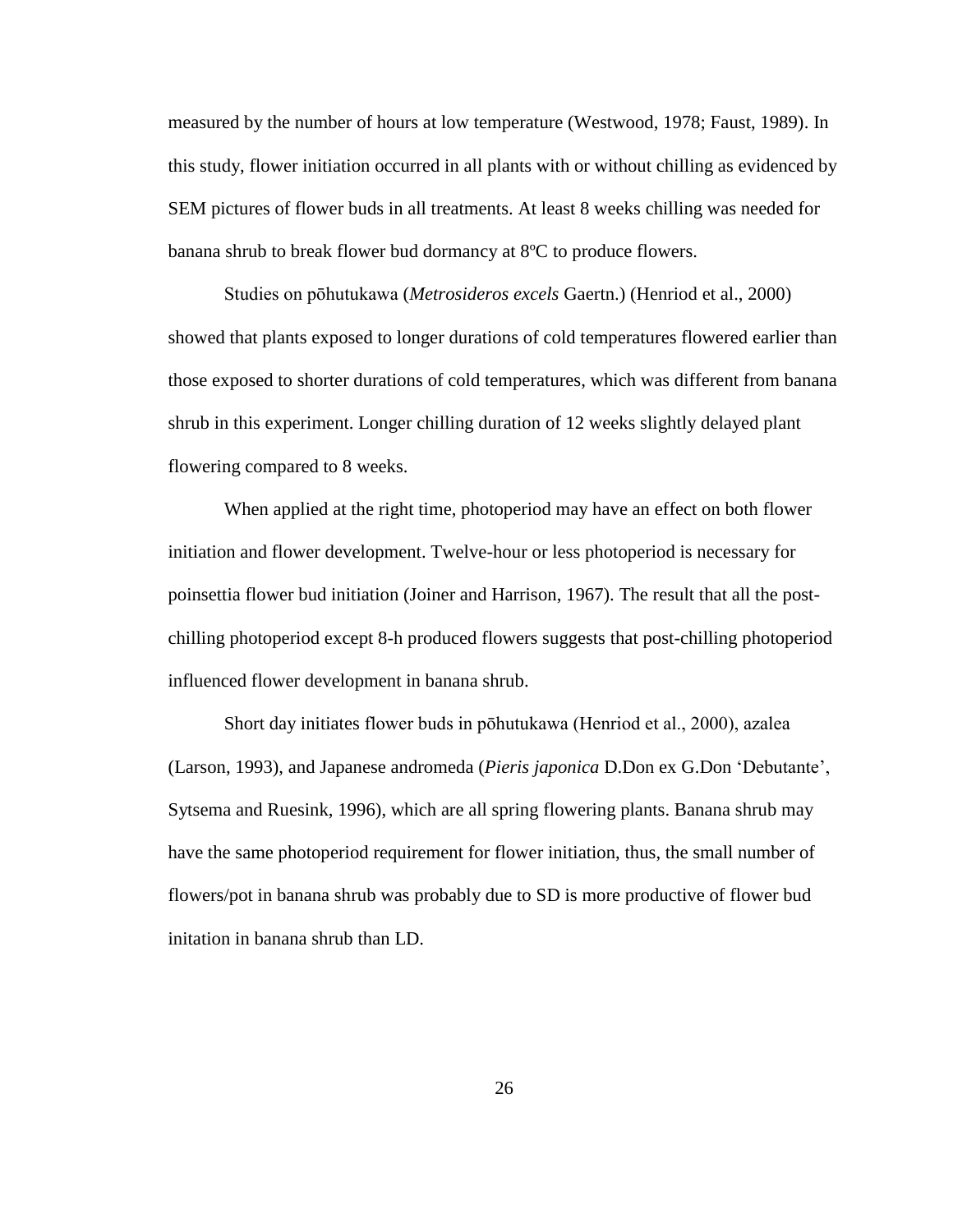Experiment 2

There was interaction between tank mix of daminozide and chlormequat and chilling treatment on the total number of flower buds/pot and the number of flowers/pot (Table 3.5). Within plants treated with 8-week chilling treatment, PGR level significantly affected the total number of flower buds and the number of flowers (Table 3.6). There were more flowers and more flower buds produced on plants treated with daminozide and chlormequat (5,000/1,500 ppm) than flowers on plants treated with daminozide and chlormequat (2,500/1,250 ppm) and control. However, no difference on the number of flowers and the number of flower buds was observed between daminozide/chlormequat (2,500/1,250 ppm) and control. Within plants treated with 4-week chilling treatment, PGR level did not significantly affected the total number of flower buds and the number of flowers, means was listed in Table 3.6.

Flowers on plants receiving post-chilling GA applications after 4-week chilling were morphologically different from the flowers on plants treated with only 8-week chilling treatment (Figure 3.2a). Former ones either open with linear petals (Figure 3.2b) or did not fully open before withering away (Figure 3.2c).

Plant growth retardants are applied to enhance flowering on many woody plants. For example, dikegulac increased the number of inflorescences on "Barbara Karst" and "Rainbow Gold" bougainvillea (Norcini et al., 1992). Daminozide successfully increased the number of flowers on magnolia and azalea (Matysiak, 2002; Larson, 1993). In this experiment, high rate of tank mix of daminozide/chlormequat (5,000/1,500 ppm) increased the total number of flower buds/pot and the number of flowers/pot in plants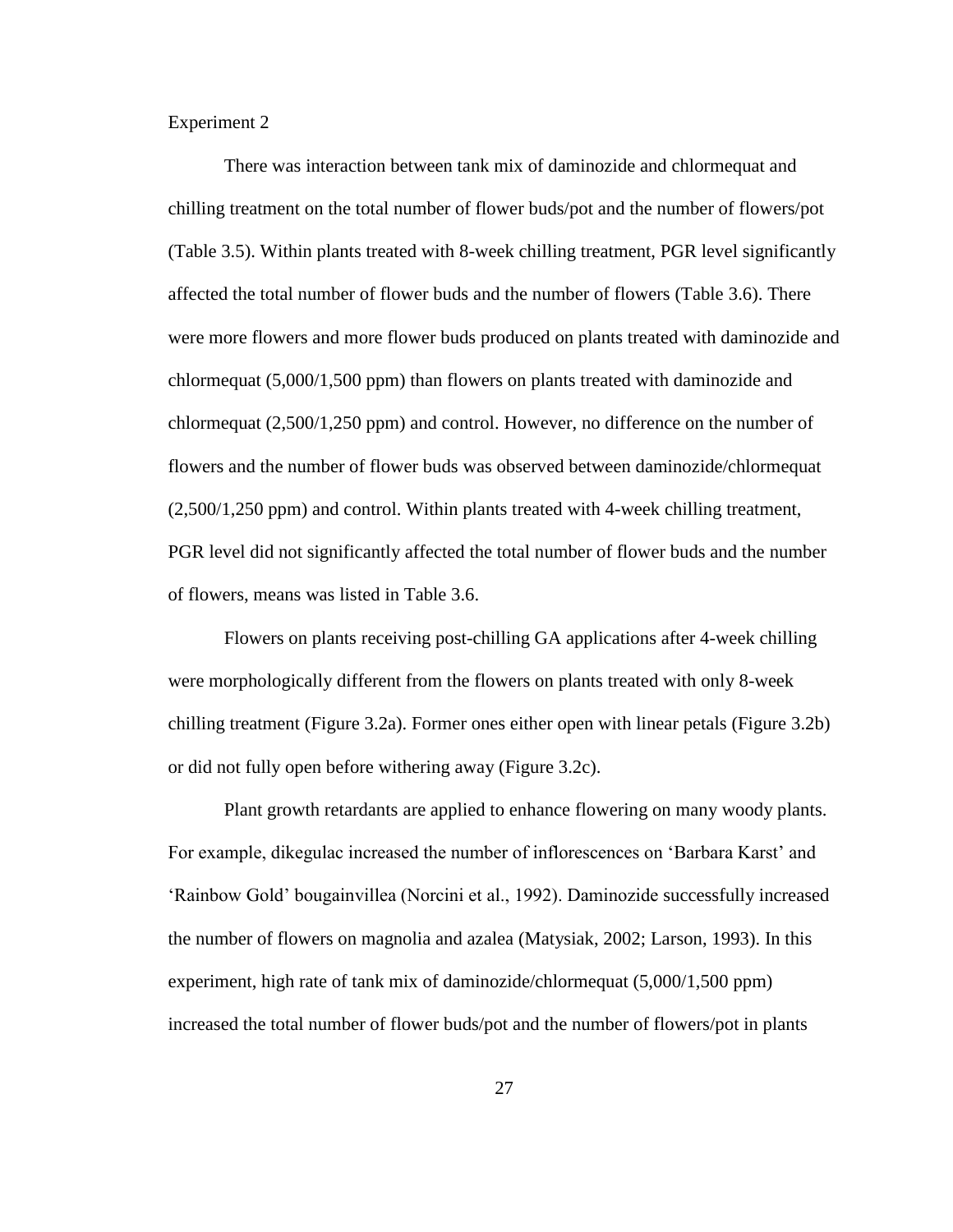chilled for 8 weeks. A tank mix of daminozide/chlormequat (5,000/1,500 ppm) has great potential to increase the number of flowers on banana shrub although the mechanism needs investigation.

Eight-week chilling at 8 ºC broke bud dormancy in banana shrub in Experiment1, which was confirmed in Experiment 2 by the number of flowers/pot. Although 4-week chilling followed by 4 applications of GA at 2,500 ppm was able to break flower bud dormancy to some degree, which was supported by the flowers observed on corresponding plants, it could not substitute for 8-week chilling to produce mature flower buds. Gibberellic acid was commercially applied to produce uniform flowering on azaleas (Larson, 1993) but it did not show a similar effect on banana shrub in this experiment. A low percentage of flowering and irregular flowers were observed on plants treated with GA. These two negative aspects of flowering make it undesirable to apply post-chilling GA on plants if the chilling requirements were not adequate for banana shrub.

The time of full bloom depends on two factors: the chilling requirements and growing degree hours celsius (GDH ºC) required after endo-dormancy for reaching full bloom (Raseira, 1986; Aslamarz et al., 2009). In this experiment, the fact that the total number of flower buds/pot was much more than the number of flowers/pot suggests a non full-bloom on banana shrub. As indicated in Raseira and Aslamarz"s paper, more GDH ºC can be obtained by increasing air temperature can be applied to produce uniform bloom. Non-uniform developmental stage of flower buds might be another reason for

28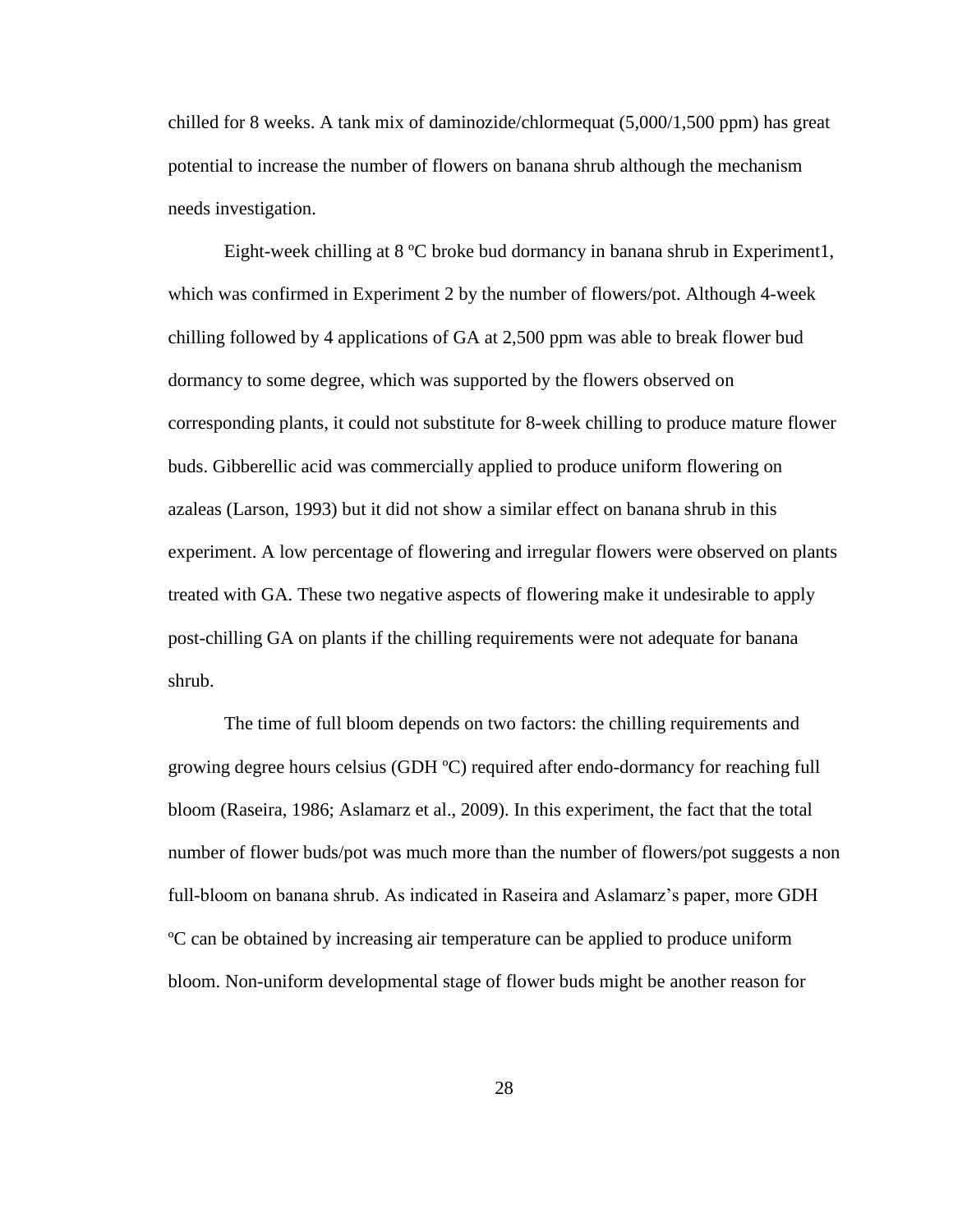non-uniformity of bloom. It was not clear that either GDH ºC or developmental stages or both aspects contribute to this non-uniformity of bloom in this experiment.

In conclusion, flowering in banana shrub requires a minimum of eight weeks of chilling to break flower bud dormancy in order to produce flowers. A tank mix of daminozide and chlormequat (5,000/1,500 ppm) could be potentially applied on banana shrub to increase the number of flower buds. Post-chilling GA spray is not desirable to substitute part of chilling requirements to create uniform blooming on banana shrub. Banana shrub has the potential to be considered as a potted flowering plant due to its fragrance, attractive flowers, and evergreen growth habit for holiday market.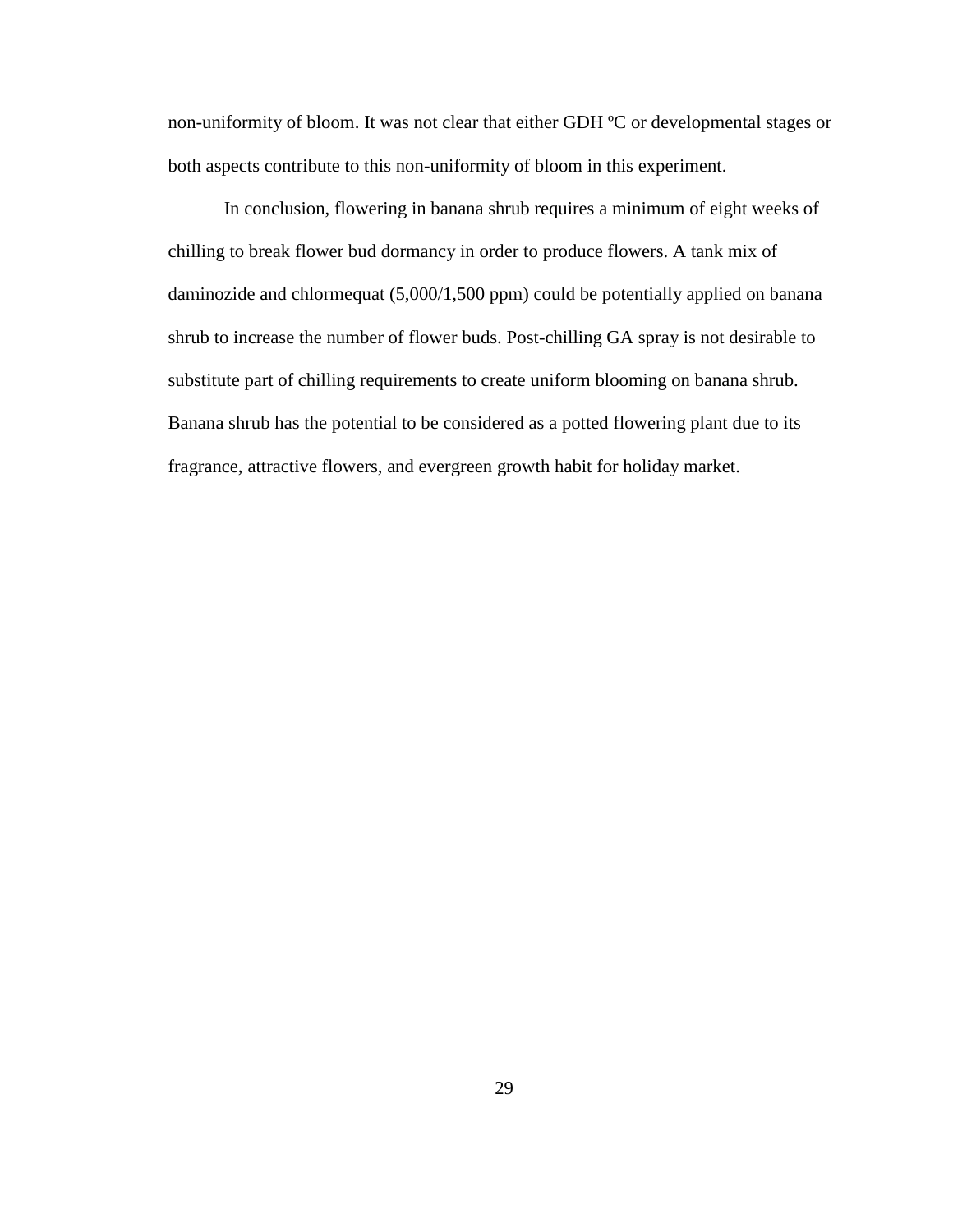## LITERATURE CITED

- Aslamarz, A.A., K.Vahdati, and M. Rahemi. 2009. Estimation of chilling and heat requirements of some Persian walnut cultivars and genotypes. HortScience 44:697- 701.
- Banko, T.J. and M.A. Stefani. 1995. Promotion of flower bud development on *Kalmia latifolia* with growth retardants. SNA Res. Conf. Proc. 40:255-258.
- Bernier, G., J.M. Kinet, and R.M. Sachs. 1981. The physiology of flowering. CRC Press, Boca Raton, Florida, USA.
- Chouard, P. 1960. Vernalization and its relation to dormancy. Ann. Rev. Plant Physiol. 11:191-238.
- Curtis, O.F. and H.T. Chang. 1930. The relative effectiveness of the temperature of the crown as contrasted with that of the rest of the plant upon the flowering of celery plants. Am. J. Bot. 12:1047-1048.
- Day, J.S., B.R. Loveys, and D. Aspinall. 1994. Environmental control of flowering of *Boronia megastigma* (Rutaceae) and *Hypocalymma angustifolium* (Myetaceae). Aust. J. Bot. 42: 219-229.
- Faust, M. 1989. Physiology of temperature zone fruit trees. John Wiley & Sons, New York.
- Frenguelli, G.E., B. Romano, G.M.F. Ferranti, and E. Antognozzi. 1992. The role of air temperature in dermining dormancy release and flowering of *Corylus avellana* L. Aerobiologia 8:415-418.
- Garner, W. and H.A. Allard. 1920. Effect of the relative length of day and night and other factors of the environment on growth and reproduction in plants. Am. Meteorol. Soc. 48:415-415.
- Henriod, R.E., P.E. Jameson, and J. Clemens. 2000. Effect of photoperiod, temperature, and bud size on flowering in *Metrosideros excels* (Myrtaceae). J. Hort. Sci. Biotech. 75:55-61.
- Huang, N., K.A. Funnell, and B.R. Markay. 1999. Vernalization and growth degree-day requirements for flowering of *Thalictrum delavayi* "Hewitt"s Double". HortScience 34:59-61.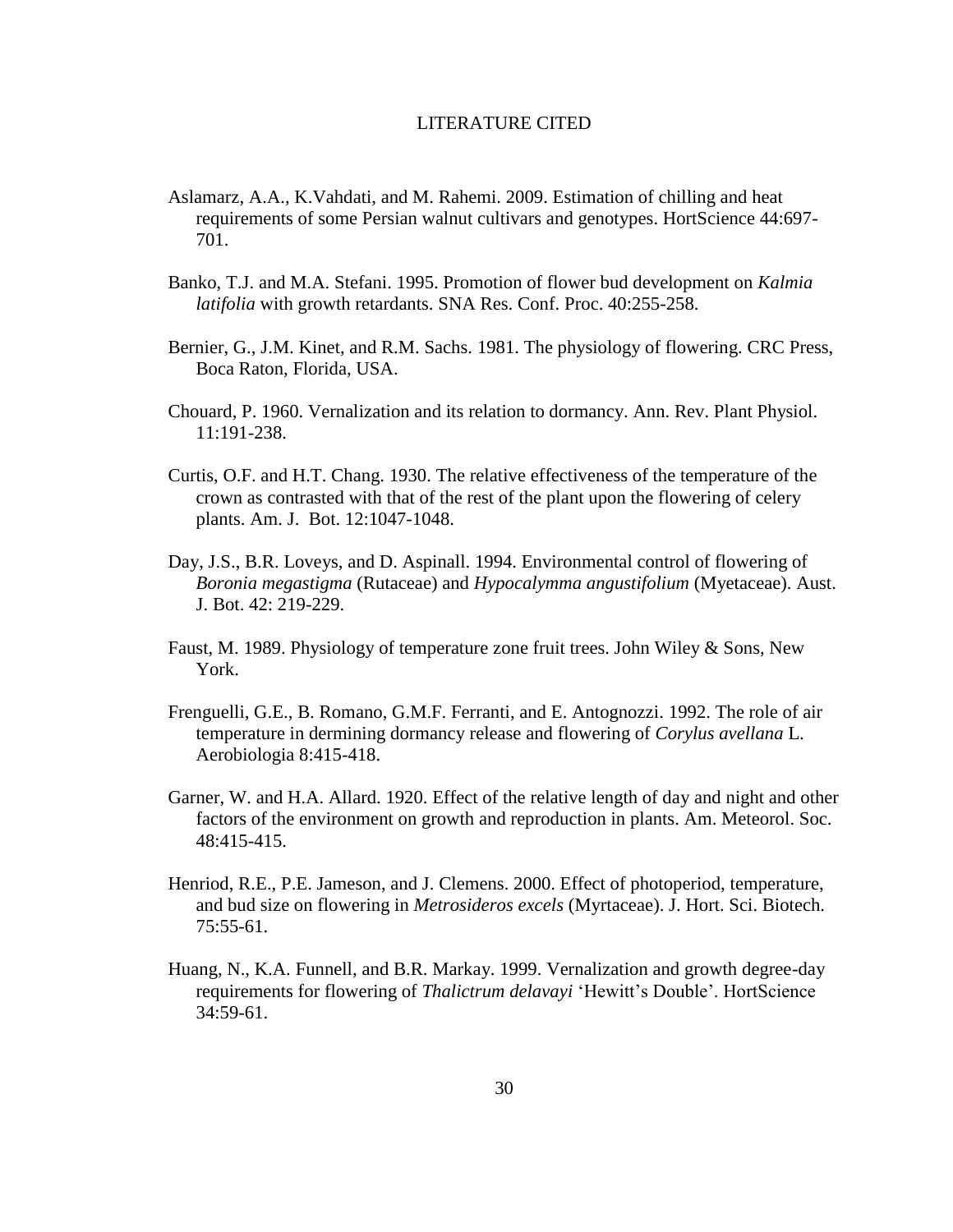- Joiner, J.N., and D.D. Harrison. 1967. Control of growth and flowering of "Paul Mikkelsen" poinsettias by photoperiod and growth retardants. Florida State Hort. Soc. 416-420.
- Larson, R.A. 1993. Production of florist azaleas. Timer Press. Portland, OR, USA.
- Lewis, P.M., A.M. Garner, and J.M. Garner. 1998. Vernalization accelerates flowering of *Lysimachia clethroides* Duby. HortScience 3:508.
- Liu, Y., Q. Zeng, R. Zhou, and F. Xing. 2002. Magnolias of China. Beijing Science & Technology Press. Beijing, China.
- Matysiak, B. 2002. Use of growth regulators to control shoot elongation and flower initiation of magnolia. Folia Hortic.-Poland 14:223 (Abstract).
- Michaels, S.D. and R.M. Amasino. 2000. Memories of winter:vernalization and the competence to flower. Plant Cell Environ. 23:1145-1153.
- Moncur, M.W. 1992. Effect of low temperature on floral induction of *Eucalypus lansdowneana* F. Muell & J. Brown subsp. Lansdowneana. Aust. J. Bot. 40:157-167.
- Moncur, M.W. and O. Hasan. 1994. Floral induction in *Eucalyptus nitens*. Tree Physiol. 14:1303-1312.
- Norcini, J.G., J.M. McDowell, and J.H. Aldrich. 1993. Dikegulac improves bougainvillea flowering during two production seasons. HortScience 28:119-121.
- Raseira, M.C.B. 1986. Time of flower bud initiation and meiosis in peach cultivars differing in chilling requirement. Univ. of Arkansas, Fayetteville, PhD Dissertation.
- Runkle, E.S., R.D. Heins, and A. Cameron. 1998. Cold treatments alter the photoperiodic flowering response of some herbaceous perennial species. HortScience 33:508 (Abstract).
- Runkle, E.S., R.D. Heins, A.C. Cameron, and W.H. Carlson. 1999. Photoperiod and cold treatment regulate flowering of *Rudbeckia fulgida* "Goldsturm". HortScience 34:55 (Abstract).
- Sung, S., Y. He, T. W. Eshoo, Y. Tamada, L. Johnson, K. Nakahigashi, K. Goto, S. E. Jacobsen, and R. M. Amasino. 2006. Epigenetic maintenance of the vernalized state in *Arabidopsis thaliana* requires LIKE HETEROCHROMATIN PROTEIN. Nat. Genet. 38:706-710.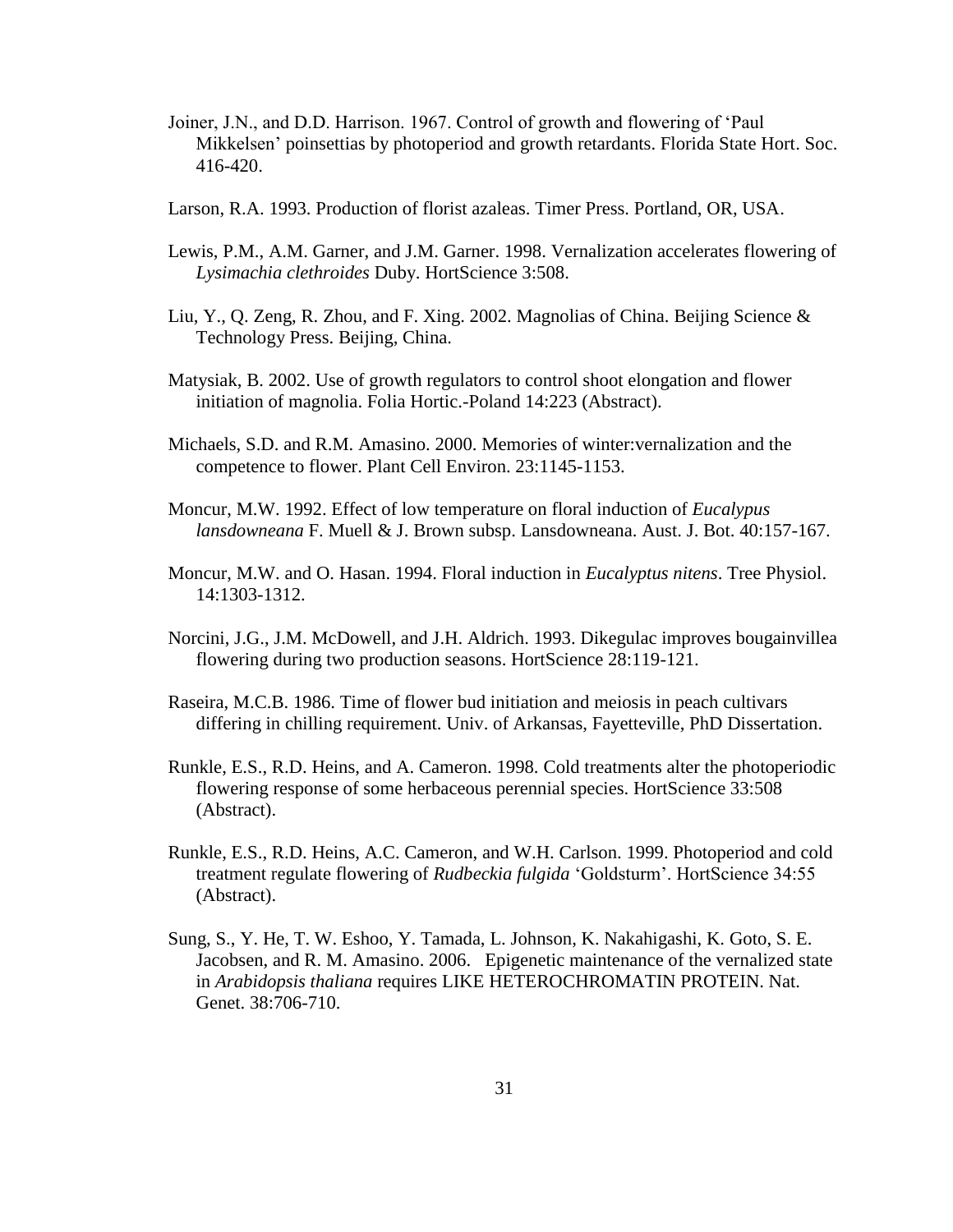- Sytsema, W. and J.B. Ruesink. 1996. Forcing *Pieris japonica* "Debutante" Sci. Hort. 65:171-180.
- Tang, Y., J. Zhu, Y. Huang, and Z. Liu. 2006. Flower period control techniques on *Bougainvillea* spp. J. China Forest. Sci. 35:36-39.
- Wareing P.F. and I.D.J. Philips. 1978. The control of growth and differentiation in plants. 2<sup>nd</sup> ed., Permanon Press, Oxford.
- Wellensiek, S.J. 1961. Vernalization. Nature 192:1097-1098.
- Westwood, M.N. 1978. Temperature zone pomology. Freeman W.H. AND Co. San Francisco.
- Zhang, D. 1999. Flowering and growth response to photoperiod and cold treatment of *Arabis sturii* Mottet. HortScience 34:539 (Abstract).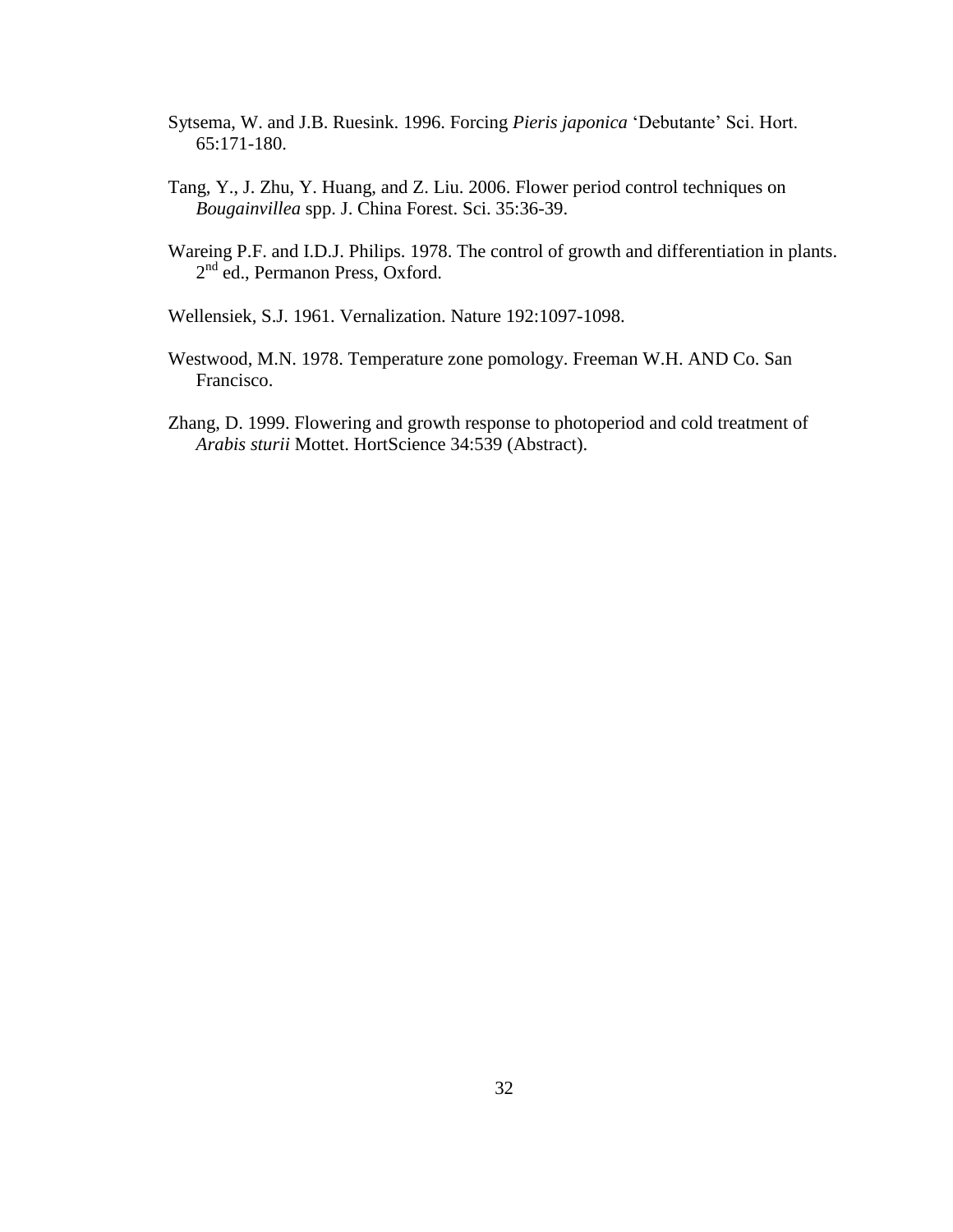

Figure 3.1. Scanning electron micrographs of banana shrub (*Michelia skinneriana*).flower buds (a-longitudinal section; b-transverse section) and vegetative buds (clongitudinal section; d-transverse section) showing the differences between vegetative and reproductive stages of bud development.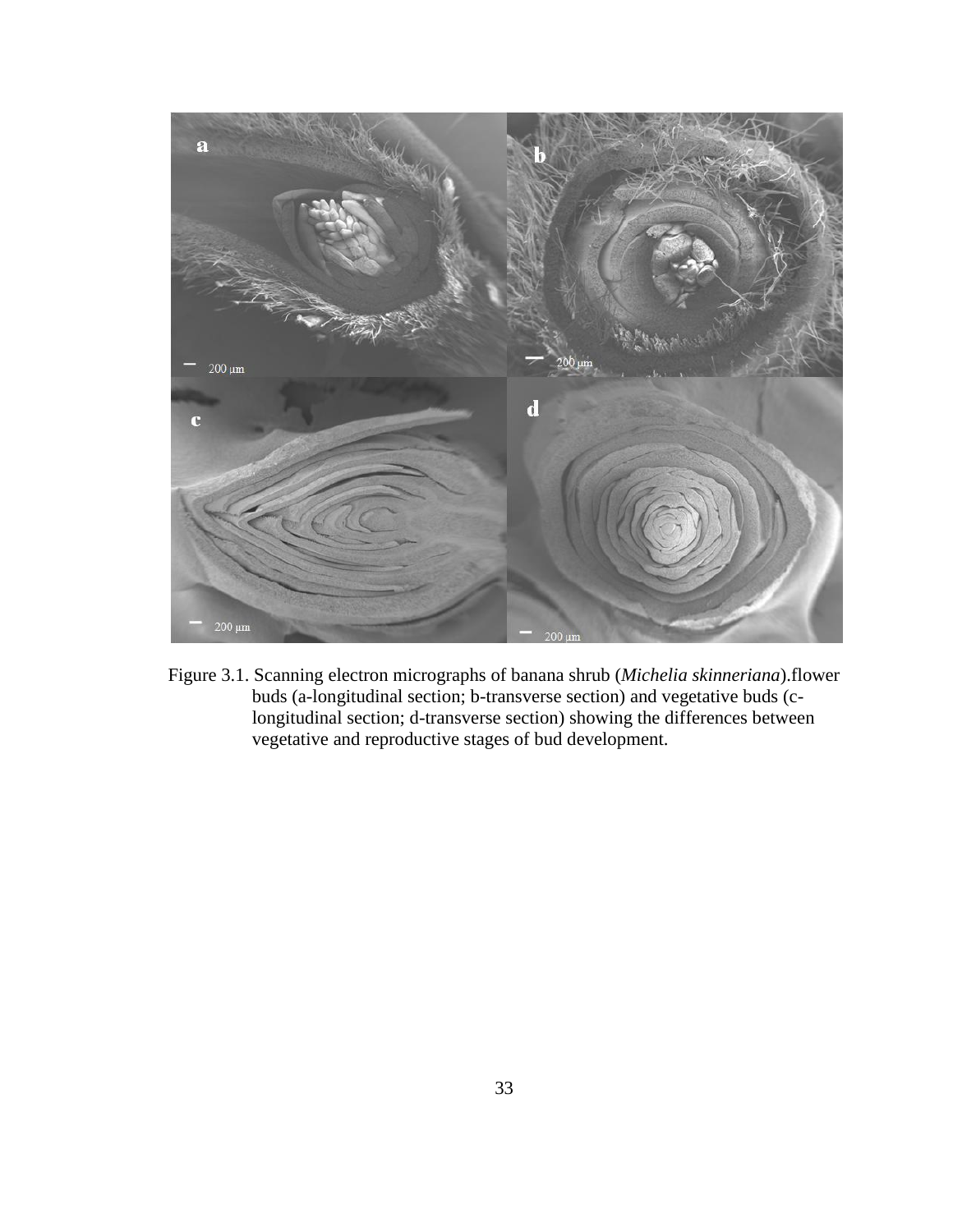

Figure 3.2. Photographs showing (a) Normal flower of banana shrub (*Michelia skineriana*); (b) and (c) abnormal flowers from plants treated with postchilling GA foliar application at 2,500 ppm. Photographs of a and b were taken on 30 Aug. 2009 and, c was taken on 7 Aug.2009.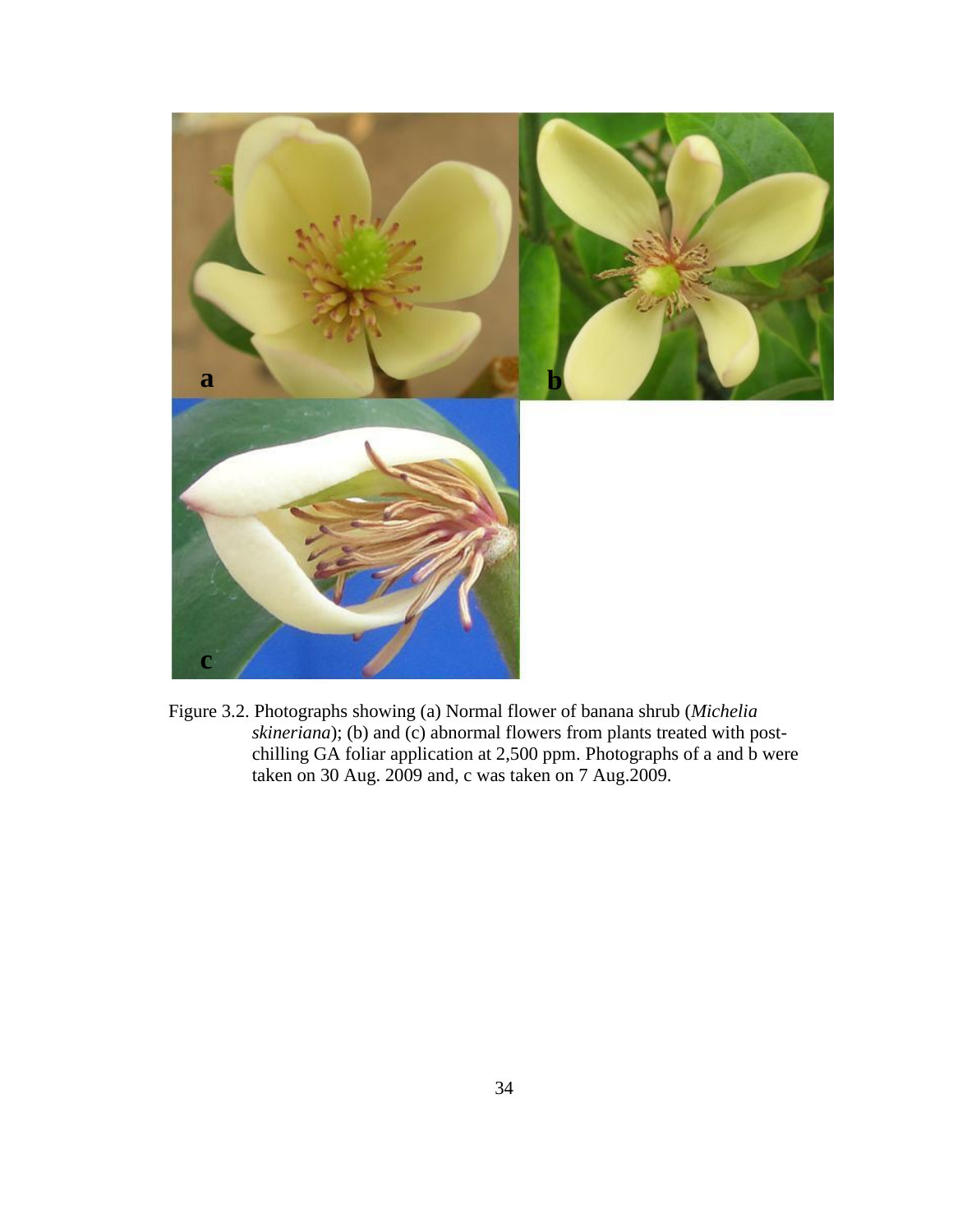|                 | Percentage of flowering plants |  |                              |     |  |
|-----------------|--------------------------------|--|------------------------------|-----|--|
| Photperiod      | Chilling treatment             |  |                              |     |  |
|                 |                                |  | 0-week 6-week 8-week 12-week |     |  |
| 8 h             |                                |  |                              |     |  |
| 10 <sub>h</sub> |                                |  | 50%                          |     |  |
| 14 h            |                                |  | 33%                          |     |  |
| 16 h            |                                |  | 17%                          | 33% |  |

Table 3.1. The percentage of banana shrub (*Michelia skinneriana*) flowering in each of the sixteen combinations of chilling treatments at 8 ºC and post-chilling photoperiod treatments.

Table 3.2. Analysis of variance of effect of chilling and post-chilling photoperiod treatments on banana shrub (*Michelia skinneriana*) flowering with regard to days to the first flower ( $DTF^2$ ) and the number of flowers.

| Treatment            |                 | $P$ value             |
|----------------------|-----------------|-----------------------|
|                      | <b>DTF</b>      | The number of flowers |
| Chilling             | 0.16            | 0.23                  |
|                      |                 |                       |
| Photoperiod          | 0.15            | 0.75                  |
| Chilling*photoperiod | NS <sup>y</sup> | 0.08                  |

 $z<sup>z</sup>$  Days between the date of transferring to the greenhouse after chilling treatment and the days to first flower.

<sup>y</sup> Missing data caused interaction to lose.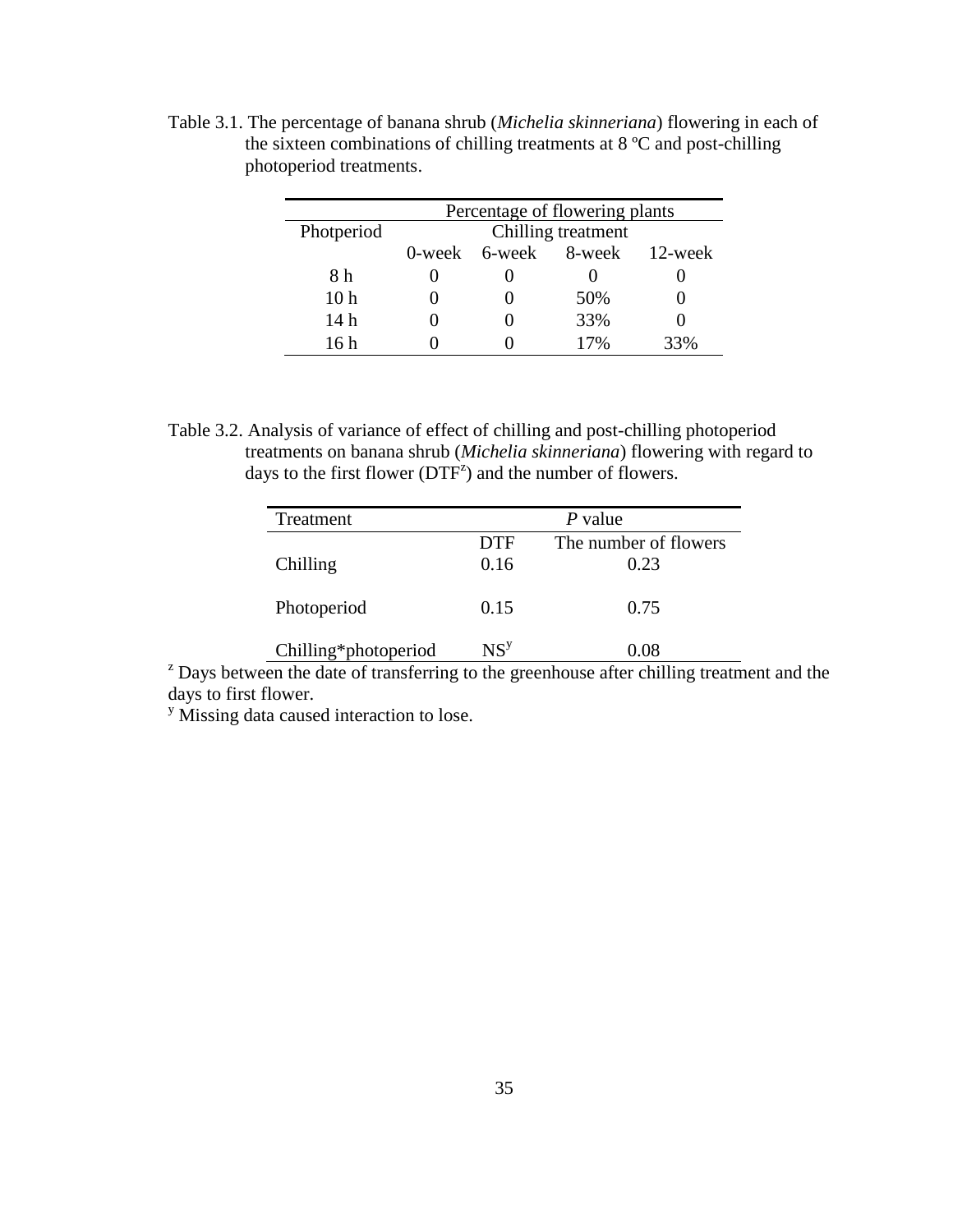Table 3.3. Effect of chilling treatment on days to first flower  $(DTF^2)$  and the number of flowers/plant after 96 pots of banana shrub (*Michelia skinneriana*) were chilled at 8 ºC for different durations.

| Chilling duration<br>(week) | <b>DTF</b>             | The number of<br>flowers |
|-----------------------------|------------------------|--------------------------|
|                             | -                      |                          |
| 6                           |                        |                          |
| 8                           | $36.7$ NS <sup>y</sup> | 0.6 <sub>NS</sub>        |
| 12                          | 46.5 NS                | $0.2$ NS                 |

<sup>2</sup> Days between the date of transferring to the greenhouse after chilling treatment and the date to the first flower.

 $\frac{y}{x}$  NS= no significant difference

| Table 3.4. Effect of post-chilling photoperiod treatment on days to the first flower $(DTF^2)$ |  |
|------------------------------------------------------------------------------------------------|--|
| and the number of flowers on banana shrub <i>(Michelia skinneriana)</i> .                      |  |

| Photoperiod (h) | DTF                    | The number of flowers |
|-----------------|------------------------|-----------------------|
|                 |                        |                       |
| 10              | $43.0$ NS <sup>y</sup> | 0.5 <sub>N</sub>      |
| 14              | 46.5 NS                | $0.3$ NS              |
| 16              | 46.3 NS                | $0.4$ NS              |

 $\alpha$ <sup>z</sup> Days between the date of transferring to the greenhouse after chilling treatment and the date to the first flower.

 $y$  NS = no significant difference.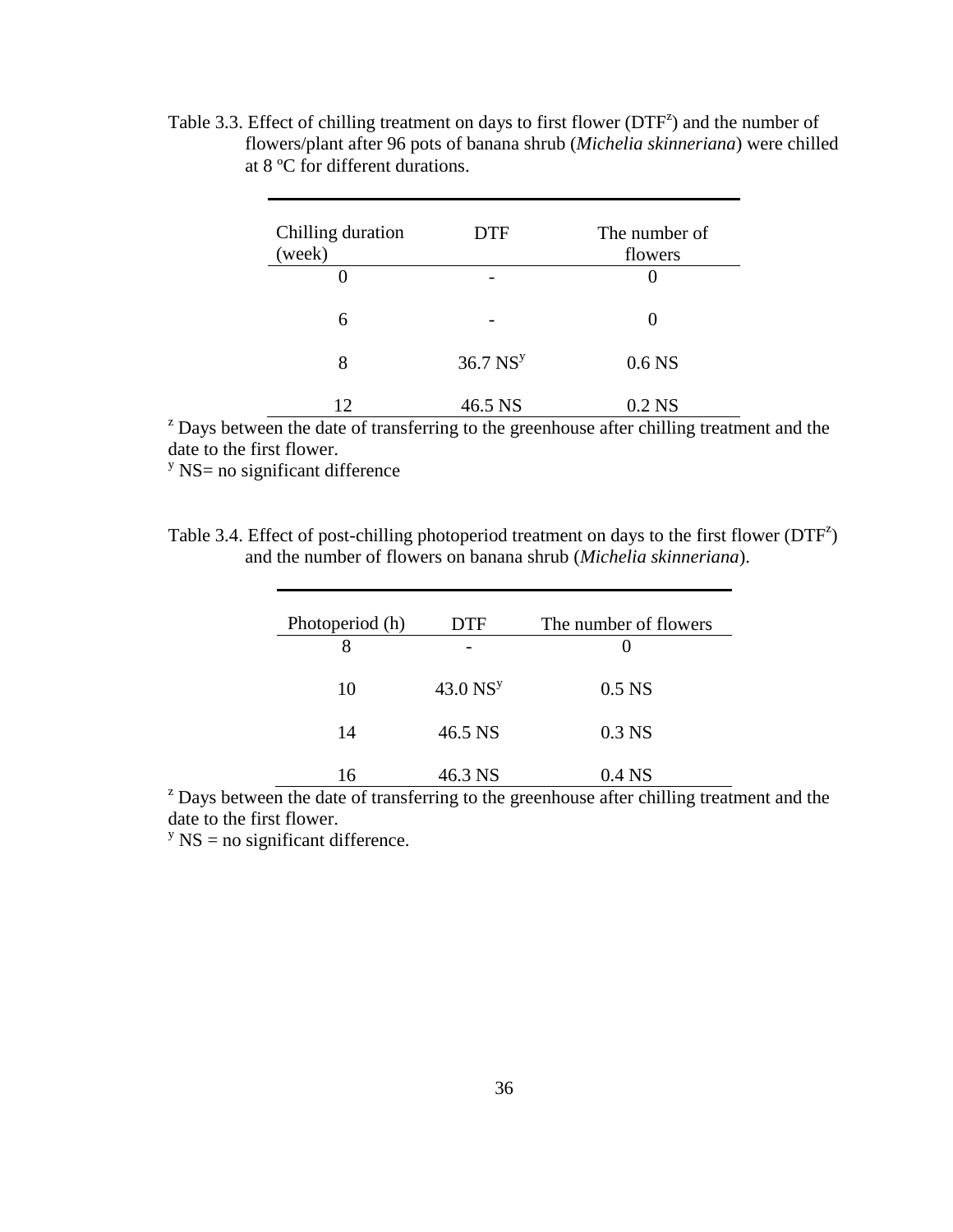| Treatment    | $P$ value                                                     |       |
|--------------|---------------------------------------------------------------|-------|
|              | The total number of flower buds/pot The number of flowers/pot |       |
| <b>PGR</b>   | 0.04                                                          | 0.004 |
| Chilling     | 0.01                                                          | 0.01  |
| Chilling*PGR | 0.02                                                          | 0.005 |

Table 3.5. Analysis of variance of the effect of chilling duration and daminozide/chlormequat (PGR) treatments on the total number of flower buds/pot and the number of flowers/pot of banana shrub (*Michelia skinneriana*).

Table 3.6. Effect of pre-chilling tank mix of daminozide/chlormequat on the number of flowers/pot and the total number of flower buds/pot on banana shrub (*Michelia skinneriana*) in 2008. Data were collected on the total of 18 plants on 25 Sept. 2009.

|                                     |                                      |                       | The total         |
|-------------------------------------|--------------------------------------|-----------------------|-------------------|
|                                     |                                      |                       | number of         |
| Chilling                            | <b>PGR</b> treatment                 | The number of         | flower            |
| duration                            | (ppm)                                | Flowers /pot          | buds/pot          |
|                                     | Control                              | 0 <sub>b</sub>        | 10.8 <sub>b</sub> |
| 8-week                              | Daminozide/chlormequat (2,500/1,250) | 0.3 <sub>b</sub>      | 1.7 <sub>b</sub>  |
|                                     | Daminozide/chlormequat (5,000/1,500) | 4.7a <sup>y</sup>     | 37a               |
| $4$ -week <sup><math>z</math></sup> | Control                              | $1.7$ NS <sup>x</sup> | 4.0 NS            |
|                                     | Daminozide/chlormequat (2,500/1,250) | 0 <sub>NS</sub>       | 3.7 NS            |
|                                     | Daminozide/chlormequat (5,000/1,500) | 0 <sub>NS</sub>       | 1.0 NS            |

 $Z^2$  Four-week chilling treatment was followed by 4 times of 2,500 ppm GA spray on 8 July, 15 July, 22 July, and 29 July 2009, respectively.

 $\mu$ <sup>y</sup> Means followed by the same letter within each column were not significantly different  $(LSD, p<0.05, n=3)$ .

 $x$  NS means no significant difference.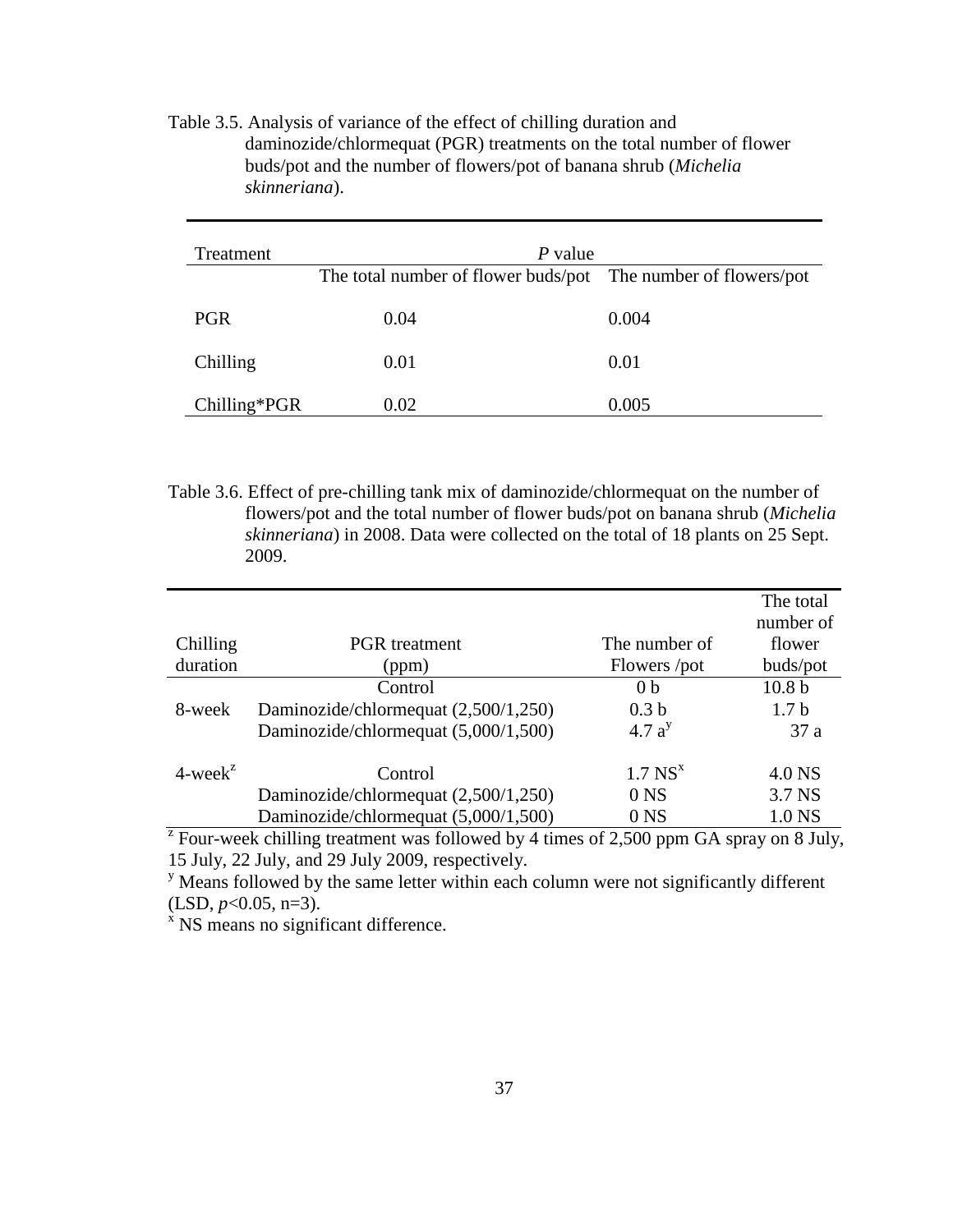## CHAPTER IV

# EFFECTS OF WATER STRESS AND PLANT GROWTH RETARDANTS ON FLOWERING AND GROWTH OF BOUGAINVILLEA (*Bougainvillea* Wild.)

#### Abstract

Bougainvillea (*Bougainvillea spectabilis* Wild.) is a very popular evergreen landscape plant in tropical and subtropical areas but its vigorous growth habit requires a lot of pruning when being used as a potted plant. Water stress and some plant growth retardants (PGR) have been reported to be effective in enhancing flowering and controlling bougainvillea, but there were little research conducted on the effective rates of daminozide, chlormequat, ethephon and a combination of water stress and PGRs on flowering and growth. The objective of this study was to investigate the effect of daminozide, chlormequat, ethephon, water stress either alone or in the combination of water stress and PGRs on flowering and growth in 'Raspberry Ice' bougainvillea as a potted plant. Two experiments were conducted at Mississippi State University Greenhouse in summer 2008 and 2009. In Experiment 1, water stress, three rates of PGRs (daminozide, chlormequat, ethephone) and water stress combined with each PGR and three rates of tank mix of daminozide and chlormequat were applied. All the treatments except 600 ppm chlormequat and tank mix of daminozide/chlormequat (2,500/2,500 ppm) had a greater percentage of flowering pots compared to control. In Experiment 2, 3 levels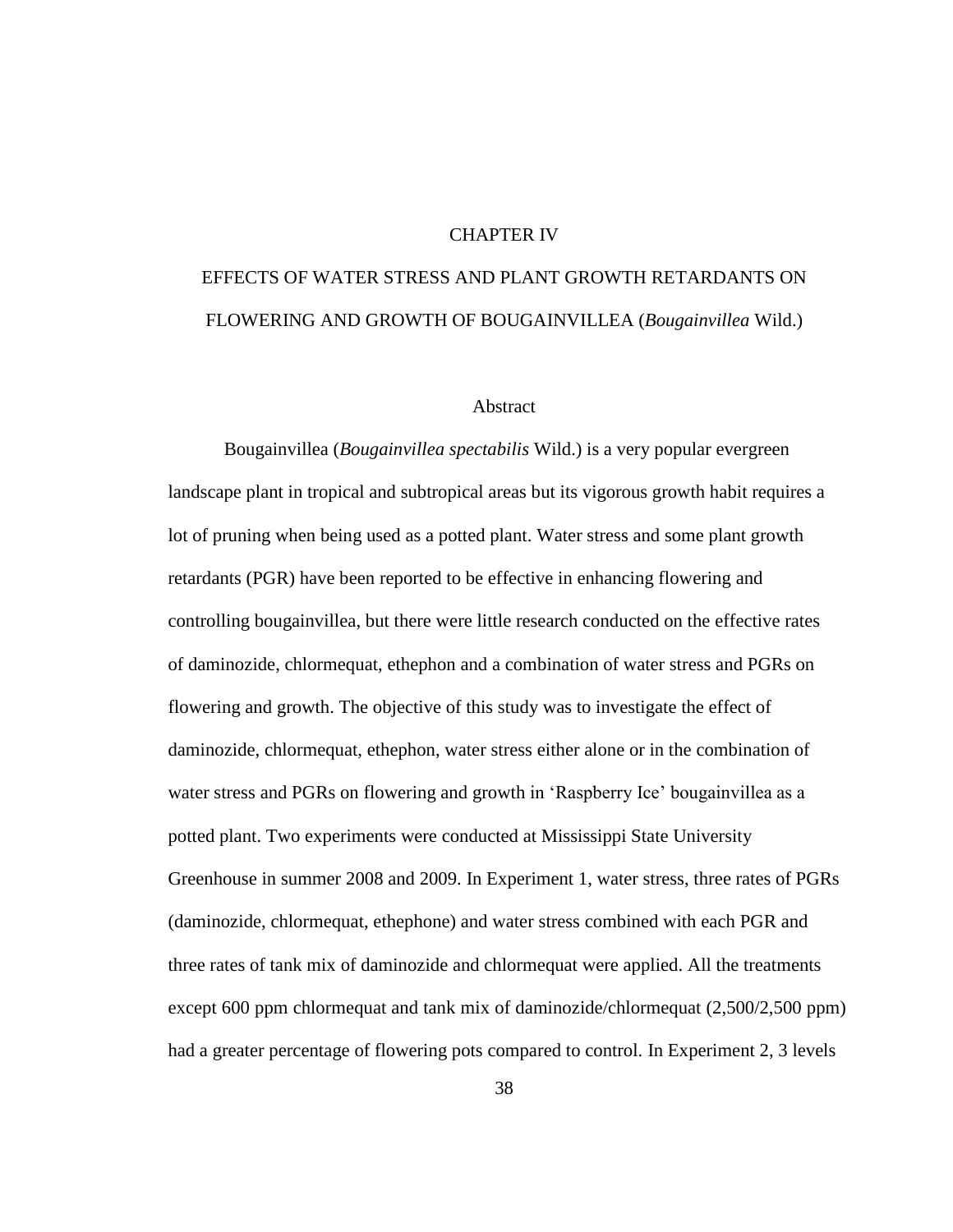of water stress, daminozide, chlormequat, and tank mix of daminozide/chlormequat were applied. Results indicated that none of the treatments affected days to first flower and all the treatments except 600 ppm chlormequat and tank mix of daminozide and chlormequat (2,500/2,500 ppm) had a greater percentage of flowering pots compared to control.

## **Introduction**

Bougainvillea (*Bougainvillea spectabilis* Wild.) is a very popular tropical and subtropical evergreen landscape plant with showy, vibrantly colorful petaloid bracts and used in many areas with warm climates, including Australia, India, Malaysia, the Mediterranean region, Mexico, South Africa, and Arizona, California, Florida, Hawaii, and southern Texas in the United States. Bougainvillea can be used to decorate fences and arbors with explosions of color in corridor, office and play ground. Bougainvillea is also a great vine for large containers to decorate patios and plazas (Sharif Hossain, 2007). Flowers are the most important aesthetic part for bougainvillea. As a SDP (Chen et al., 1979), bougainvillea blooms in fall on apical panicles formed on current year wood.

Water stress (WS), caused by insufficient soil moisture availability to plants, was reported to play a substantial role in plant flowering on some ornamental plants and have an effect on controlling plant growth. The water-plant relation was studied first in arid areas (Alvim, 1960). Water stress has been successfully used to promote flowering in tropical and subtropical fruit trees (Southwick and Davenport, 1986; Chaikiattiyos et al., 1994). Modification in plant hormonal balance by WS, leading to earlier flower induction, might be the reason for flowering advancement on loquat (*Eriobotrya japonica Lindl.*)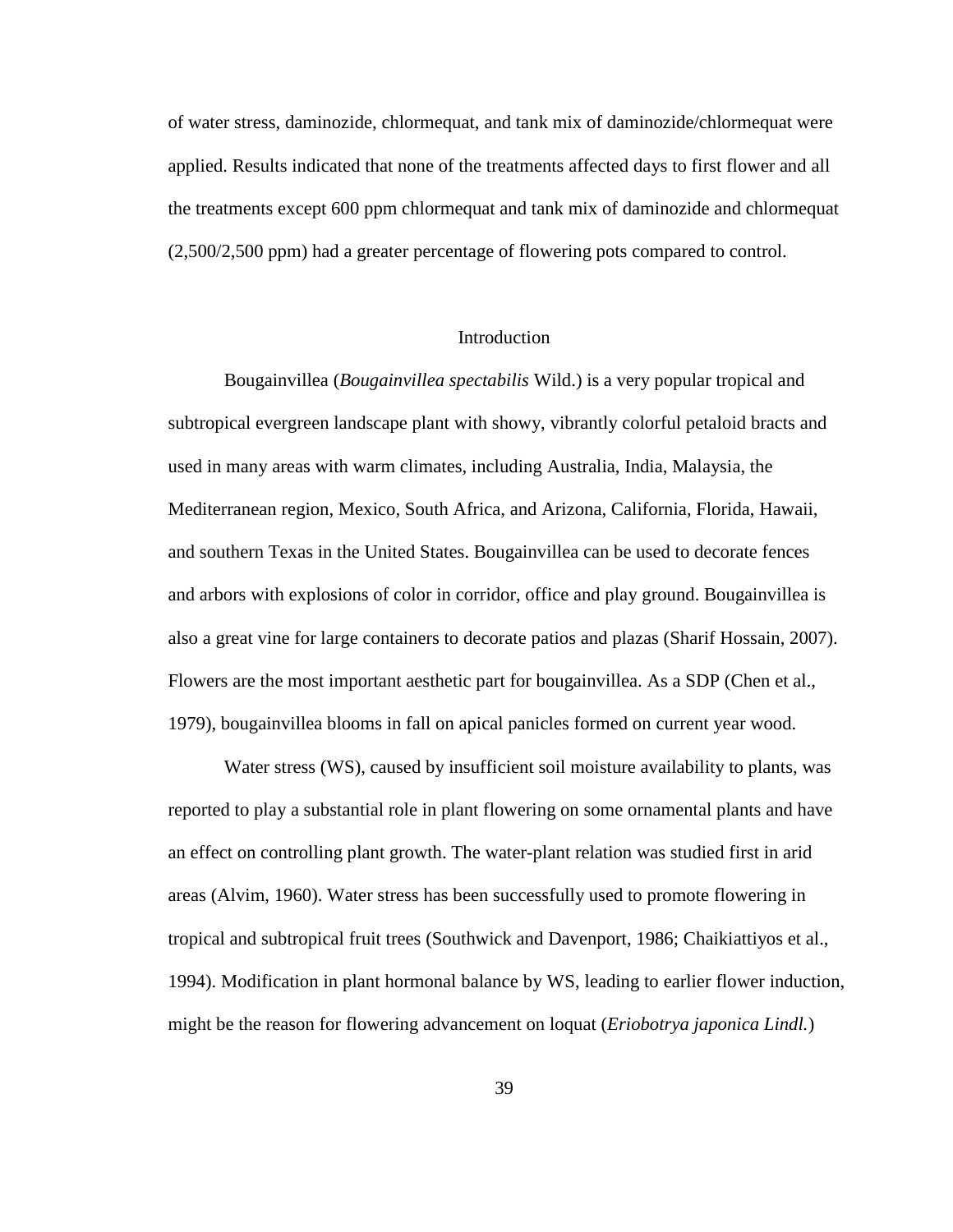(Cuevas et al., 2007). Leaf water potential (LWP), stomatal resistance, transpiration rate, net photosynthesis rate, canopy temperature, canopy minus air temperature, crop water stress index, and visual leaf rolling score have been used to asses water stress and to develop quantitative methods (Toole et al., 1984). Water stress reduced plant growth rate by reducing photosynthetic leaf areas controlled by hormonal signals generated in roots (Munns, 2002). From an ecological point of view, flower promoting by WS is an escape strategy adopted by plant, which relies on successful reproduction before the onset of severe stress (Levitt, 1972; Turner, 1988).

Myriad processes including flowering and plant growth, which are important to horticultural crops, are regulated by plant growth regulators (PGRs) (Malladi and Burns, 2007). Use of PGRs to promote flowering is easier and more consistent than using water stress. Chlormequat delayed flowering when plants were treated under SD (Tang et al., 2006). Dikegulac at 400 to 1,600 ppm could enhanced flowering on "Barbara Karst" and "Rainbow Gold" bougainvillea in both late spring to early summer and late summer to mid-fall despite the reduced bracteole size in the late spring to early summer when temperature is high (Norcini et al., 1993).

Because of the vigorous growth habit, bougainvillea needs a lot of labor-intensive pruning when used as a potted plant. Plant growth regulators could be used as alternatives to frequent pruning on bougainvillea to reduce labor cost. Daminozide, paclobutrazol, chlormequat and dikegulac have been reported to effectively control plant height in bougainvillea although the effectiveness was cultivar dependent (Kobayashi et al., 2007). Most growth retardants act by inhibiting gibberellin (GA) biosynthesis. Four different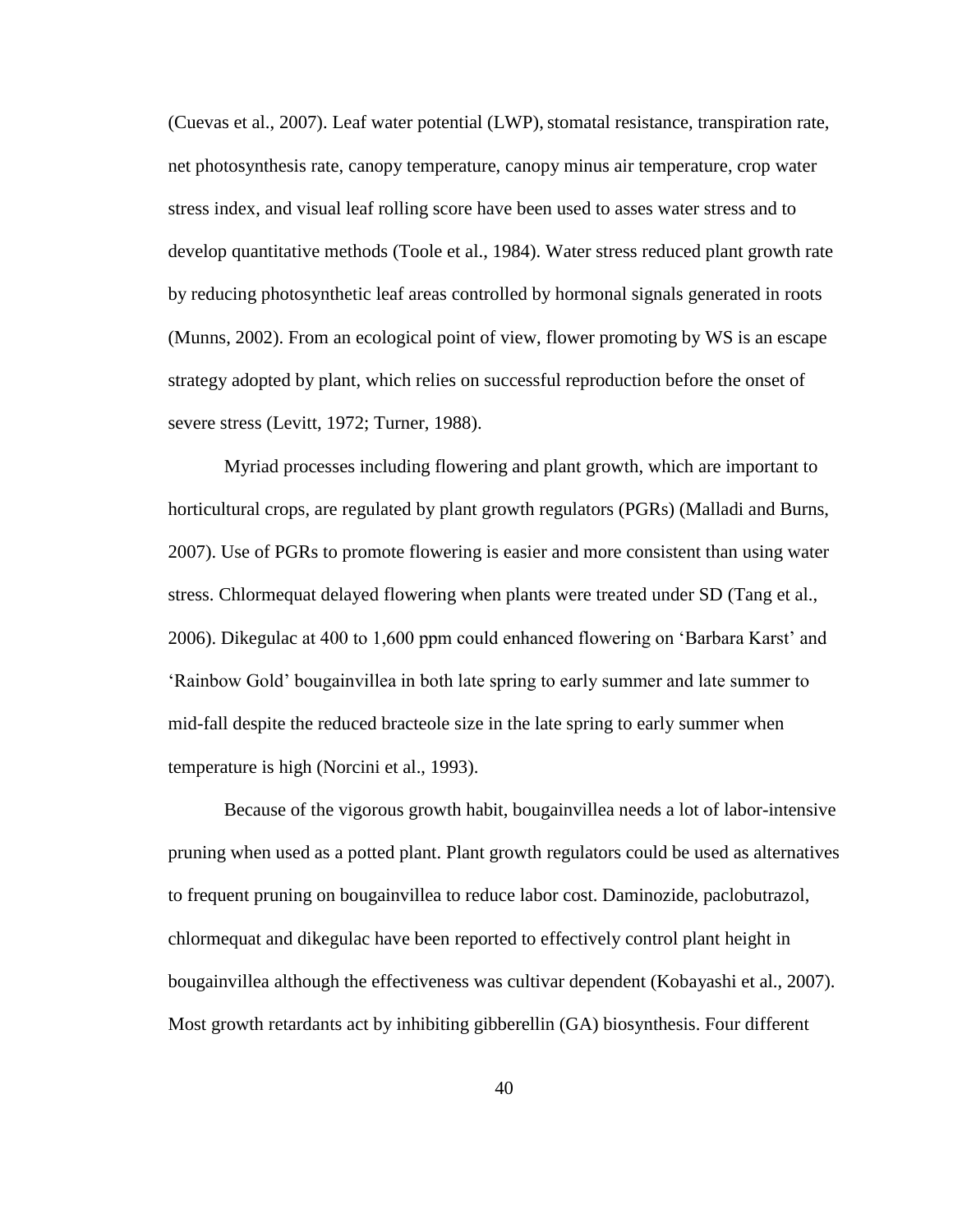types of inhibitors are known: (a) Onium compounds, such as chlormequat, blocks the cyclases copalyl-diphosphate synthase and ent-kaurene synthase involved in the early steps of GA metabolism; (b) Structural mimics of 2-oxoglutaric acid, like daminozide, inhibits GA by blocking particularly 3ß-hydroxylation, thereby inhibiting the formation of highly active GAs from inactive precursors; (c) Compounds with an N-containing heterocycle, e.g. paclobutrazol and uniconazole-P. These retardants block cytochrome P450-dependent monooxygenases, thereby inhibiting oxidation of ent-kaurene into entkaurenoic acid; (d) 16, 17-Dihydro-GA5 and related structures act most likely by mimicking the GA precursor substrate of the same dioxygenases (Rademacher, 2000).

Effective rates on flowering enhancement and growth control are influenced by cultivar, PGR type, and environmental conditions such as temperature and humidity (Kobayashi et al., 2007). Water stress was successfully applied to induce flowering and control growth of bougainvillea, however, there was no research conducted on examining the effects of combination of WS and plant growth retardants. It is important to fill the niche to select proper plant growth retardants for greenhouse potted plant production on bougainvillea and to investigate the effects of the combination of WS and plant growth retardants on flowering and growth of bougainvillea. The objective of the study was to examine the effects of daminozide, chlormequat, ethephon, WS either alone or in combination on flowering and growth of "Raspberry Ice" bougainvillea.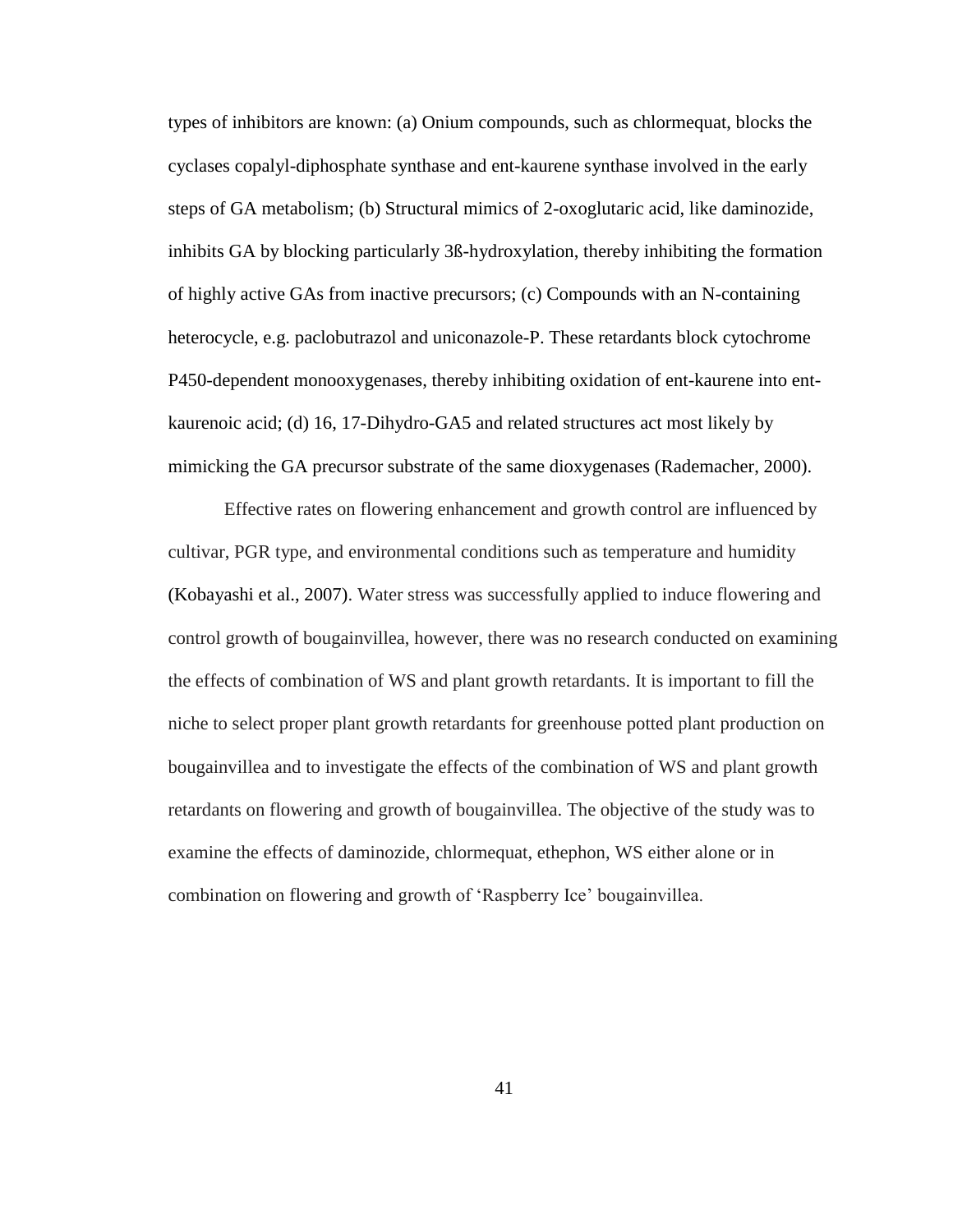#### Materials and methods

Experiment 1: Effects of daminozide, chlormequat, ethephon, and water stress on flowering and growth of bougainvillea

## Plant materials

One hundred and eighty four 10-cm tall rooted "Raspberry Ice" bougainvillea cuttings were obtained from Vista Farms S.E. (Vista Farms S.E, Juana Diaz, Puerto Rico). One cutting was potted into 15-cm azalea pot with Sunshine Mix1 (SunGro Hort., Bellevue, WA) on 16 Jan. 2008 and grown in Mississippi State University Greenhouse. Plants were fertilized at each watering at 200 mg N $\cdot$  L<sup>-1</sup> 20N−4P−6 K (Peters<sup>®</sup> 20−10−20, Scotts Professional, Allentown, PA). All plants were pruned to approximately 15 cm tall on 9 May 2008.

## Treatments application

The experiment was started on 13 May and terminated on 8 Aug. 2008. There were 23 treatments including control, WS, chlormequat (Cycocel®, OHP, Inc., Mainland, PA) at 600, 1,200, and 1,800 ppm, daminozide (Dazide<sup>TM</sup>, Fine Americas Inc., Walnut Creek, CA) at 1,250, 2,500, and 3,750 ppm, ethephon (Florel<sup>®</sup>, Southern Agricultural Insecticides, Inc., Boone, NC) at 500, 1,000, and 1,500 ppm, combinations of WS and each PGR treatment, and combination with WS and tank mix of daminozide/chlormequat ( 800/1,000, 1,250/1,250, and 2,500/2,500 ppm). Water stress was induced in the plants by withholding water from 13 May to 24 May until mild wilt occurred. Supplementary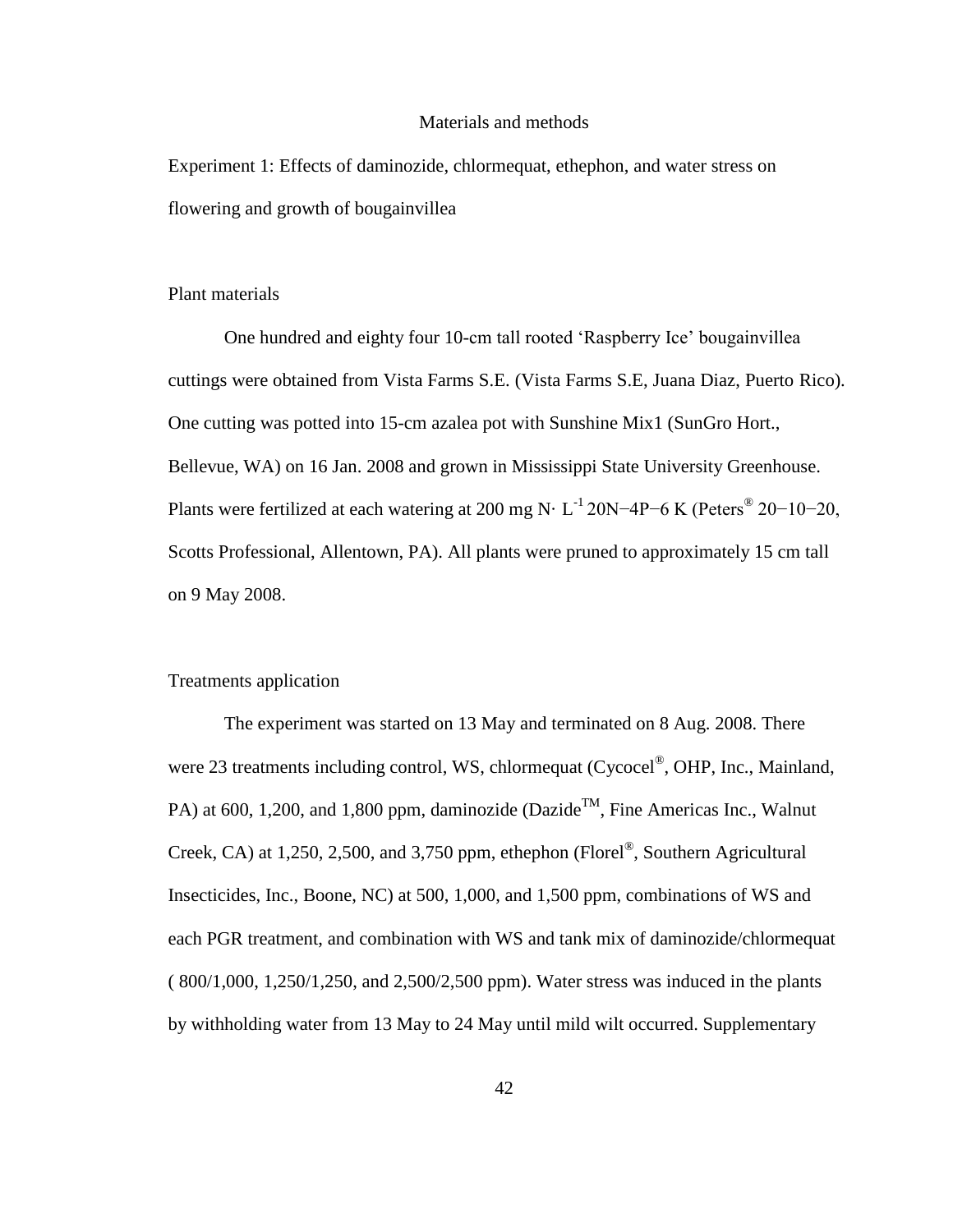watering started on 24 May by applying 50 ml water per pot every other day from 24 May to 6 June. For treatments of combination of PGR and WS, PGRs were applied on 6 June and again on 20 June. Plants treated with chlormequat and ethephon alone were foliar sprayed with 12.5 ml PGR solution with surfactant (Spreader sticker, Voluntary Purchasing Group, Inc., Bonham, TX) using a trigger sprayer. Daminozide was applied by drenching 100 ml PGR solution per pot. Substrates in pot were kept relatively dry before drenching to minimize leaching from the pot. Treatments with PGR alone were applied on 13 May and 26 May. The average temperature in the greenhouse was 35 °C/25 °C (day/night).

## Data collection

The number of inflorescences/plant (bracteole  $>2$  cm), were taken weekly, and plant height was measured every other week. Also, the number of structural branches/plant (length>2.5 cm long) were counted before and 4 weeks after the experiment started.

#### Experimental design and data analysis

It was a randomized complete design with 23 treatments including control, WS, 3 levels of chlormequat (600, 1,200, or 1,800 ppm), 3 levels of daminozide (1,250, 2,500, or 3,750 ppm), 3 levels of ethephon (500, 1,000, or 1,500 ppm) and combination of WS and each PGR treatment, and 3 levels of combination of WS and tank mix of daminozide/chlormequat (800/1,000, 1,250/1,250, or 2,500/2,500 ppm). Each treatment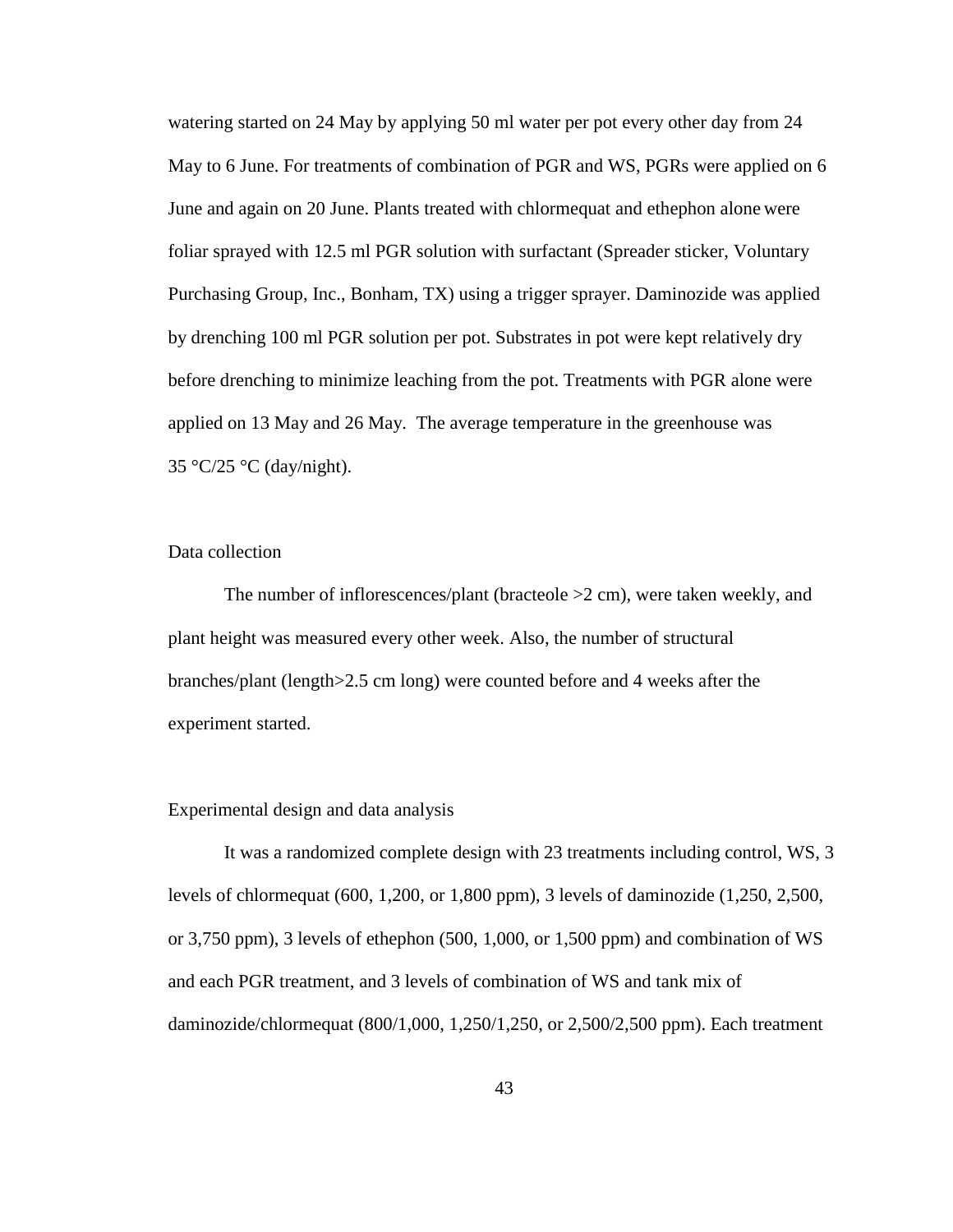had five replicates. Statistical analyses were conducted using SAS System (V9.12) statistical packages (SAS Institute Inc., Cary, NC). Tests for significance of PGR and WS treatment effects were executed by ANOVA and data means were separated by LSD  $(p=0.05)$ .

Experiment 2: Effect of three levels of daminozide, chlormequat, and water stress on flowering of bougainvillea

## Plant materials

One hundred and ninety five 12-cm tall "Raspberry Ice" bougainvillea cuttings were obtained from the same commercial nursery as in Experiment 1 on 1 April 2009 and three cutting were potted per 20-cm azalea pots by Sunshine Mix1 on the same day. Cultural practices were similar to Experiment 1. All the plants were moved to Mississippi State University Dorman greenhouse on 3 June and pruned to 15 cm in height on 5 June.

## Treatments application

There were thirteen treatments including three levels of WS (2-week, 3-week, and 4-week), three levels of daminozide (1,250, 2,500, or 3,750 ppm), three levels of chlormequat (Citadel<sup>®</sup>, Fine Americas Inc., Walnut Creek, CA; 300, 600, or 900 ppm) and tank mix of daminozide/chlormequat (800/1,000, 1,250/1,250, or 2,500/1,500 ppm) in this experiment. Water was withheld from WS plants from 8 June to 17 June until mild wilting occurred. One hundred and fifty ml tap water was provided to each WS plants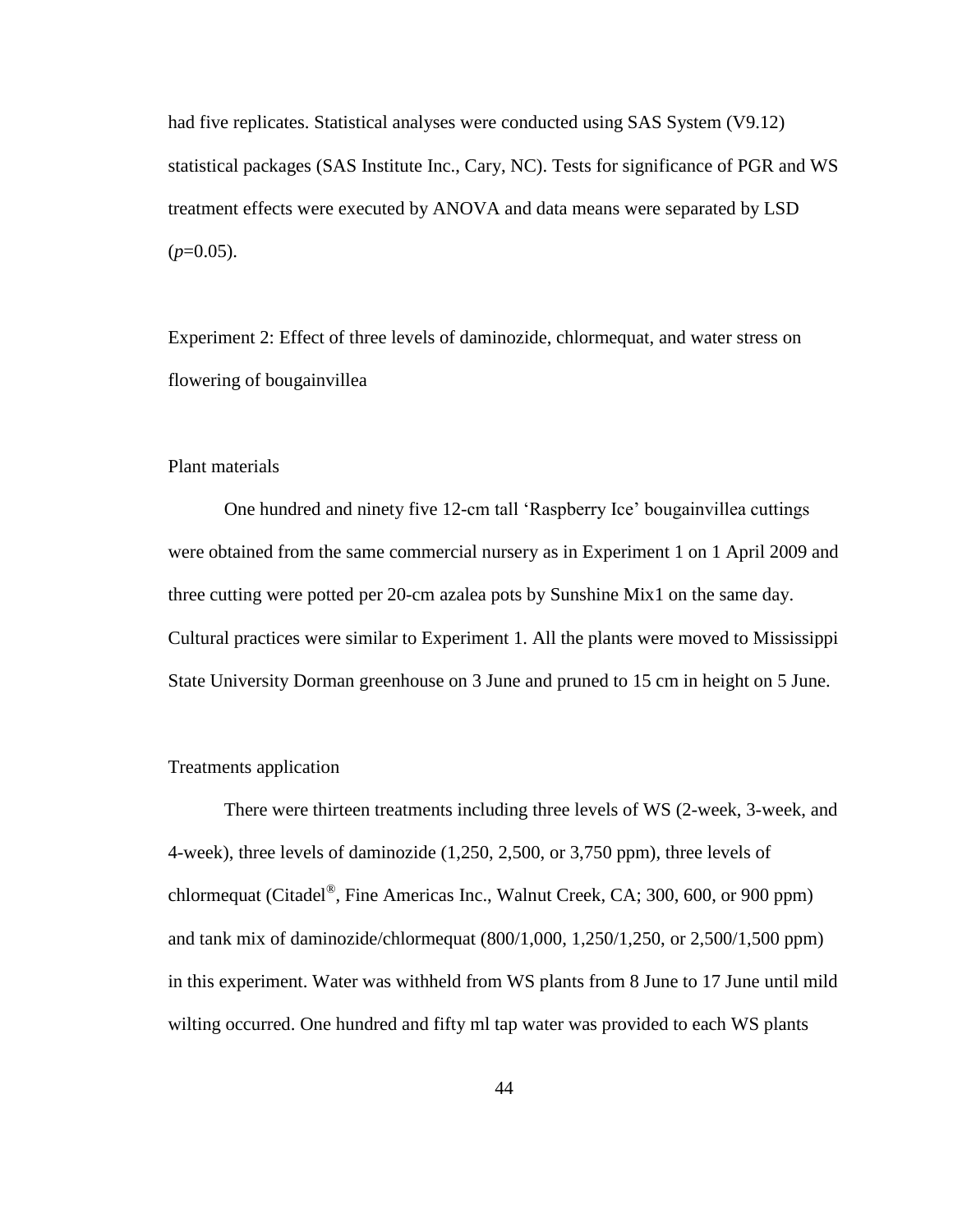from 18 June. Plants treated with two-week, three-week, and four-week WS were well watered starting from 2 July, 8 July, and 15 July, respectively. Saucers were placed under pots treated with WS to ensure the 150 ml water was fully absorbed by plants. Plant growth retardants treatments combinations were foliar sprayed with a trigger sprayer at 20 ml PGR solution/pot on 8 June. Control plants were not subject to PGR or WS treatment. The experiment was terminated on 20 Aug. 2009.

## Data collection

Days to the first flower and the number of flowers/pot were recorded when bloomed. The number of branches with flowers/pot and the total number of branches were counted on 1 July 2009. Shoot heights were measured on 15 July.

Soil moisture of plants under three levels of WS and control were monitored by placing one watermark soil moisture sensor (Spectrum Technologies Inc., Plainfield, IL) in one pot of each treatment. A sensor was placed in the center of each selected pot from each treatment where the sensor was inserted 7 cm in depth from the soil surface. Readings were taken every half an hour by Watchdog data logger 450 (Spectrum Technologies Inc., Plainfield, IL) and exported with Spec 7 Pro software (Spectrum Technologies Inc., Plainfield, IL). Midday leaf water potential (LWP) was defined as the LWP between 12:30 h to 13:30 h in this experiment and was measured weekly on three matured, fully expanded leaves from each pot treated with WS and control with a portable plant water status console (Soilmoisture Equipment Corp., Santa Barbara, CA) according to Turner (1988). Midday canopy temperature was defined as the canopy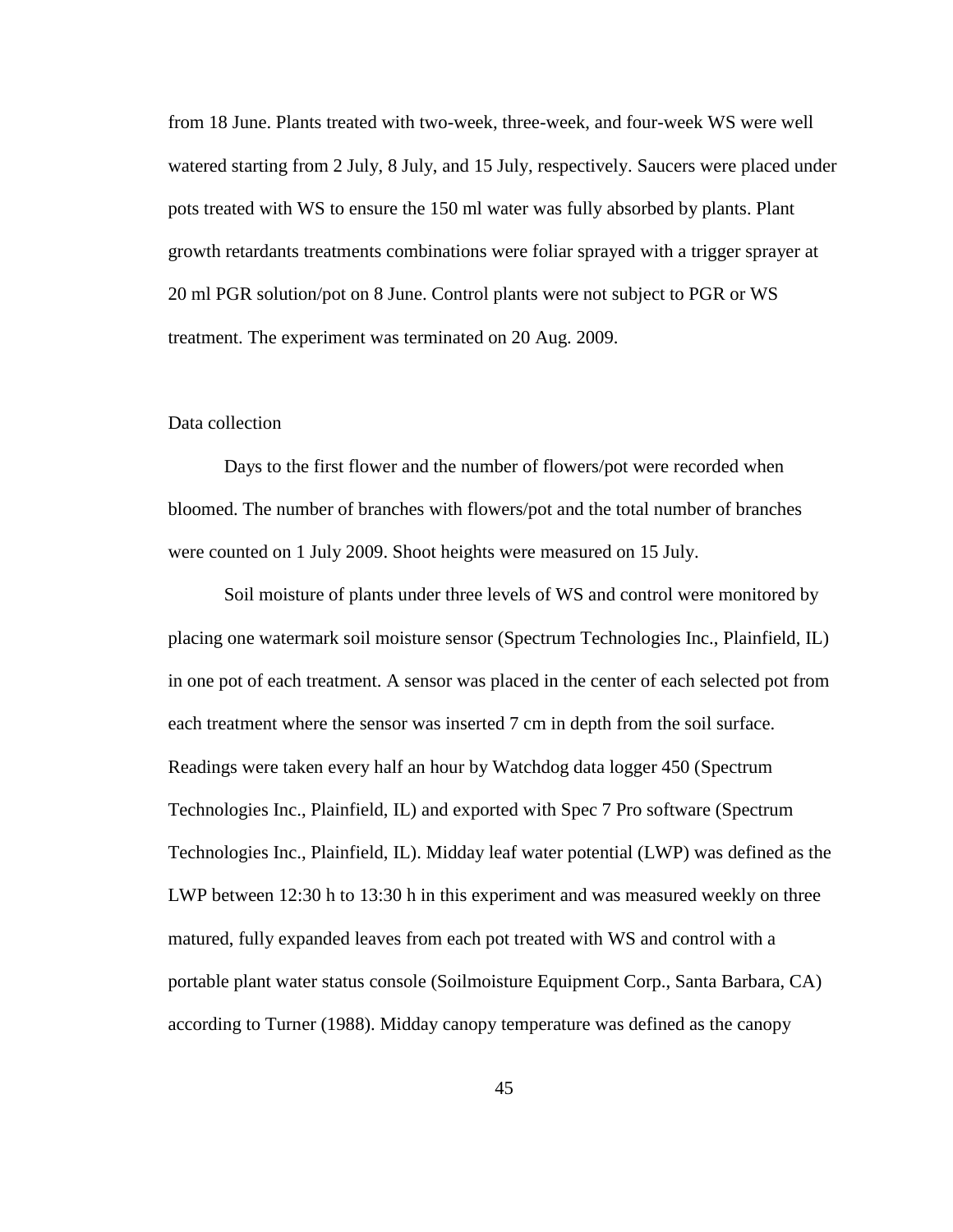temperature between 12:30 h to 13:30 h and was measured on three leaves from each pot treated 3-week, 4-week WS and control with an infrared temperature gun (Omega Engineering Inc., Stamford, CT) on 8 July and 15 July 2009 before plants were wellwatered.

Experimental design and data analysis

It was a randomized complete design with 13 treatments including control, three levels of WS (2-week, 3-week, or 4-week), three levels of chlormequat (300, 600, or 900 ppm), three levels of daminozide (1,250, 2,500, or 3,750 ppm), and three levels of combination of WS and tank mix of daminozide/chlormequat (800/1,000, 1,250/1,250, or 2,500/1,500 ppm). Each treatment had five replicates. Statistical analyses were conducted using SAS System (V9.12) statistical packages (SAS Institute Inc., Cary, NC). Tests for significance of PGR and WS treatment effects were executed by ANOVA and data means were separated by LSD ( $p = 0.05$ ).

## Results

The midday average LWPs on control plants were greater than LWP on WS plants before well-watering. Leaf water potential on control plants ranged from -0.78 to - 1.2 MPa and LWP on WS plants before well-watering ranged from -1.38 to -1.9 MPa (Figure 4.1). Leaf water potential for each WS treatment was approximately 0.6 MPa less than the control (Figure 4.1). On 8 July, one week after plants treated with 2-week WS were well watered, LWP increased from -1.8 to -0.7 MPa, which was not different from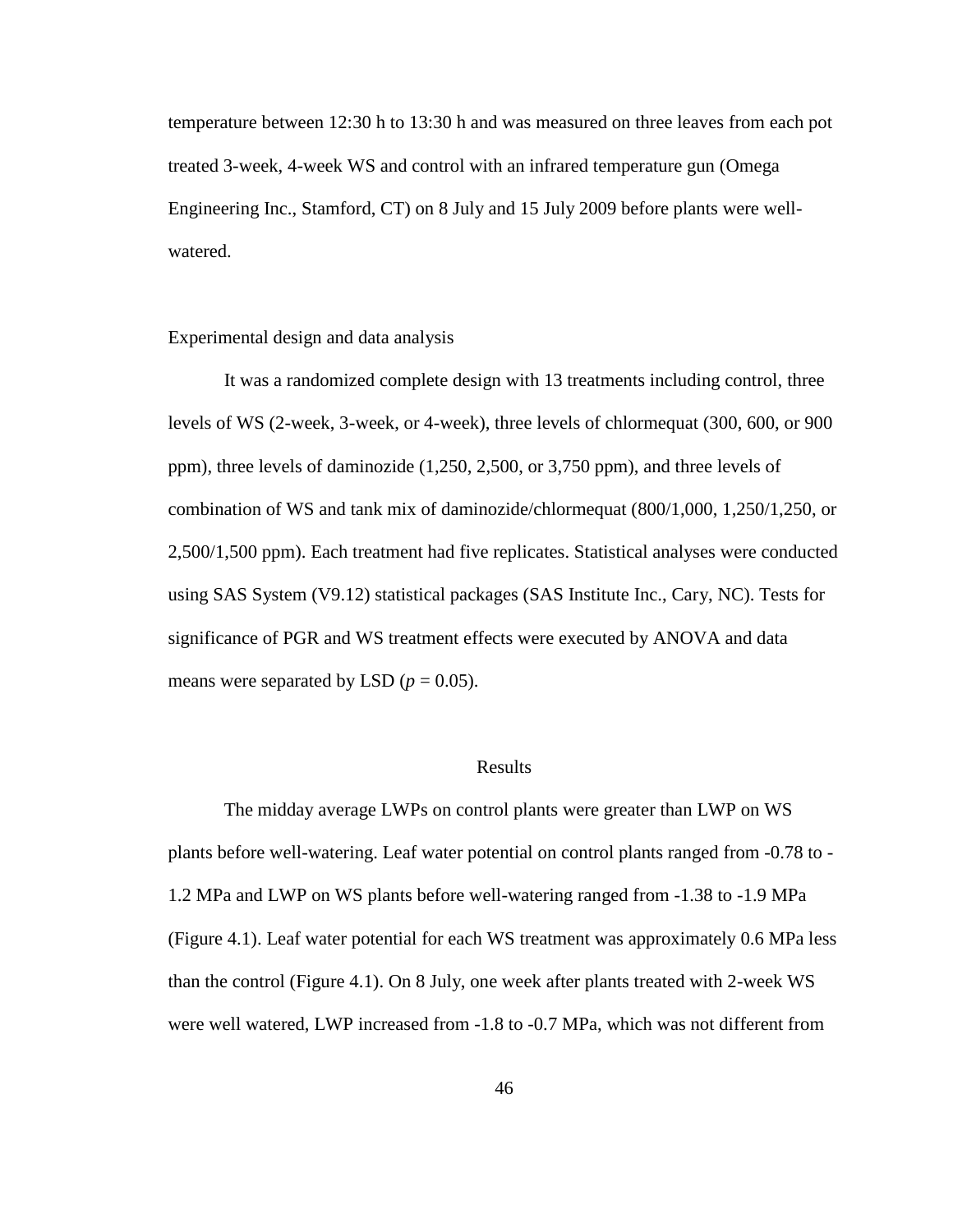control. Leaf water potential on plants treated with 3-week or 4-week WS were still around -1.7 MPa. On 10 July, 2 days after well-watering 3-week WS plants, LWP was - 1.19 MPa and was not different from control plants. On 17 July, two days after wellwatering 4-week WS plants, LWP was -0.9 MPa and was not different from control plants. Average difference between canopy and air temperature (DCT) and average LWP are two parameters to indicate WS levels. There is a negative correlation between DCT and LWP (Figure 4.2b). In Figure 4.2a, DCT on plants treated with 3-week and 4-week WS was 15. 8 °C and 11 °C, both of which were significantly larger than from the DCT on control plants 5.2 ºC.

All the treatments except 600 ppm chlormequat and tank mix of daminozide/chlormequat (2,500/2,500 ppm) had greater percentage of flowering pots compared to the control (Figure 4.3). Water stress had 40-60% flowering pots, daminozide had 40-80% flowering pots, and 1,250 ppm daminozide and tank mix of daminozide and chlormequat (800/1,000 ppm) had 80% flowering pots.

There was no difference among PGR treatments (Table 4.1 and 4.2), therefore the 3 levels of each PGR treatment were combined and analyzed as one treatment (Table 4.3 and 4.4), to investigate the effect of PGR or WS instead of PGR rates or WS durations. Treatments did not affect DTF or percentage of branches with flowers (Table 4.2 and 4.4).

Of all the treatments applied in Experiment 1 and 2, only WS, combination of WS/chlormequat, WS/tank mix of daminozide and chlormequat in Experiment 1 and daminozide in Experiment 2 produced more flowers/pot than the control (Table 4.3 and 4.4). Water stress in Experiment 1 produced 7 more flowers/pot than the control.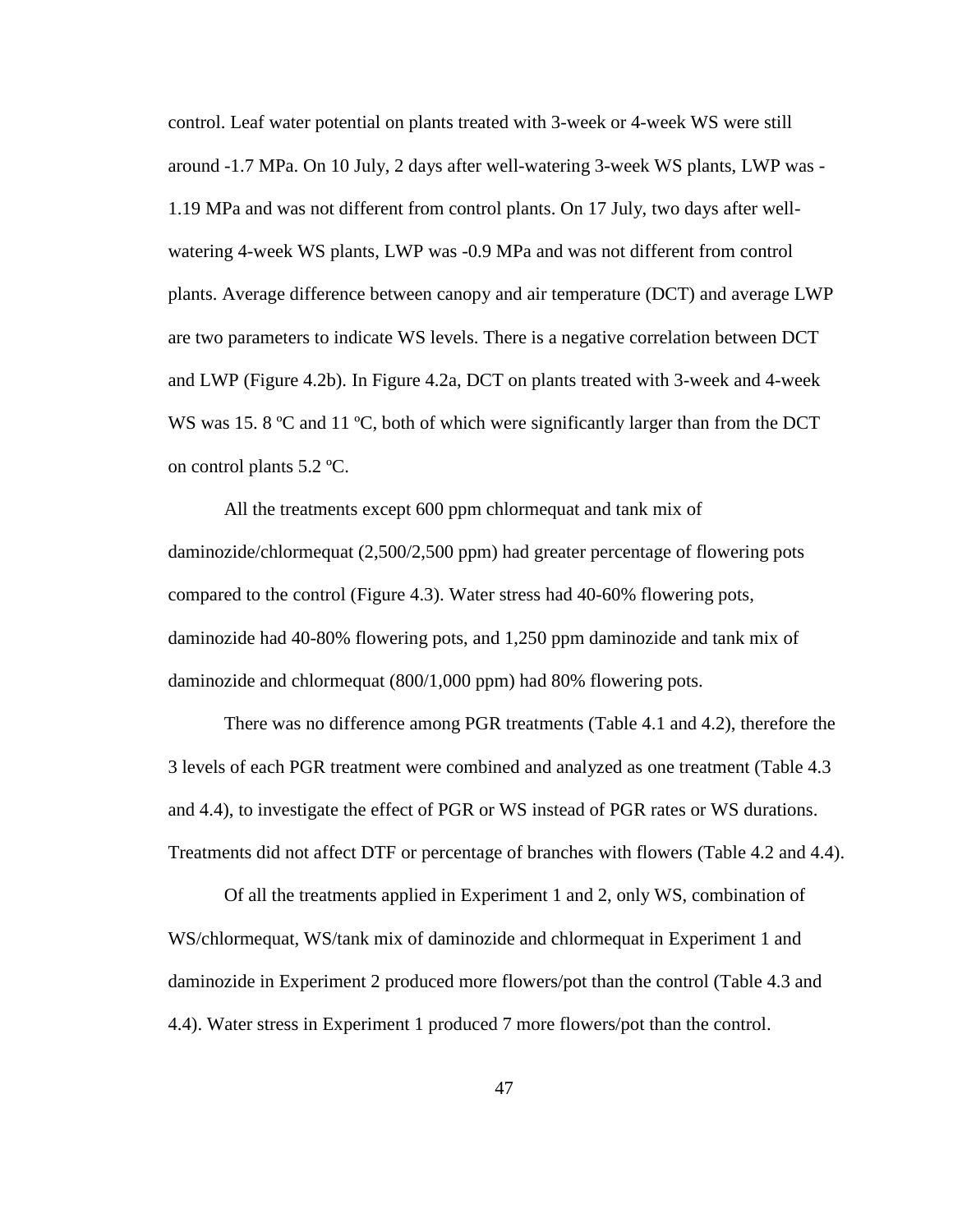Daminozide applied as substrate drench did not have any effect on flowering in Experiment 1 (Table 4.3), however, daminozide applied as foliar spray in Experiment 2 produced more flowers/pot than all the other treatments and produced 5 more flowers/pot than the control (Table 4.4). Application of tank mix of daminozide/chlormequat after WS increased the number of flowers/pot in Experiment 1 resulting in 4.1 flowers/pot while control plants only produced 0.4 flowers/pot (Table 4.3). Tank mix of daminozide/chlormequat alone showed little difference from control in Experiment 2 (Table 4.4). The number of flowers was 1.1 flower/pot on plants treated with tank mix of daminozide/chlormequat, and control plants had 0.6 flower/pot.

Only ethephon, WS/ethephon, and WS/tank mix of daminozide and chlormequat inhibited branching on "Raspberry Ice" bougainvillea (Table 4.3). They had 1.5, 0.3 or 1.3 branches increased, respectively, which were less than the 3.6 branches increased on control plants. Height on plants treated with ethephon and WS/ethephon were shorter than the control plants.

## Discussion

Gibberellic acid inhibited flower development on bougainvillea (Steffen et al., 1988), by causing a diversion of essential photosynthetic assimilates away from the shoot apex where the bloom formed (King et al., 2000). Since PGRs act by inhibiting GA, the application of PGR reduces GA synthesis (Rademacher, 2000), which may promote flowering in bougainvillea. Therefore, the facts that the PGRs promoted the number of flowers/pot and percentage of flowering pots could be explained by more photosynthetic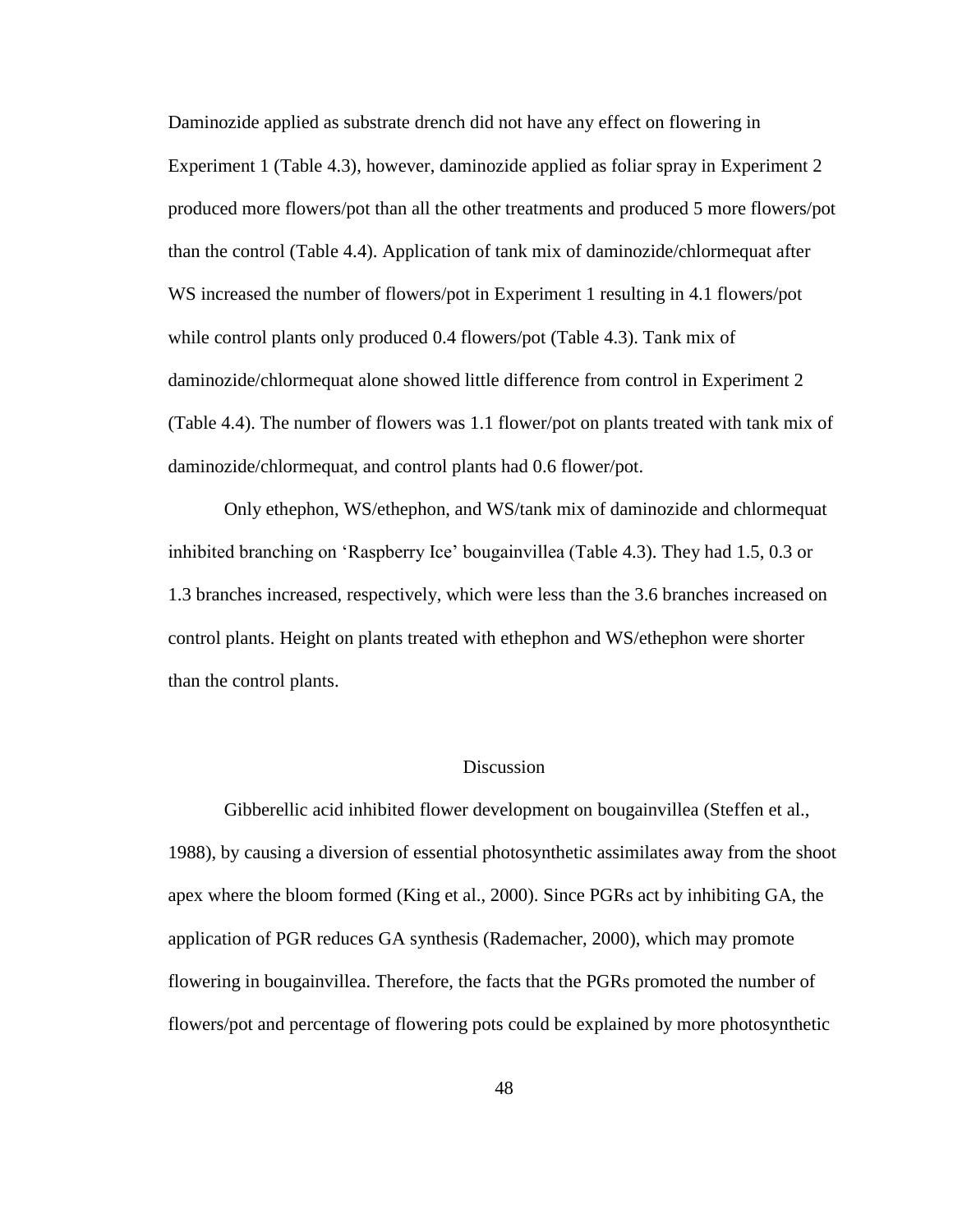assimilates used in reproductive growth of the shoot apex in plants treated with PGRs than the control plants.

Previous studies indicated that dikegulac reduced the height of "Raspberry Ice" and "San Diego Red" bougainvillea under short days without enhancing flowering (Dierking and Sanderson, 1985). Besides, benzyladenine at 50-100 ppm induced lateral branching as well as retarded growth. Chlormequat, ancymidol, and paclobutrazol were reported to be effective to slow bougainvillea growth (Kobayashi et al., 2007; Shao et al., 2006; Tang et al., 2006). However, PGRs in the current experiment did not show a strong effect in controlling growth of "Raspberry Ice" bougainvillea, which may be due to the timing of PGR application.

Daminozide had a different effect on flowering in Exp 1 and 2, which may have resulted from the PGR application methodology. Daminozide applied by soil drench in Experiment 1 resulted in minimal effect on flowering and growth compared to control while foliar application of daminozide on bougainvillea in Experiment 2 showed significant difference from control on the number of flowers. Although daminozide is rapidly absorbed through the leaves, roots, and stems of plants (Oregon State University et al., 1996), its target tissue is species specific. In bougainvillea, daminozide was more effective when it was foliar applied.

Water stress has been successfully used to promote flowering on bougainvillea and loquat (Tang et al., 2006; Cuevas et al., 2007), which was consistent with results from this study. Promoting flowering by WS probably was due to ABA function as previous research found that ABA synthesis would be increased when plants are under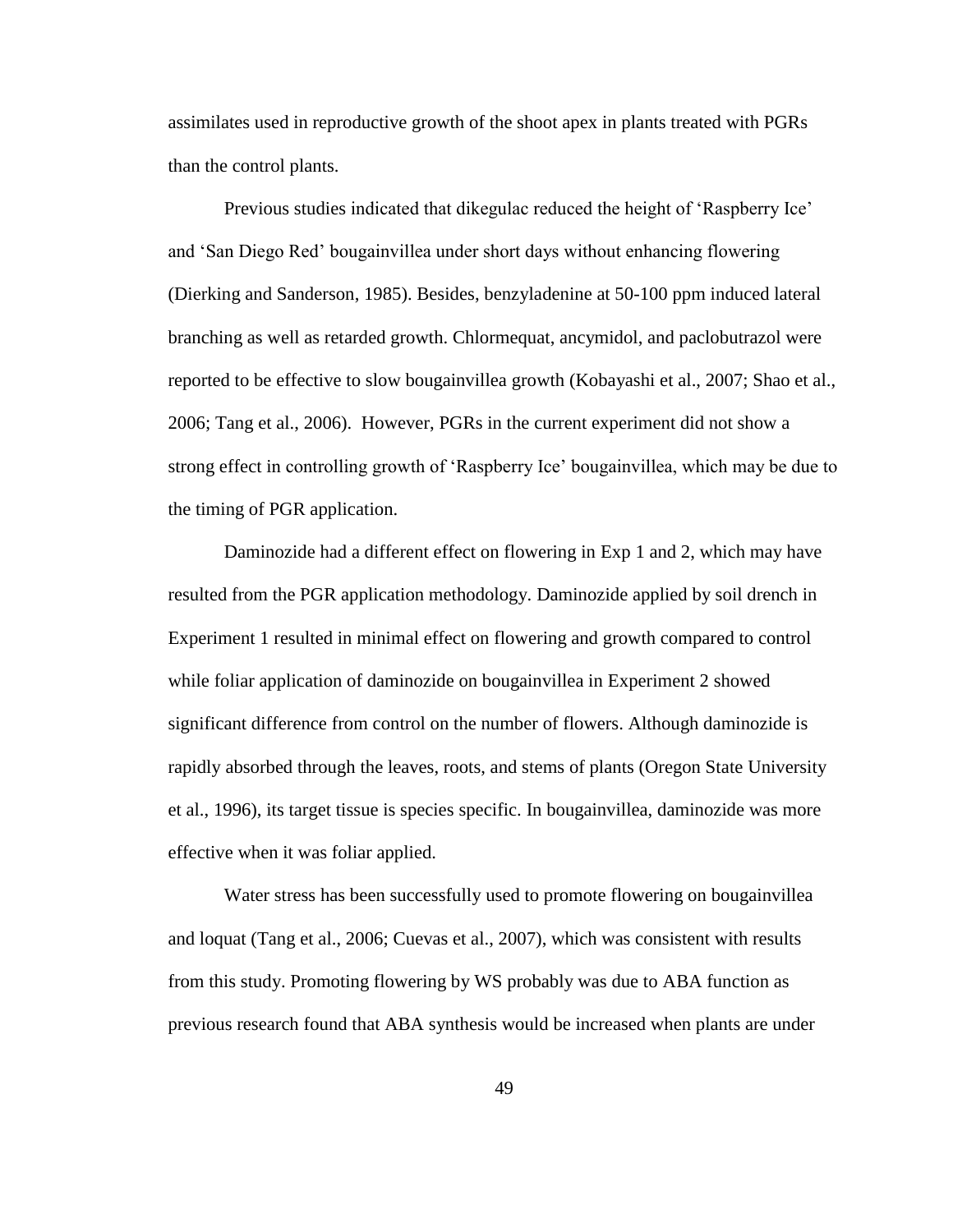WS (Taiz and Zerger, 2006). Absicisic acid is a plant hormone to control leaf stomata closure. When ABA increases, leaf stomata will close, resulting in an increased canopy temperature and acceleration heat accumulation expressed in growing degree-day (GDD). Growing degree day will be shortened when plants are under WS than plants are adequately watered.

Results in this study found that DCT was significantly different between WS plants and well-watered plants. The greater the DCT is or the lower the LWP, the more severe the WS. Since LWP was correlated with DCT, DCT may be used to evaluate WS severity instead of LWP, which is destructive and time-consuming.

On loquat, the greater the water shortage, the earlier the trees bloomed (Cuevas et al., 2007). However, "Raspberry Ice" bougainvillea did not show similar results in this experiment. It could be the level of WS, instead of the duration of WS, that affects flower initiation in bougainvillea. Flower initiation may be involved in hormone modification by WS while flower opening is more related with GDD.

In conclusion, PGR treatments daminozide, chlormequat, and tank mix of daminozide/chlormequat promoted flowering on bougainvillea when they were foliar sprayed. However, they did not affect plant height significantly when applied in summer. Additional PGR application may be needed to control plant growth and to promote more uniform flowering. When used for controlling growth in bougainvillea, ethephon should not be applied at high concentration  $(>1,000$ ppm) due to the possibility of reduced aesthetic value from defoliation. Water stress can be applied to enhance flowering on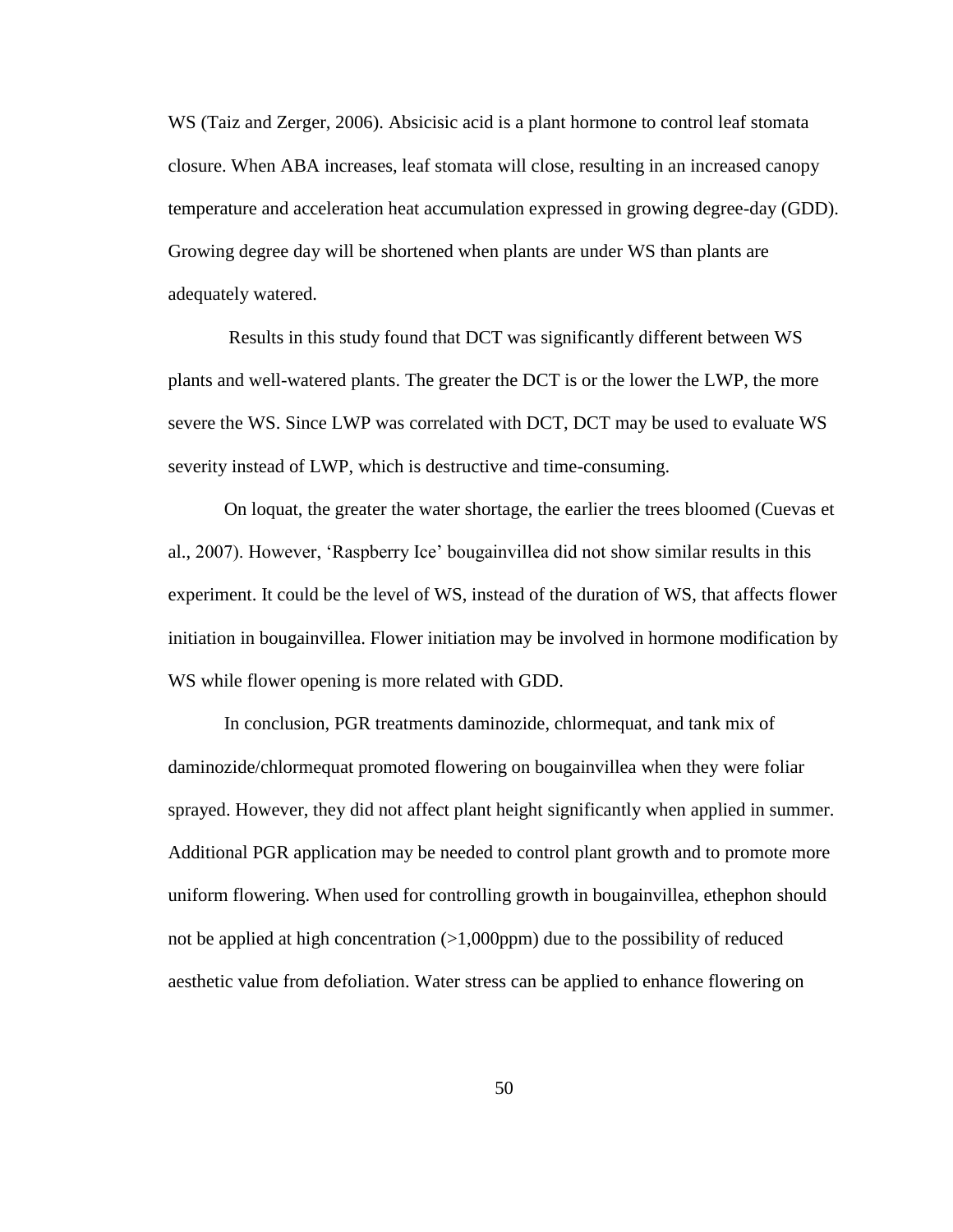bougainvillea and further studies are needed find the proper level of WS that is effective in promoting bougainvillea flowering.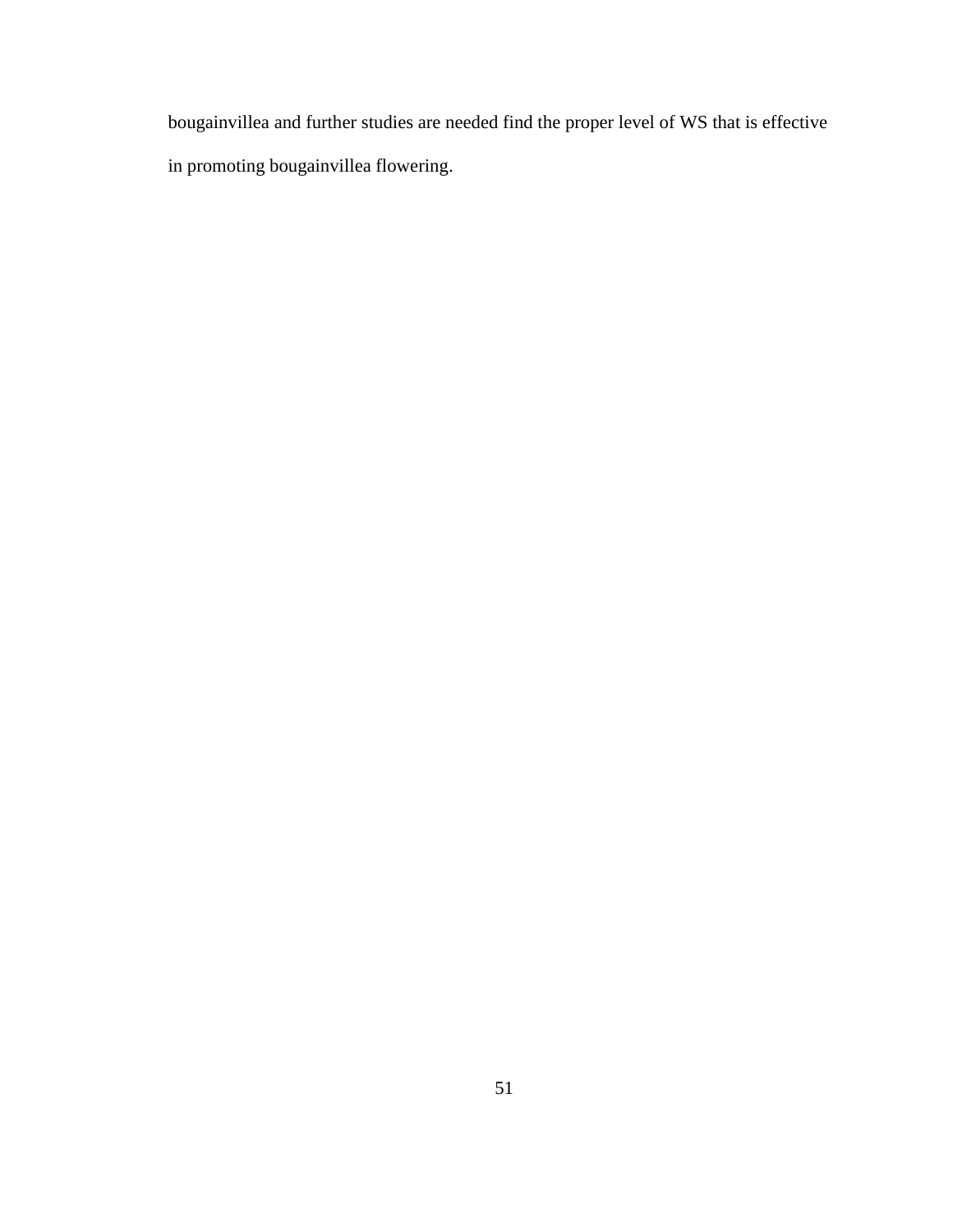#### LITERATURE CITED

- Alvim, P.D.T. 1960. Moisture stress as a requirement for flowering of coffee. Science 132:354.
- Chaikiattiyos, B.S., C.M. Menzel, and T.S. Rasmussen. 1994. Floral induction in tropical fruit trees: effects of temperature and water supply. J. Hort. Sci. 69:397-415.
- Chen, Z.E., R.M. Sachs, and W.P. Hacheit. 1979. Control of flowering in *bougainvillea* "San Diego Red". Plant Physiol. 64:646 (Abstract).
- Cuevas, J., M.L. Canete, V. Pinillos, A.J. Zapata, M.D.Fernandez, M.Gonzalez, and J.J. Hueso. 2007. Optimal dates for regulated deficit irrigation in 'Algerie' loquat (*Eriobotrya japonica Lindl.*) cultivated in southeast Spain. Agri. Water Manage. 89:131-136.
- Dierking, C.M. and K.C. Sanderson. 1985. Effect of various chemical spray treatments on *Bougainvillea spectabilis* Wild. Proc. South. Nurs. Ass. Res. Conf. 30:220-222.
- Johnson, R.S., C.J. Phene, D. Handley.1997. Effect of water stress on vegetative growth and productivity of fruit trees. HortScience 32:500 (Abstract).
- King, R.W., H.Seto, and R.M. Sachs. 2000. Response to gibberellins structural variants shows that ability to inhibit flowering correlates with effectiveness for promoting stem elongation of some plant species. J. Plant Growth Regul. 19:437-444.
- Kobayashi, K.D., J. McConnel, and J. Griggis. 2007. University of Hawaii at Manoa ornamental and fowers, Cooperative Extention Service OF-38.
- Levitt, J. 1972. Response of plants to environmental stress. Academic Press. New York.
- Malladi, A. and J.K. Burns. 2007. Communication by plant growth regulators in roots and shoots of horticultural crops. HortScience 42:1113-1117.
- Munns, R. 2002. Comparative physiology of salt and water stress. Plant, Cell Environ. 25:239 (Abstract).
- Norcini, J.G., J.M. McDowell, and J.H. Aldrich. 1993. Dikegular improves bougainvillea flowering during two production seasons. HortScience 28:119-121.
- Oregon State University, Cornell University, the University of Idaho, the University of California at Davis, the Institute for Environmental Toxicology, and Michigan State University. 1996. Daminozide. [\(http://extoxnet.orst.edu/pips/daminozi.htm\)](http://extoxnet.orst.edu/pips/daminozi.htm)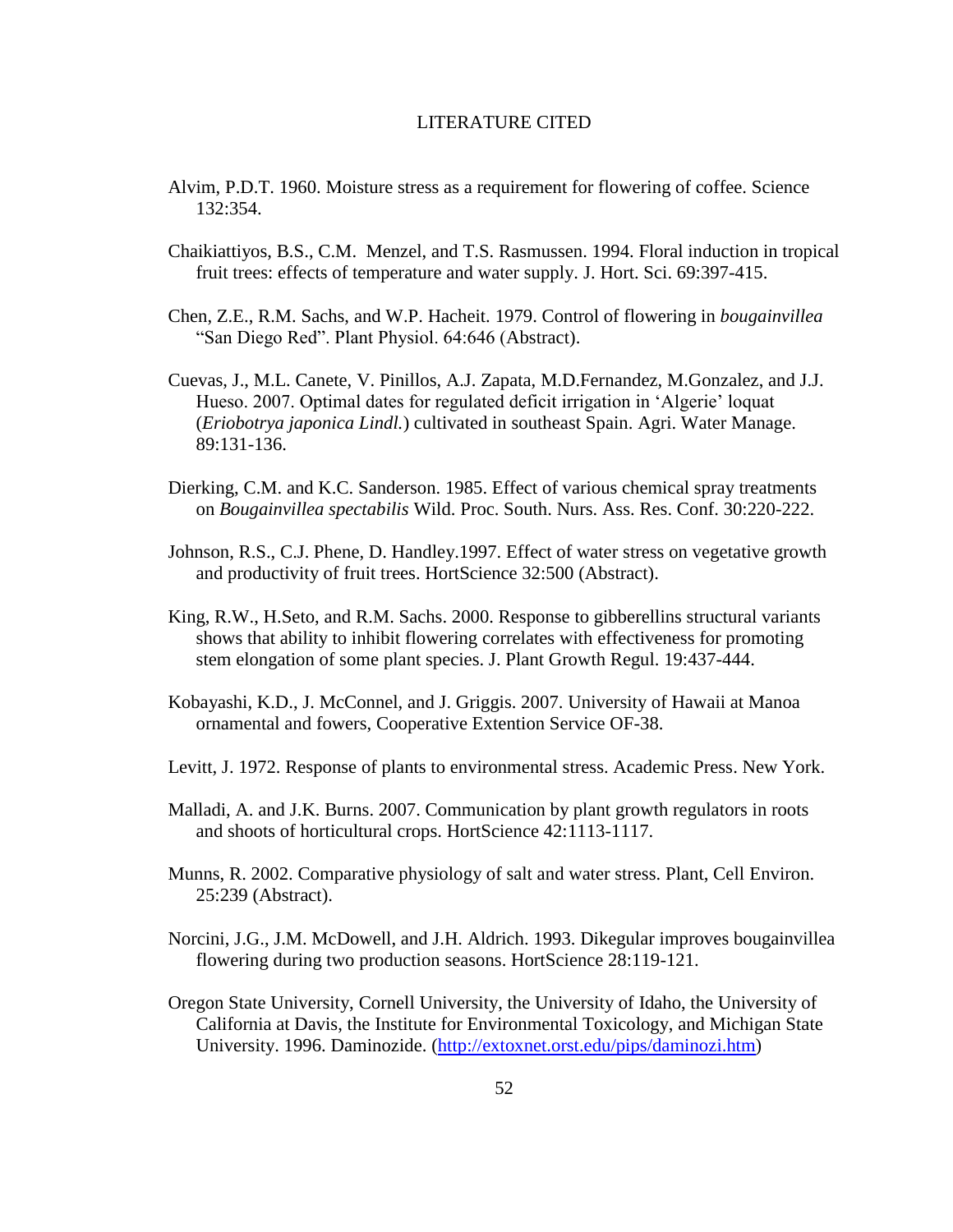- Rademacher, W. 2000. Growth retardants: Effects on gibberellin biosynthesis and other metabolic pathways. Ann. Rev. Plant Phys. 51:501 (Abstract).
- Shao, Z., Y. Yang, S. Qiu. 2006. The study of advance of flowering time regulator of *Bougainvillea glabra.* Chinese Agri. Sci. Bul. 22:326-329.
- Sharif Hossain, A. B. M., A. N. Boyce, H. M. A. Majid, S. Chandran, and R. Zuliana. 2007. Effect of ethanol on the longevity and abscission of bougainvillea flower. Mj. Int. J. Sci. Tech. 01:184-193.
- Southwick, S.M., and T.L. Davenport. 1986. Characterization of water stress and low temperature effects on flower induction in citrus. Plant Physiol. 81:26-29.
- Steffen, J.D, R.M Sachs, and W.P Hackett. 1988. *Bougainvillea* inflorescence meristem development: comparative action of GA3 invivo and in vitro. Am. J. Bot. 75:1225– 1227.
- Taiz, L. and E. Zeiger, 2006. The control of flowering, P 635-669. In: L. Taiz (eds.). Plant physiology. Sinauer Associates, Inc. Sunderland, MA.
- Tang, Y., J. Zhu, Y. Huang, and Z. Liu. 2006. Flower period control techniques on *Bougainvillea* spp. J. China Forest Sci. 35:36-39.
- Toole, J. C. O, N. C. Turner, O. P. Namuco, M. Dingkuhn and K. A. Gomez**.** 1984. Comparison of some crop water stress measurement methods. Crop Sci. 24:1121- 1128.
- Turner, N.C. 1988. Measurement of water status by the pressure chamber techniques. Irri. Sci. 9:298-308.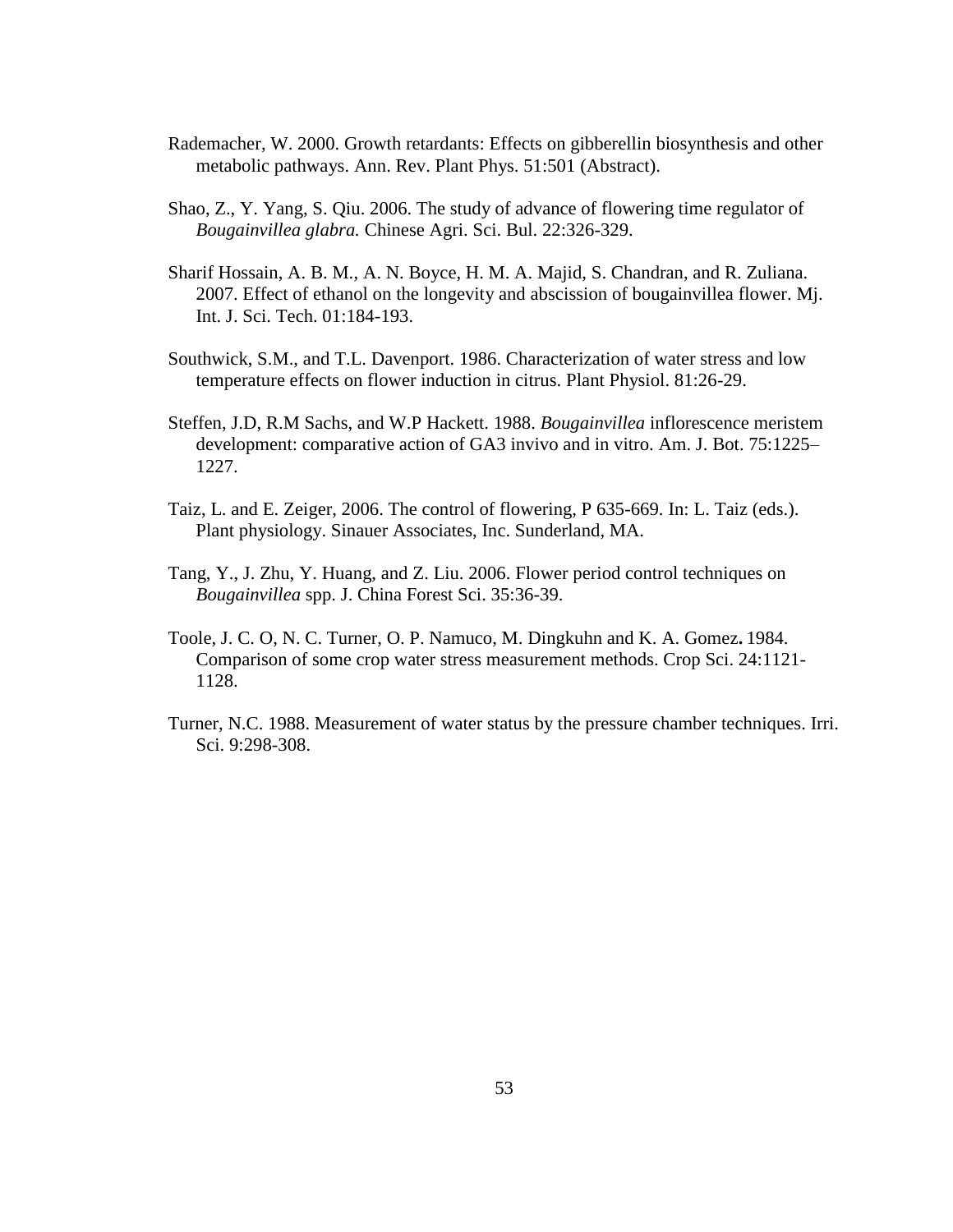

Figure 4.1. Midday average leaf water pontential (LWP, MPa) of "Raspberry Ice" bougainvillea for each water stress (WS) treatment and control in 2009. Leaf water potential was measured at a weekly-interval on newly mature and fully-expanded leaves. Each treatment had 5 replicates with 3 subsamples. Arrows indicate that plants in 2-week WS, 3-week WS and 4-week WS were well watered starting from 2 July, 8 July, and 15 July, respectively.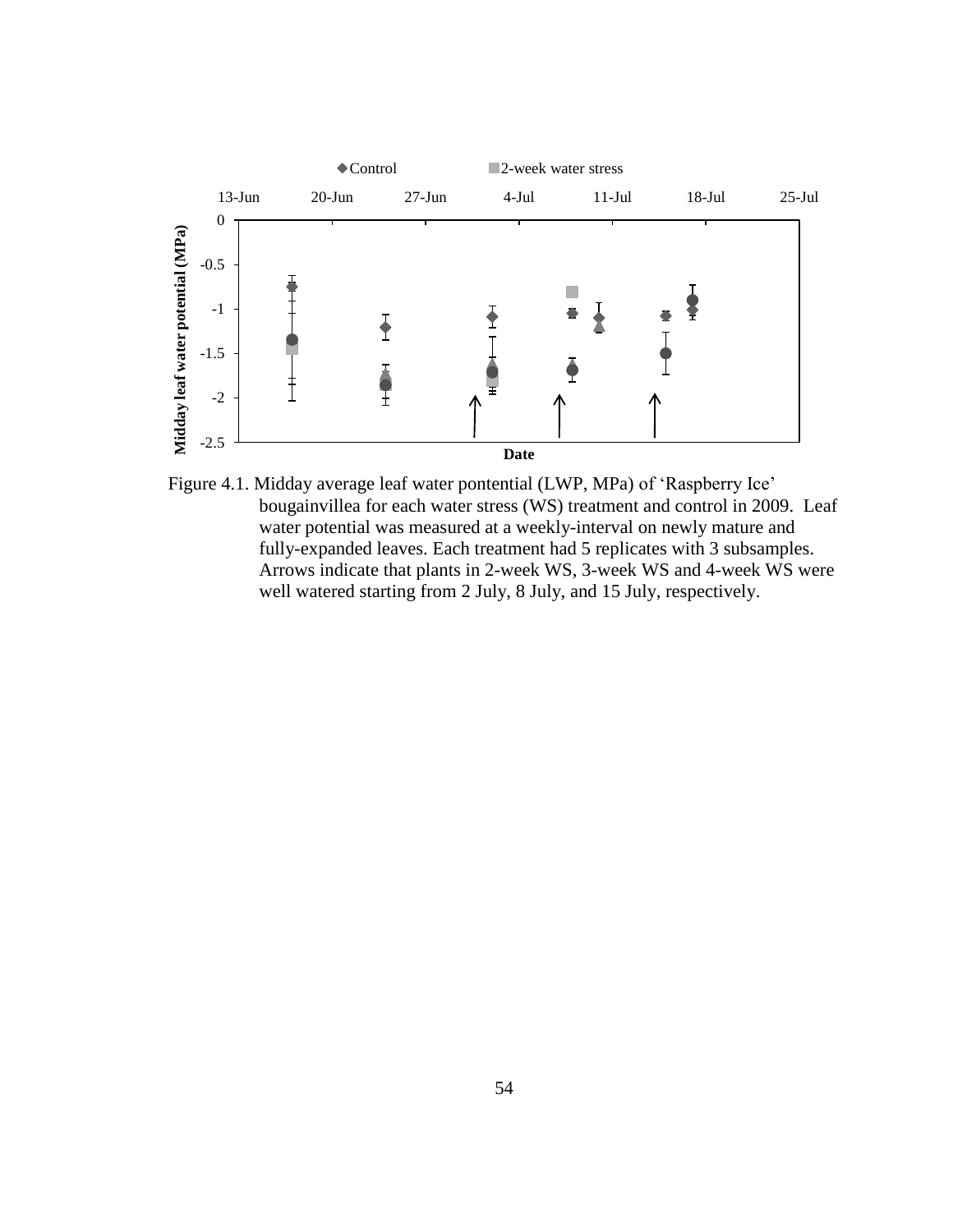

Figure 4.2. (a) Average temperature difference between canopy and air temperature on 8 July 2009 for control, and "Raspberry Ice" bougainvillea treated with 3-week, and 4-week WS. Means indicated by the same letter are not significantly different (LSD,  $p<0.05$ , n=5) (b) The correlation between mean difference between canopy and air temperature and leaf water potential for control and 4 week water stressed plants on 8 July 2009.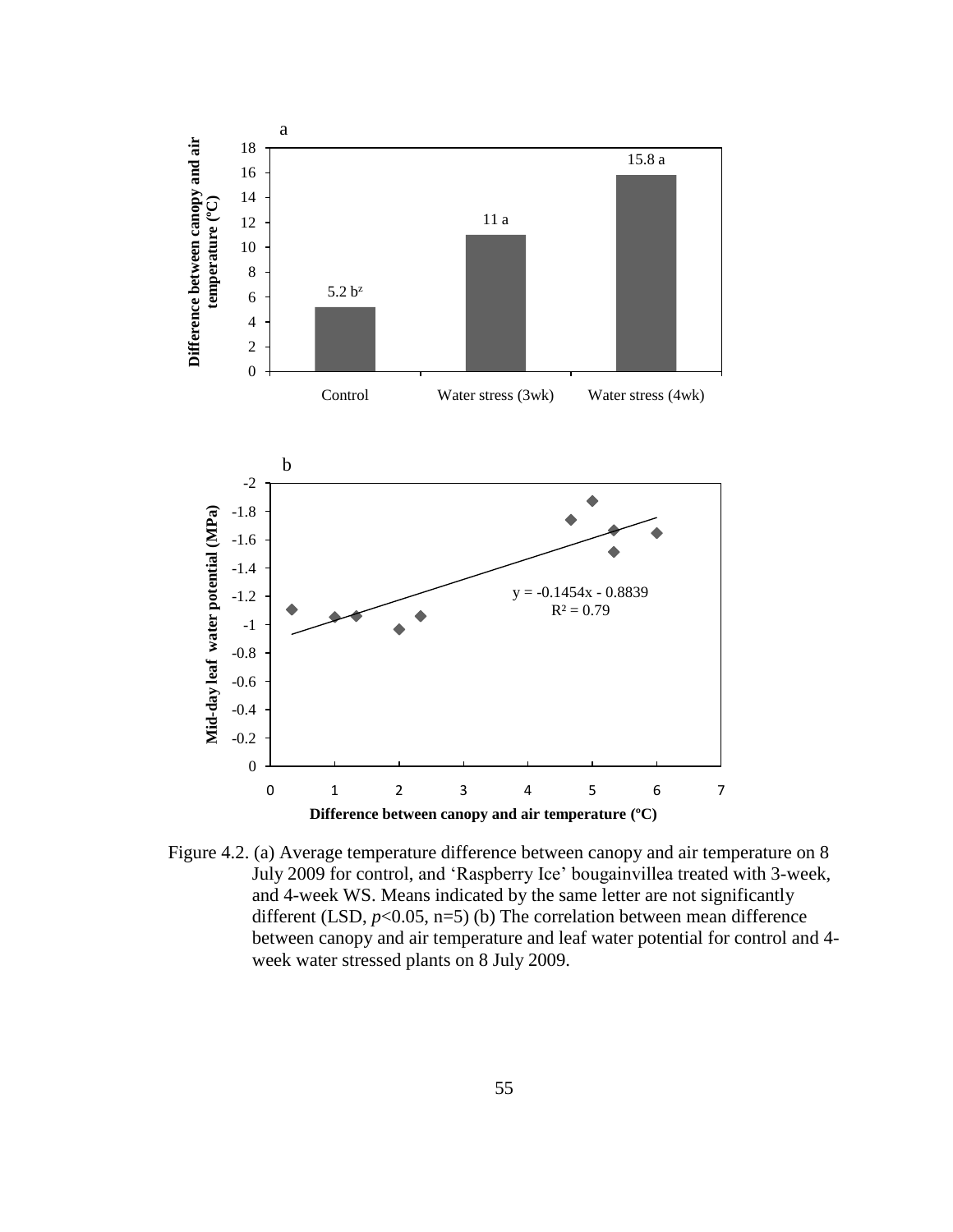

Figure 4.3. Percentage of flowering pots of "Raspberry Ice" bougainvillea treated with WS, daminozide, chlormequat, tank mix of daminozide/chlormequat in 2009. Low, medium, and high levels of WS treatment were 2-week, 3-week, 4-week, for daminozide were 1,250 ppm, 2,500 ppm, and 3,750 ppm, for chlormequat were 300 ppm, 600 ppm, and 900 ppm, and for daminozide/chlormequat were 800/1,000 ppm, 1,250/1,250 ppm, and 2,500/2,500 ppm.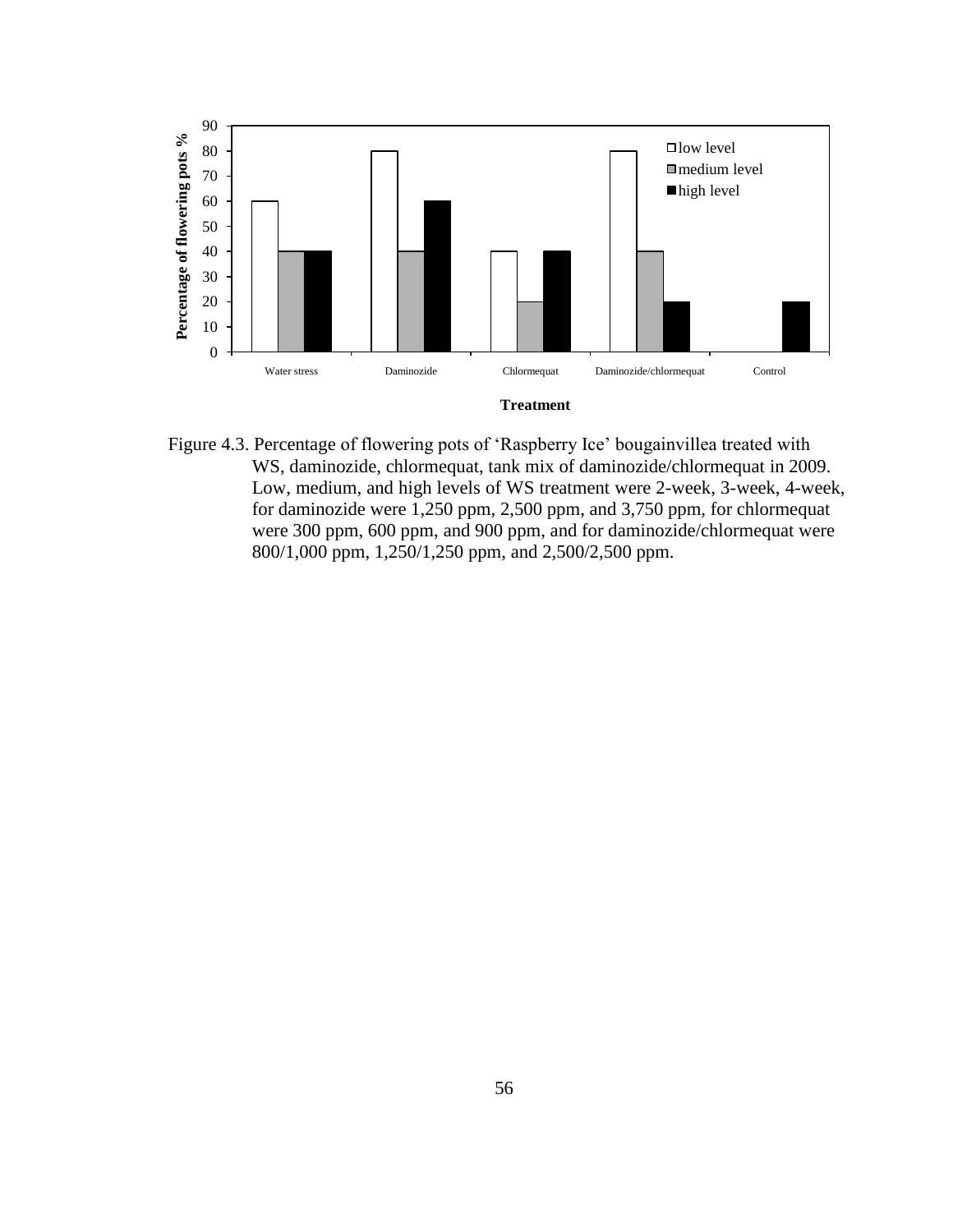Table 4.1. Effects of water stress (WS) and plant growth regulators including chlormequat, daminozide, and ethephon on growth and flowering of 'Raspberry Ice' bougainvillea in 2008.

| Treatment                                    | Shoot height <sup>z</sup> | Number of flowers          | Increased number of |
|----------------------------------------------|---------------------------|----------------------------|---------------------|
| (ppm)                                        | (cm)                      | $\theta$ lant <sup>y</sup> | branches $x$ /plant |
| Control                                      | $5.8ab^w$                 | 0.4d                       | 3.6a                |
| <b>WS</b>                                    | 3.6abcde                  | 5.6a                       | 2.1abc              |
| Chlormequat <sup><math>v</math></sup> (600)  | 6.5a                      | 4.9abc                     | 2.5abc              |
| Chlormequat (1,200)                          | 4.6abc                    | 1.1cd                      | 3.3ab               |
| Chlormequat (1,800)                          | 2.6bcde                   | 1.8bcd                     | 1.9abc              |
| $WS + \text{chlormequat} (600)$              | 2.9bcde                   | 4.1abcd                    | 2.0abc              |
| $WS + \text{chlormequat} (1,200)$            | 4.9abc                    | 3.0abcd                    | 2.4abc              |
| $WS + \text{chlormequat} (1,800)$            | 3.6abcde                  | 3.4abcd                    | 2.5abc              |
| Daminozide <sup><math>u</math></sup> (1,250) | 5.0abc                    | 0.1d                       | 3.4a                |
| Daminozide (2,500)                           | 4.9abc                    | 2.0bcd                     | 3.0ab               |
| Daminozide (3,750)                           | 3.6abcde                  | 0.7cd                      | 3.0ab               |
| $WS +$ daminozide (1,250)                    | 3.4abcde                  | 1.8bcd                     | 2.9ab               |
| $WS +$ daminozide (2,500)                    | 5.6ab                     | 3.5abcd                    | 2.4abc              |
| $WS +$ daminozide $(3,750)$                  | 4.8abc                    | 0.5cd                      | 2.9ab               |
| WS +Daminozide/chlormequat                   |                           |                            |                     |
| (800/1,000)                                  | 3.5abcde                  | 3.3abcd                    | 1.1bcd              |
| WS +Daminozide/chlormequat                   |                           |                            |                     |
| (1,250/1,250)                                | 4.8abc                    | 3.5abcd                    | 1.1 <sub>bcd</sub>  |
| WS +Daminozide/chlormequat                   |                           |                            |                     |
| (2,500/2,500)                                | 4.0abcd                   | 5.6ab                      | 1.8abc              |
| Ethephon (500)                               | 3.4abcde                  | 0.0d                       | 2.1abc              |
| Ethephon $(1,000)$                           | 0.8de                     | 0.0d                       | 1.9abc              |
| Ethephon $(1,500)$                           | 0.4e                      | 1.0 <sub>cd</sub>          | 0.7cd               |
| $WS + \text{ethephon} (500)$                 | 2.9bcde                   | 0.9cd                      | 2.3abc              |
| $WS +$ ethephon $(1,000)$                    | 1.6cde                    | 0.0d                       | 0.0d                |
| $WS +$ ethephon $(1,500)$                    | 2.8bcde                   | 0.0d                       | 0.0d                |

 $\overline{z}$ Shoot height was measured on 8 Aug. 2008.

<sup>y</sup> Number of flowers (bracteole>2 cm) was counted on 17 July 2008  $\frac{x}{1}$  Increased number of branches (length>2cm) was counted on 11 June 2008.

<sup>w</sup> Means followed by the same letters within each column are not significantly different ( LSD, *p*=0.05, n=8).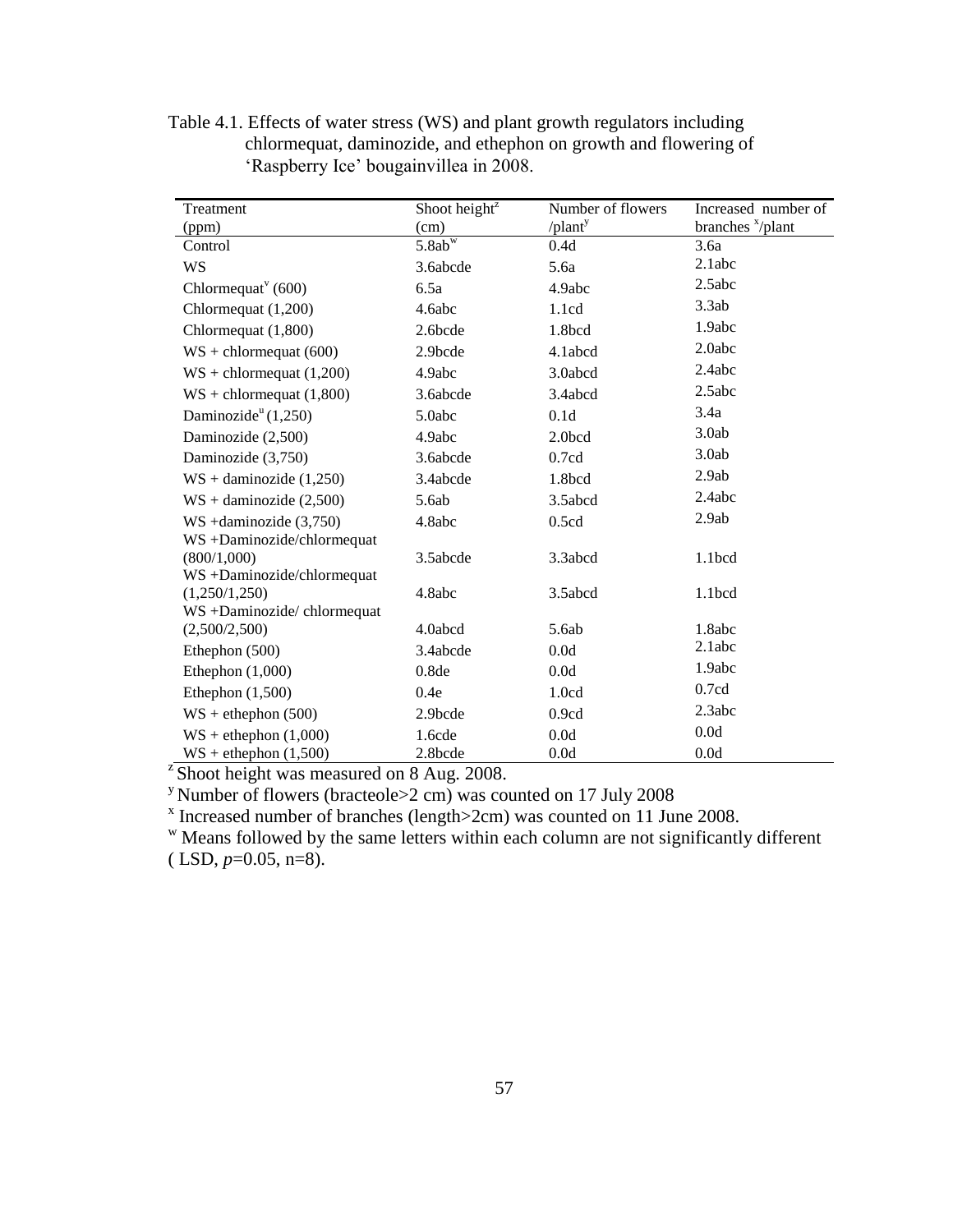|                                      |                  |                            | Percentage of                 |
|--------------------------------------|------------------|----------------------------|-------------------------------|
| Treatment                            | DTF <sup>z</sup> | The number of flowers      | flowering                     |
| (ppm)                                | $\text{(day)}$   | $\theta$ lant <sup>y</sup> | branchesr <sup>x</sup> /plant |
| Control                              | $20$ NS $W$      | 0.6 <sub>N</sub>           | 1.6 NS                        |
| Two-week WS                          | 25 NS            | 2.0 NS                     | 4.4 NS                        |
| Three-week WS                        | 35 NS            | 2.6 NS                     | 7.6 NS                        |
| Four-week WS                         | 61 NS            | 2.8 NS                     | 7.1 NS                        |
| Daminozide (1,250)                   | 33 NS            | 2.4 NS                     | 3.8 NS                        |
| Daminozide (2,500)                   | 19 NS            | 5.4 NS                     | 3.3 NS                        |
| Daminozide (3,750)                   | 16 NS            | 9.2NS                      | 11.4 NS                       |
| Chlormequat (300)                    | 47 NS            | 0.4 <sub>NS</sub>          | 2.3 NS                        |
| Chlormequat (600)                    | 16 NS            | 0.4 <sub>NS</sub>          | $0.8$ NS                      |
| Chlormequat (900)                    | 45 NS            | 0.8 <sub>N</sub>           | 1.7 NS                        |
| Daminozide/chlormequat (800/1,000)   | 18 NS            | 2.2 NS                     | 4.3 NS                        |
| Daminozide/chlormequat (1,250/1,250) | 23 NS            | $0.2$ NS                   | $0.9$ NS                      |
| Daminozide/chlormequat (2,500/2,500) | 18 NS            | 0.8 <sub>NS</sub>          | 1.9 NS                        |

Table 4.2. Effects of water stress (WS) and plant growth regulators on flowering of 'Raspberry Ice' bougainvillea in 2009. There were 13 treatments with 5 replicates.

 $\overline{z}$ Days to first flower from end of treatment.

<sup>y</sup>The number of flowers (bracteole $>2$  cm) was recorded throughout the experiment.

<sup>x</sup> Number of branches (length  $>$  5 cm) was counted on 1 July 2009.

 $W$ Means followed by NS within each column were not significant difference (LSD, *p*=0.05, n=5).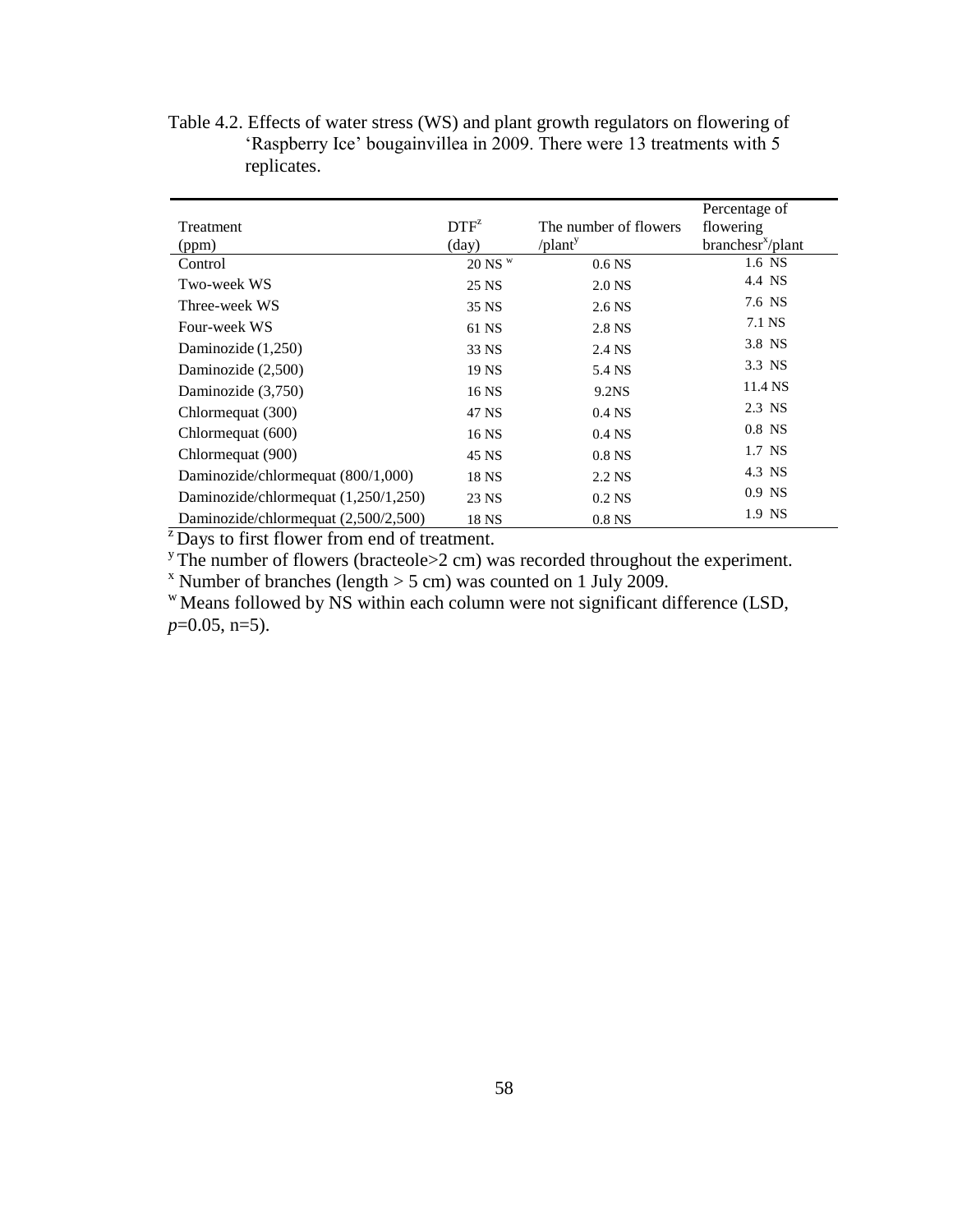Table 4.3. Effects of water stress (WS) and plant growth regulators (PGR) including chlormequat, daminozide, and ethephon on growth and flowering of 'Raspberry Ice' bougainvillea transplanted in 2008. PGR rates<sup>z</sup> were combined for analysis.

| Treatment                  | Shoot height <sup>y</sup> | Number of flowers | Increase number of |
|----------------------------|---------------------------|-------------------|--------------------|
| (ppm)                      | (cm)                      | $\theta$ lant     | branches "/plant   |
| Control                    | 18.4 a <sup>v</sup>       | 0.4d              | 3.6 a              |
| WS                         | 17.6 ab                   | 7.4 a             | $2.1$ ab           |
| Chlormequat                | $17.7$ ab                 | $2.6$ bcd         | $2.5$ ab           |
| $WS + \text{chlormequat}$  | $16.7$ abc                | 3.5 <sub>bc</sub> | $2.3$ ab           |
| Daminozide                 | $17.3$ abc                | 1.0 <sub>cd</sub> | 3.1a               |
| $WS +$ daminozide          | $17.7$ ab                 | $1.9$ bcd         | $2.7$ ab           |
| WS +daminozide+chlormequat | $17.5$ ab                 | 4.1 <sub>b</sub>  | 1.3 <sub>bc</sub>  |
| Ethephon                   | 15.4c                     | $0.5$ cd          | 1.5 <sub>bc</sub>  |
| $WS +$ ethephon            | 15.8 <sub>bc</sub>        | 0.3 <sub>d</sub>  | 0.3c               |

<sup>z</sup> Chlormequat (600, 1,200, or 1,800 ppm); Daminozide (1,250, 2,500, or 3,750 ppm); Ethphon (500, 1,000, or1,500 ppm).

<sup>y</sup> Shoot height was measured on 8 Aug. 2008.

 $x$  Number of flowers (bracteole  $>2$  cm) was recorded on 17 July 2008.

w Increased number of branches (length>2cm) was counted on 11 June 2008.

 $\mathbf v$  Means followed by the same letters within each column are not significantly different

( LSD,  $p=0.05$ ,  $n=8$  for control and WS and  $n=24$  for other treatments, respectively).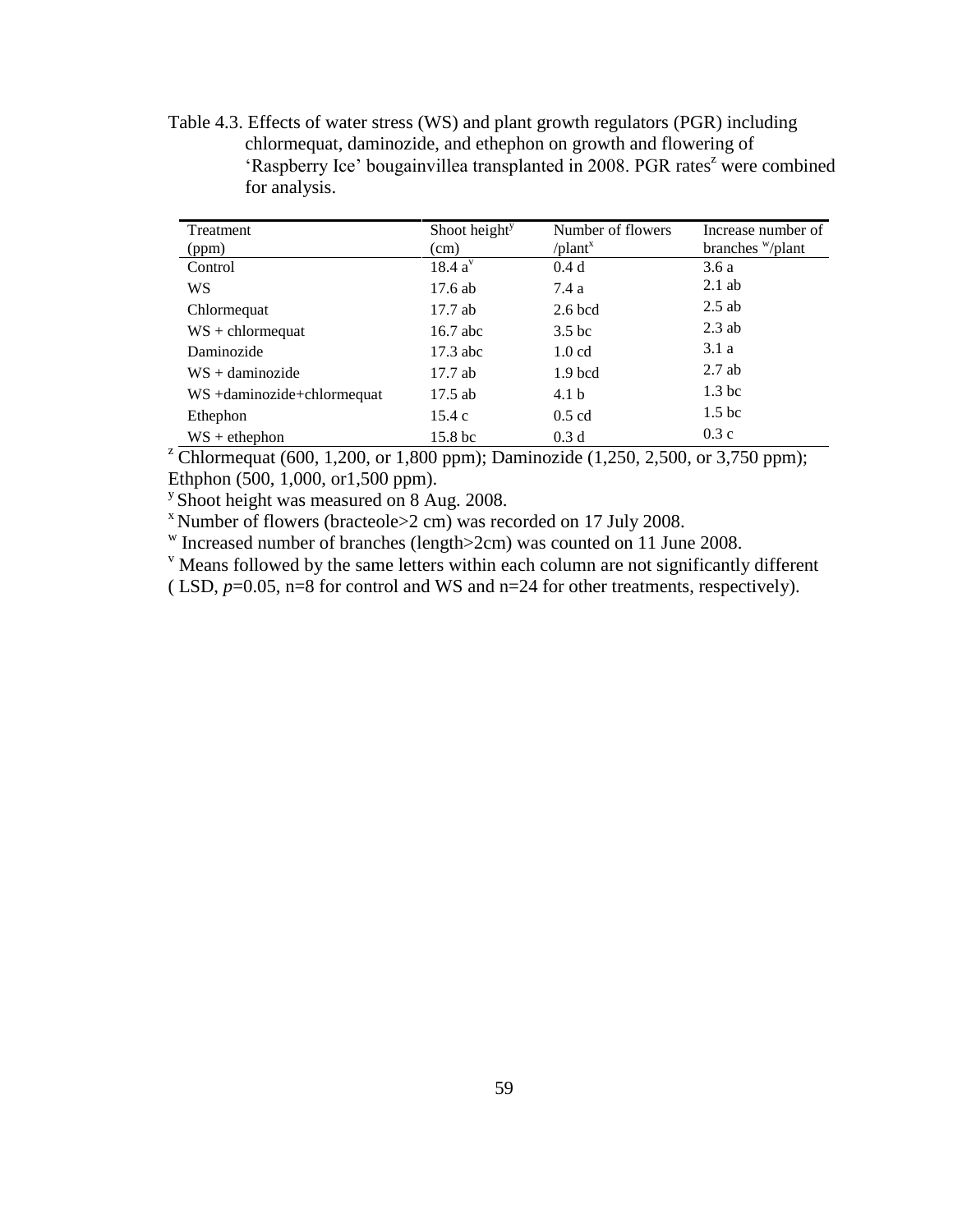| Table 4.4. Effects of Water stress (WS) and plant growth regulators on flowering of       |  |
|-------------------------------------------------------------------------------------------|--|
| 'Raspberry Ice' bougainvillea in 2009. PGR rates <sup>2</sup> were combined for analysis. |  |

| Treatment              | DTF <sup>y</sup>     | The number of flowers     | Percentage of flowering      |
|------------------------|----------------------|---------------------------|------------------------------|
| (ppm)                  | (day)                | $\ell$ plant <sup>x</sup> | $branches^{\mathbf{w}}/plan$ |
| Control                | $20$ NS <sup>V</sup> | 0.6 b <sup>u</sup>        | 1.6 NS                       |
| WS                     | 41.13 NS             | $2.5$ ab                  | 6.4 NS                       |
| Daminozide             | 24.44 NS             | 5.7 a                     | 6.2 NS                       |
| Chlormequat            | 40 NS                | 0.5 <sub>b</sub>          | 2.3 NS                       |
| Daminozide/chlormequat | 19.43 NS             | 1.1 <sub>b</sub>          | 1.6 NS                       |

<sup>z</sup> WS (2-week, 3-week, or 4-week); Daminozide (1,250, 2,500, or 3,750 ppm); Chlormequat (300, 600, or 900 ppm); Daminozide/chlormequat (800/1,000, 1,250/1,250, or 2,500/2,500 ppm).

<sup>y</sup> Days to first flower.

 $x$  The number of flowers (bracteole $>2$  cm) was recorded throughout the experiment.

<sup>w</sup> Number of branches (length  $>$  5 cm) was counted on 1 July 2009.

 $v$  Means followed by NS within each column were not significant different (LSD, p=0.05, n=15 and n=5 for control, respectively).

<sup>u</sup> Means followed by same letter within each column are not significantly different (LSD, p<0.05, n=5 for control and n=15 for the other treatments, respectively).